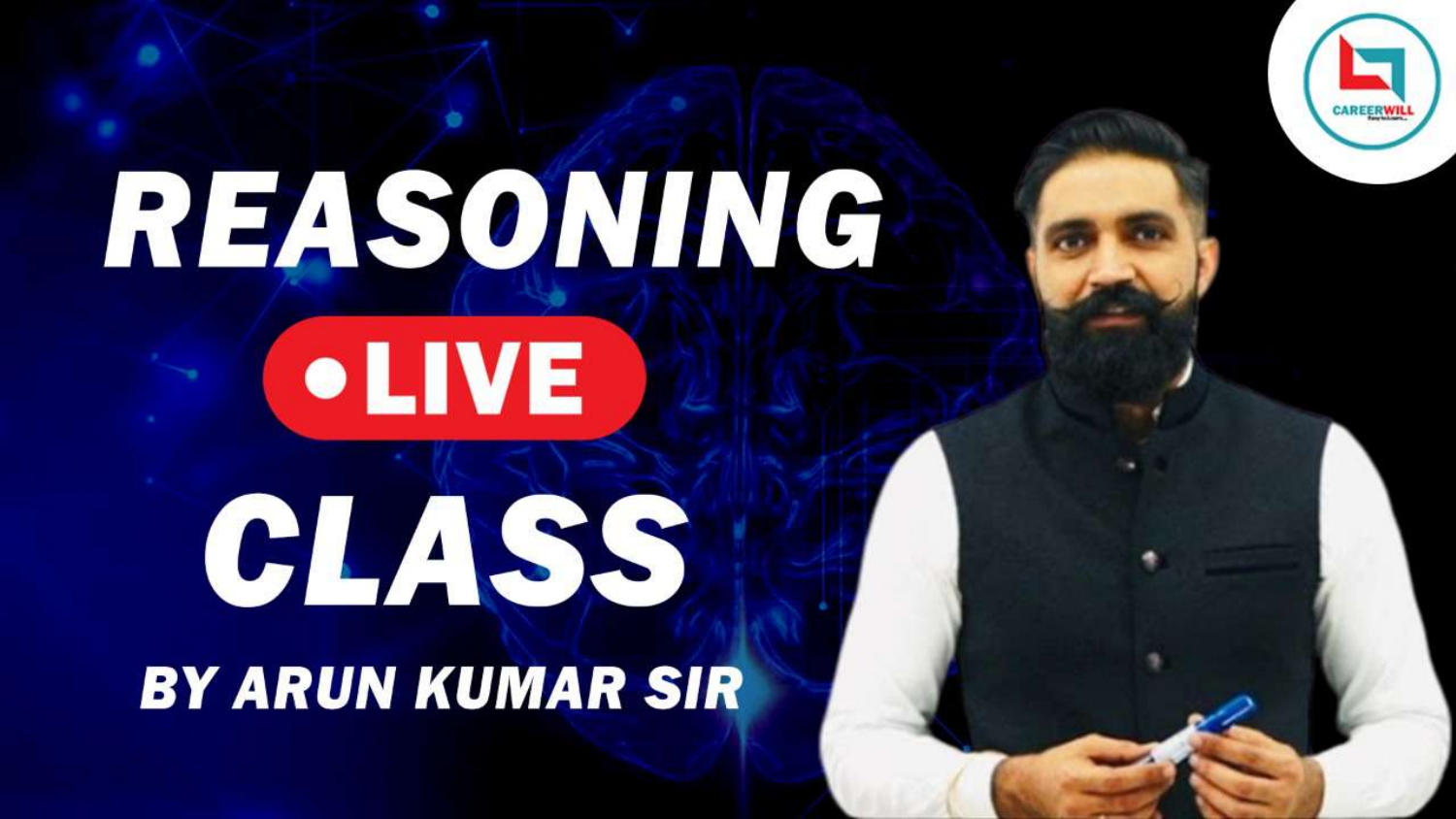# **BLOOD RELATION**



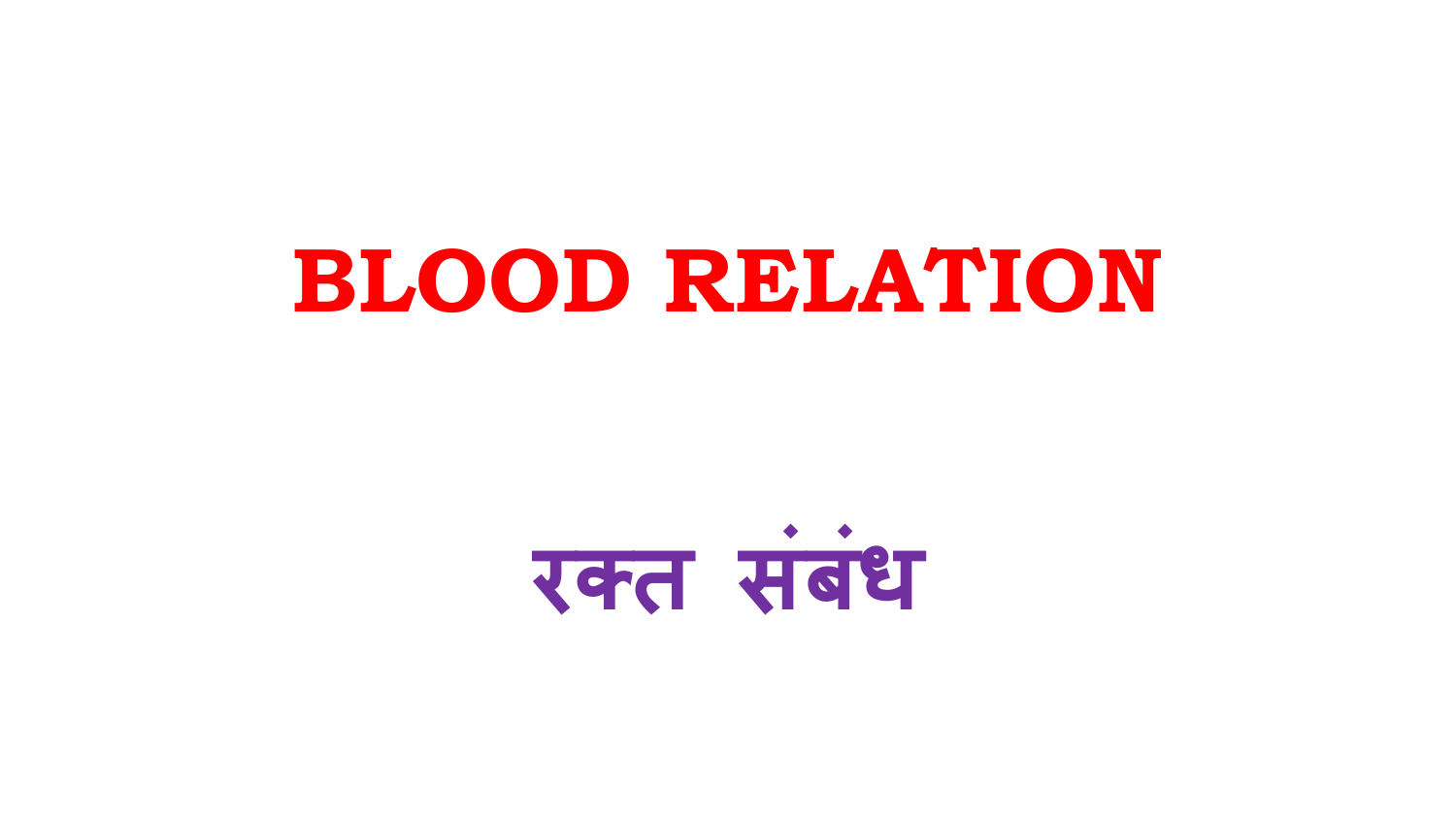# **TYPE 1**

## **PUZZLE FORM**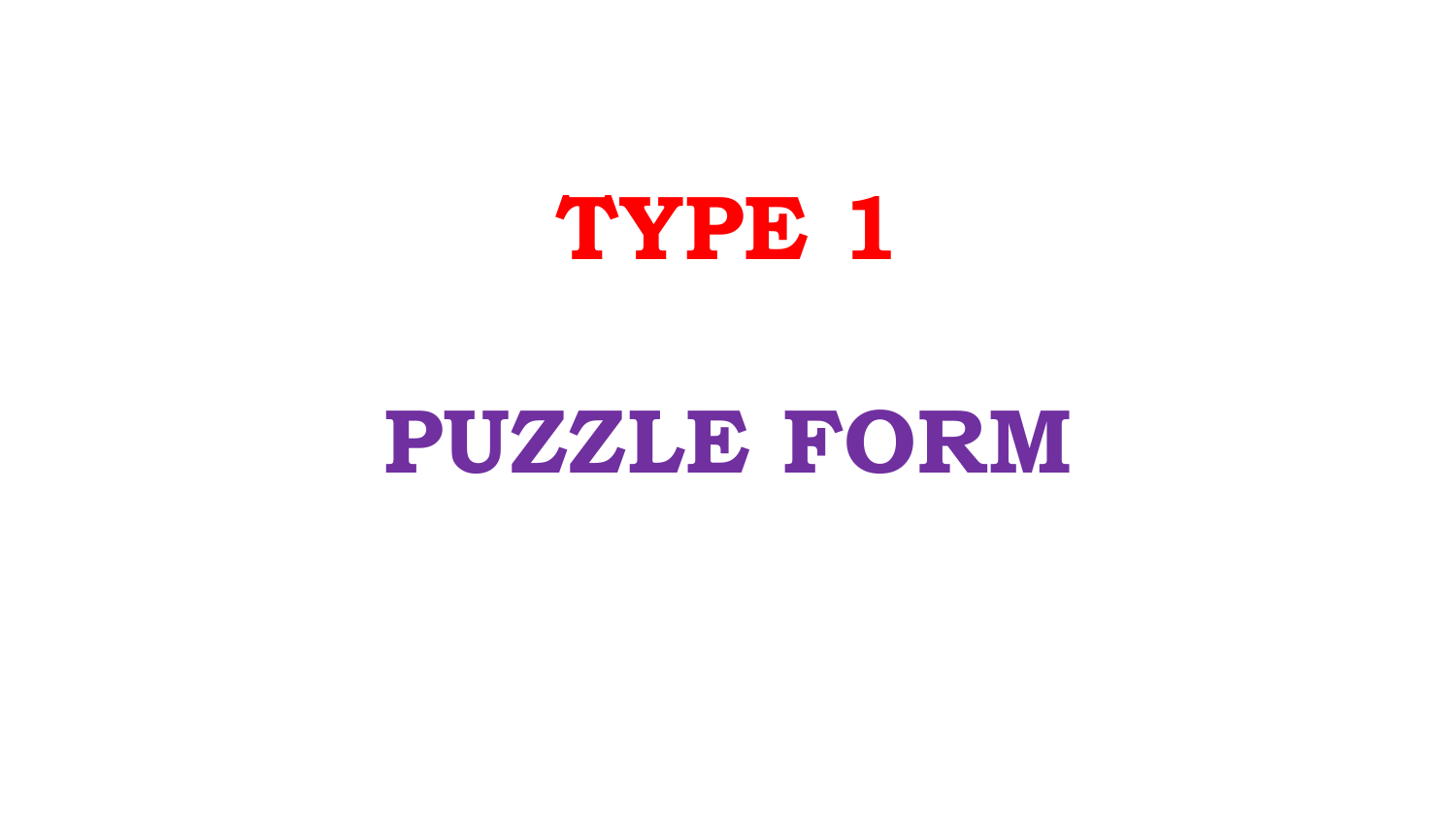**ु ु**

**Directions:- B is the brother of A, C is the sister of B, D is the father of C, A is the son of E, C is married to F, A is married to G, H is the son of G and A, I is the son of C and F. B, A का भाई है, C, B क� बहन है, D, C का �पता है, A, E का प त्र है, C, F से �ववा�हत है, A, G से �ववा�हत है, H, G और A का प त्र है, I, C और F का प त्र है। ु 1. How is G related to D?/ G, D से �कस प्रकार संबं�धत है? 2. How is D related to G?/ D, G से �कस प्रकार संबं�धत है? 3. How is H related to E?/ H, E से �कस प्रकार संबं�धत है? 4. How is E related to H?/ E, H से �कस प्रकार संबं�धत है? 5. How is H related to I?/ H, I से �कस प्रकार संबं�धत है? 6. How is I related to H?/ I, H से �कस प्रकार संबं�धत है? 7. Who is I of/to D?/ I, D का क्या लगता/लगती है?**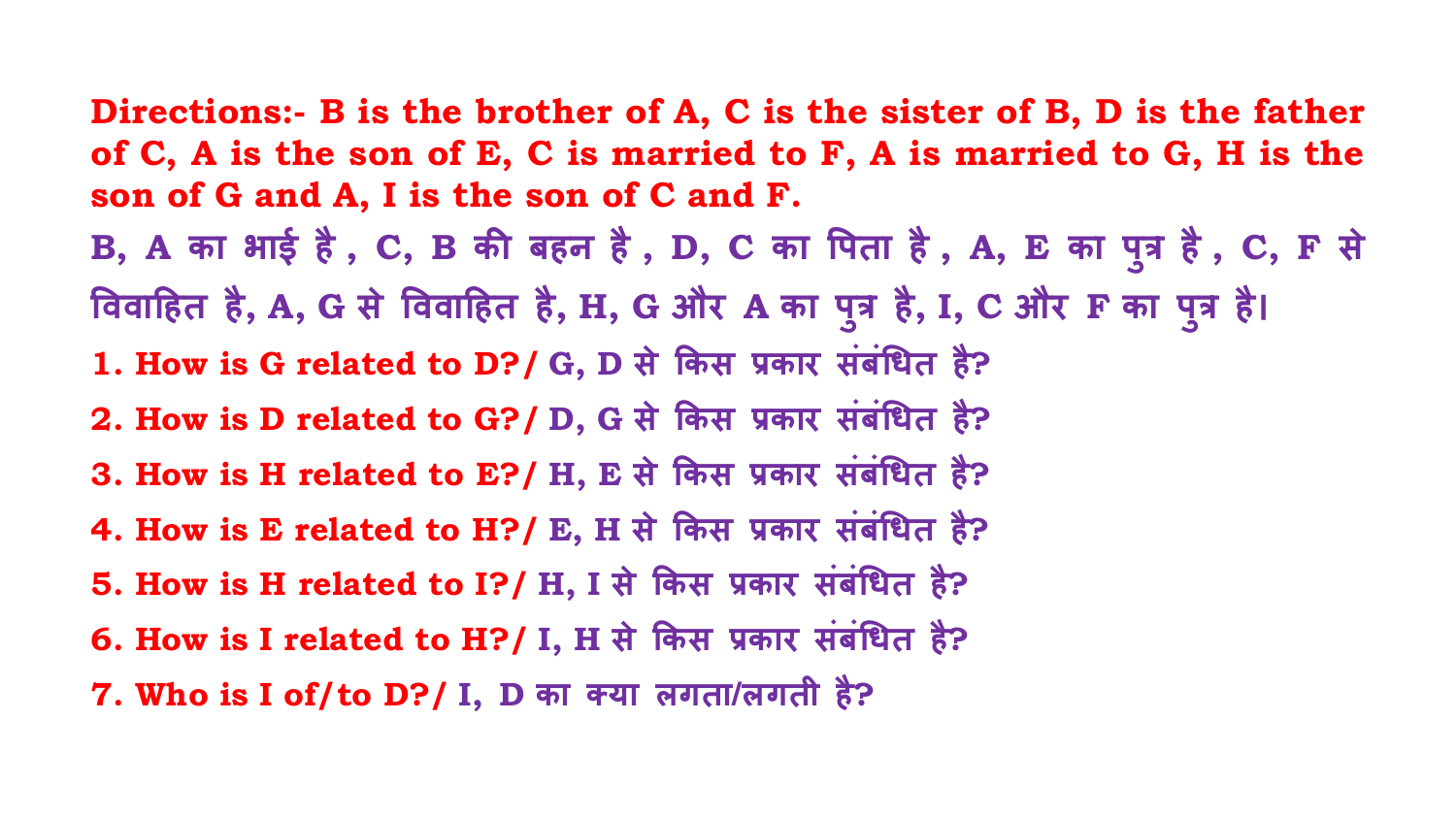**Directions(1-5): A, B, C, D, E and F are 6 members of a family. There are two couple in the family. D is A's grandmother and is B's mother. C is wife of B and mother of F. F is granddaughter of E. A, B, C, D, E और F एक प�रवार के 6 सदस्य ह�। प�रवार म� दो जोड़े ह�। D, A क� दाद� है और B क� माता है। C, B क� पत्नी है और F क� माता है। F, E क� पोती है। 1. How is C related to A?/C, A से �कस प्रकार संबं�धत है? 2. How many male members in the family?/प�रवार म� �कतने पु रुष सदस्य** 

- **ह�?**
- **3. Who is married couple?/ शाद�शु दा जोड़ा कौन है?**
- **4. Who is /are young generation?/य वा पीढ़� कौन ह�? ु**
- **5. How is D related to F?/D, F से �कस प्रकार संबं�धत है?**

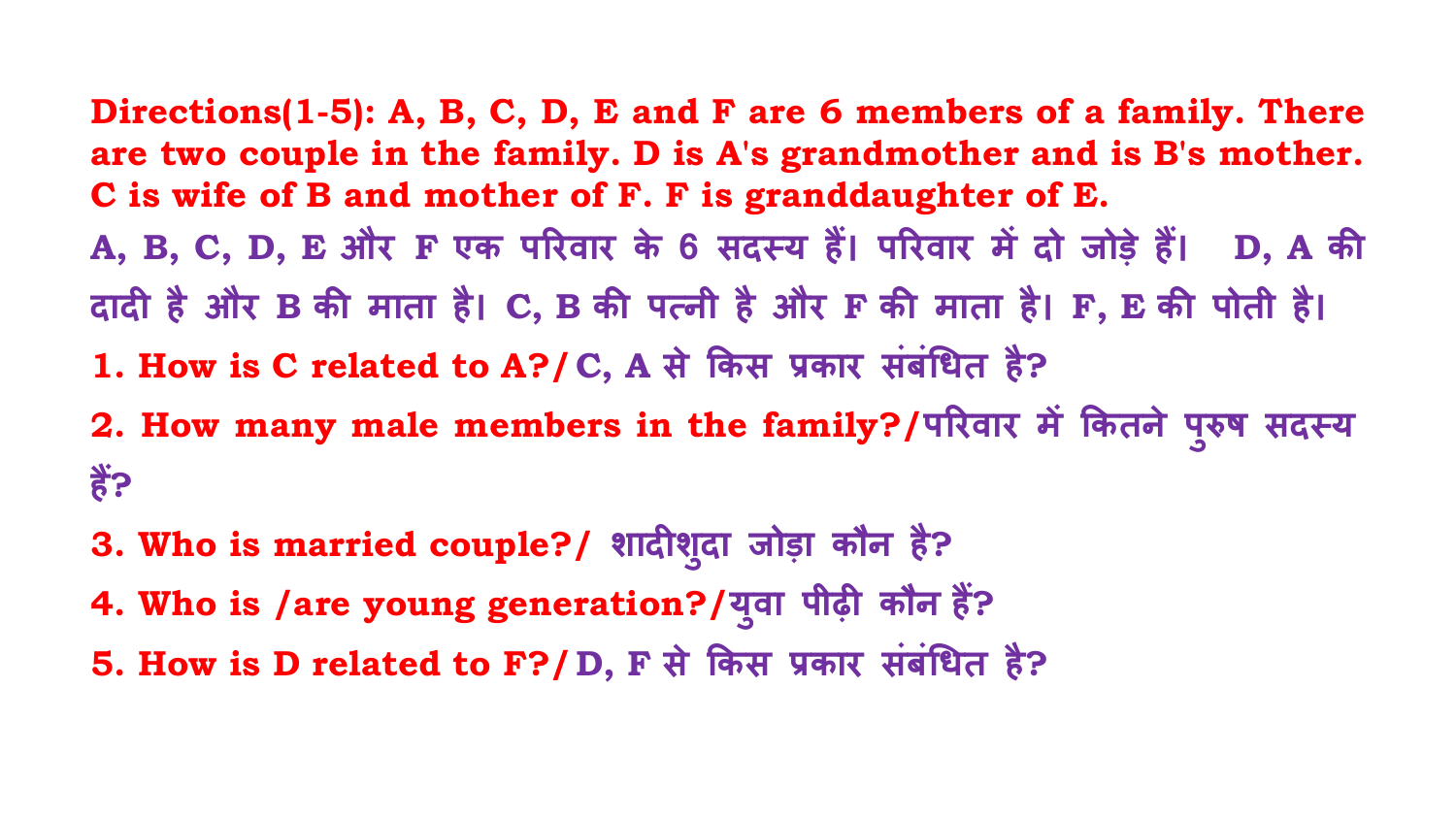### **Directions (6-10) : Read the information given below and answer the question that follows:**

**(i) E,F,G,H,I and J are six members of a family. (ii) One couple has parents and their children in the family. (iii) E is the son of G and I is the daughter of E. (iv) H is the daughter of F who is the mother of I. �नद�श (6-10): नीचे द� गई जानकार� को पढ़� और नीचे �दए गए प्रश्न� के उत्तर द� : (i) E,F,G,H,I और J एक प�रवार के छह सदस्य ह�। (ii) प�रवार म� एक जोड़े के माता-�पता और उनके बच्चे ह�। (iii) E, G का प त्र है और I, E क� प त्री है। ु ु (iv) H, F क� प त्री है जो I क� माता है।ु**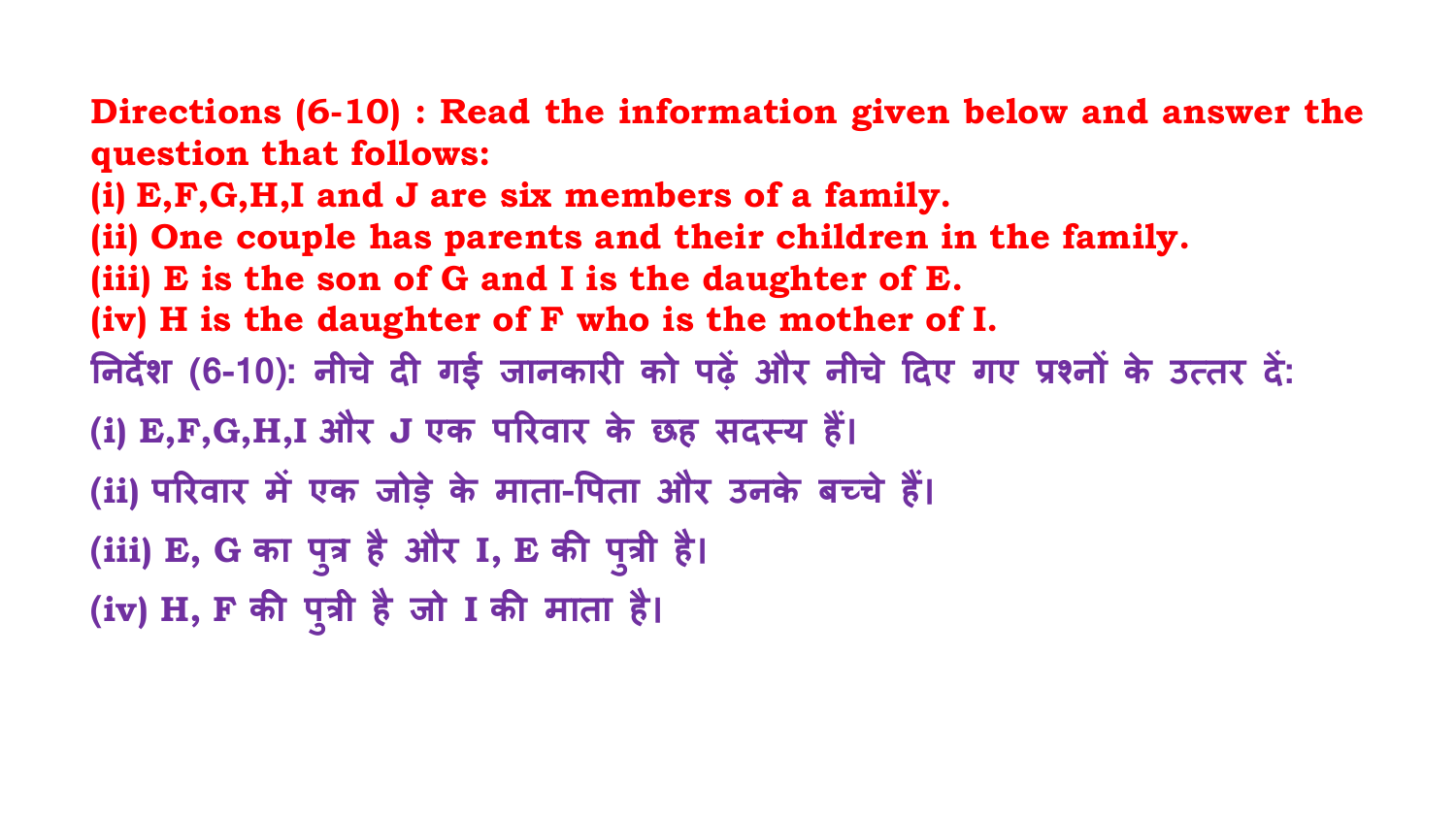**6. Who are the male members in the family?** परिवार में पुरुष सदस्य कौन हैं? **ु (a) E and G (b) G and J (c) E, F and H (d) Can't determined (e) F and J**

**7. Which of the following pairs is the parent of children's? �नम्न�ल�खत म� से कौन सा जोड़ा बच्च� का माता-�पता है? (a) FG (b) GJ (C) FJ (d) None of these (e) JF**

**8. Which of the following pair is the parents of the couple? �नम्न�ल�खत म� से कौन-सा जोड़ा जोड़े के माता-�पता ह�? (a) EF (b) FG (c) EJ (d) EG (e) GJ**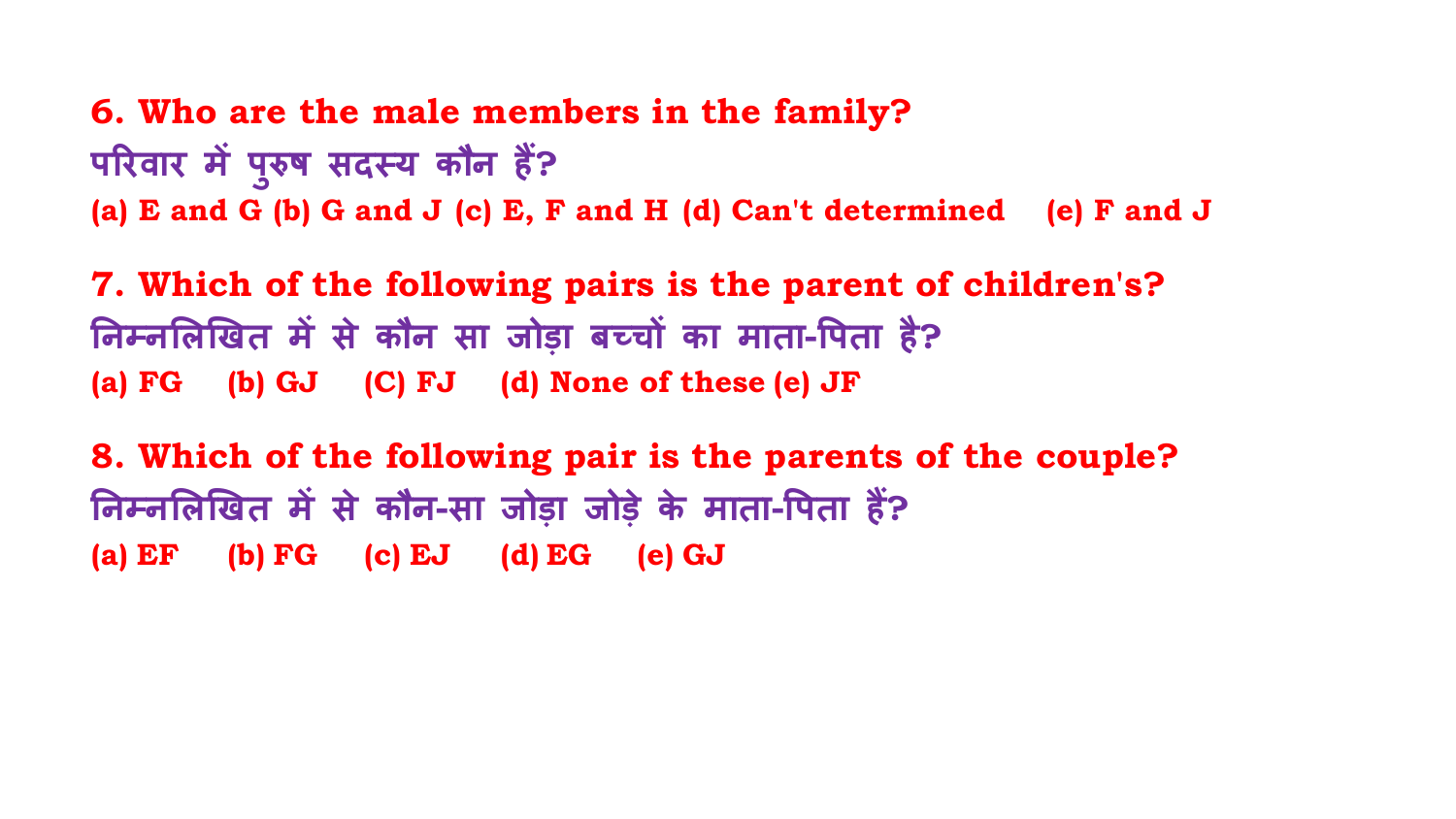**9. How many female members are there in the family? प�रवार म� �कतनी म�हला सदस्य ह�? (a) 2 (b) 3 (d) 4 (d) 5 (e) Can't be determined**

**10. What relationship do H and I bear to each other? H और I का आपस म� क्या संबंध है? (a) sister & brother (b) mother & son (c) grandmother & granddaughter (d) sister (e) brother (a) बहन और भाई (b) मां और बेटा (c) दाद� और पोती (d) बहन (e) भाई**



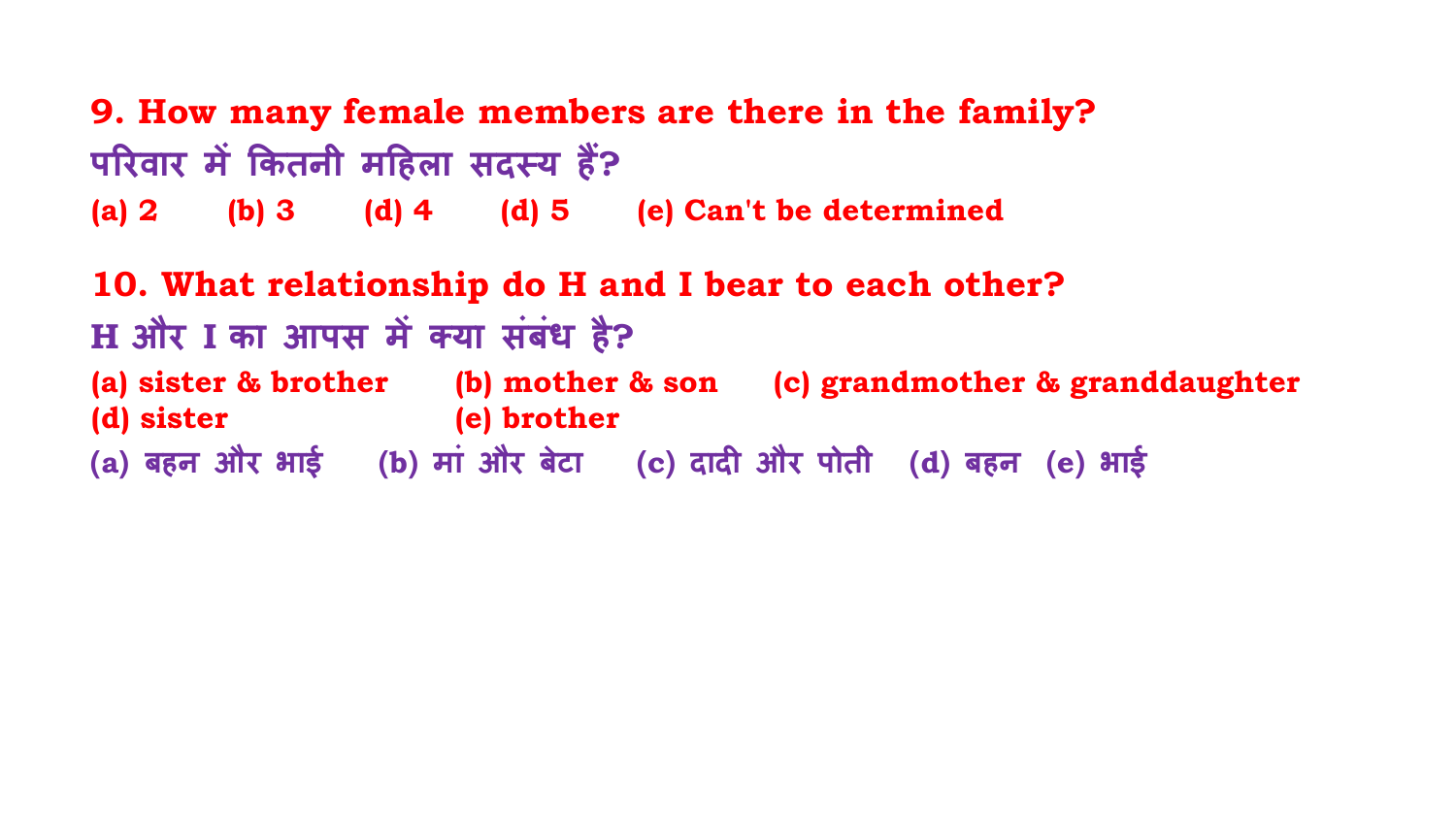**A is son of B who is father of C A, B का प त्र है, जो C का �पता है ु**

**A is son of B and father of C A, B का प त्र है तथा/�कन्तु C का �पता हैु**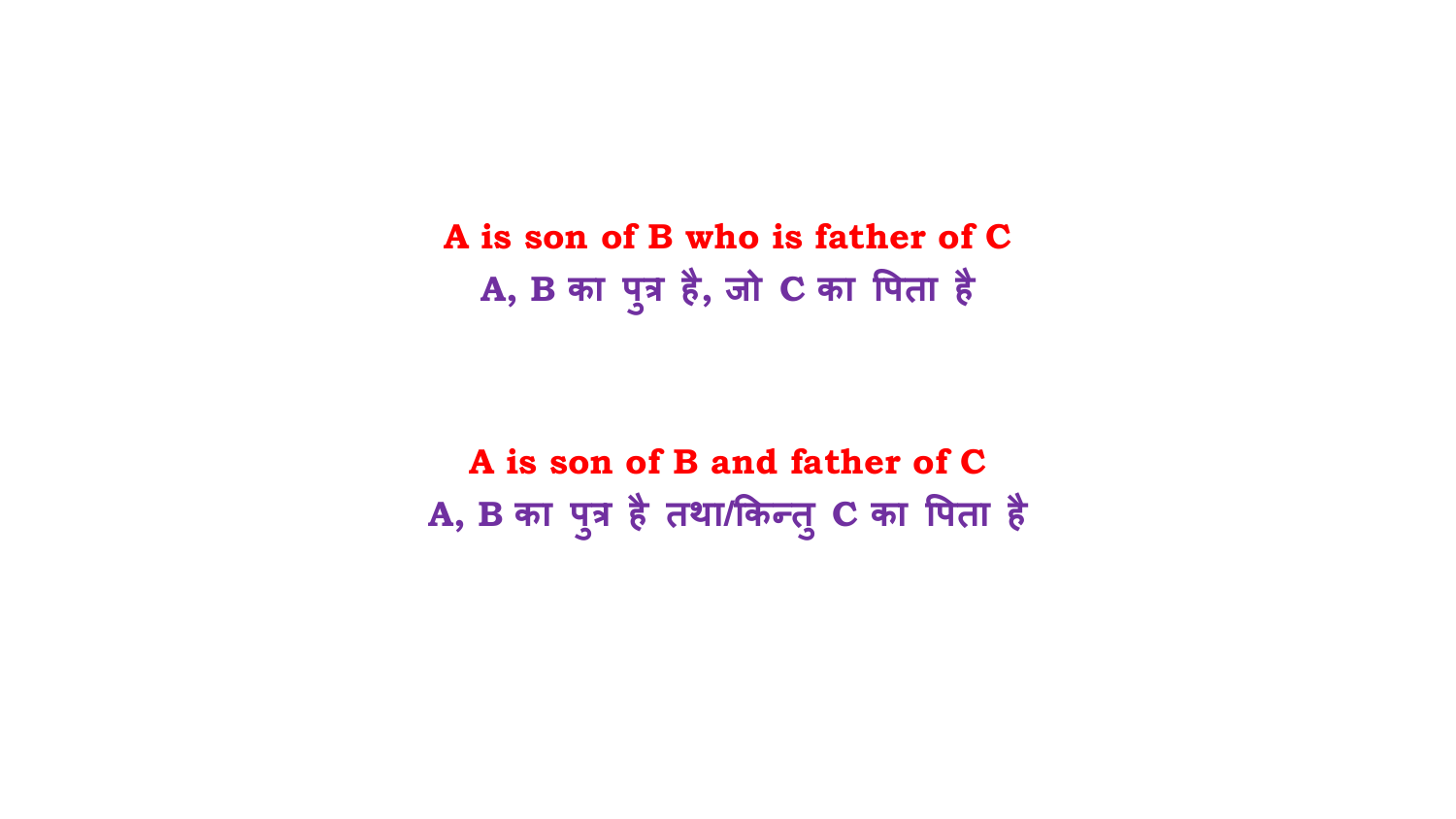### Directions(11-12):- P,Q,R,S,T,U are 6 member of a family, in which two are married couple. T is a teacher who is married to 'doctor' who is mother of R and U. Q is a 'lawyer' who is married to P. P has one son and one grandson. In a married couple, one is housewife. There is one student in family and one is Engineer. Engineer is not a

female.

P,Q,R,S,T,U एक परिवार के 6 सदस्य हैं, जिसमें दो विवाहित जोड़े हैं। T एक शिक्षक है जो 'डॉक्टर' से विवाहित है जो R और U की माँ है। Q एक 'वकील' है जो P से विवाहित है। P का एक बेटा और एक पोता है। एक विवाहित जोड़े में एक गृहिणी होती है। परिवार में एक छात्र है और एक इंजीनियर है। इंजीनियर महिला नहीं है।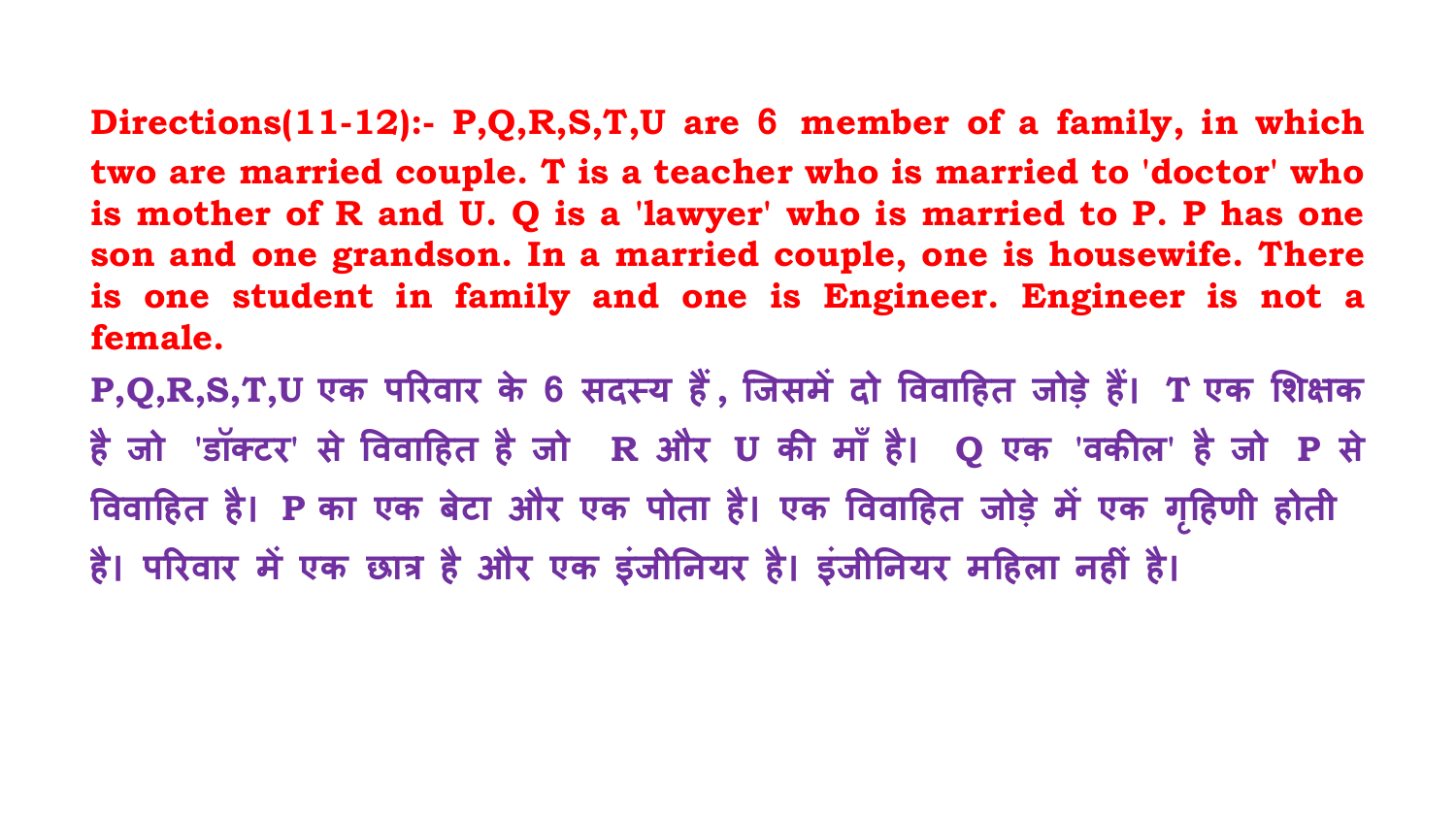**11. How is engineer related to lawyer? इंजी�नयर वक�ल से कै से संबं�धत है? (a)Uncle/अंकल (b)Grandson/पोता (c)Nephew/भतीजा (d)Granddaughter/पोती (e) (b) or (d)**

**12. Who is housewife and how is housewife related to U? ग�हणी कौन है और ग ृ �हणी ृ U से �कस प्रकार संबं�धत है? (a)S, Uncle/S,अंकल (b)P, Grandmother/P, दाद� (c)Q, Father/Q, �पता (d)U, Aunt/U, चाची (e)R, Grandmother/R, दाद�**

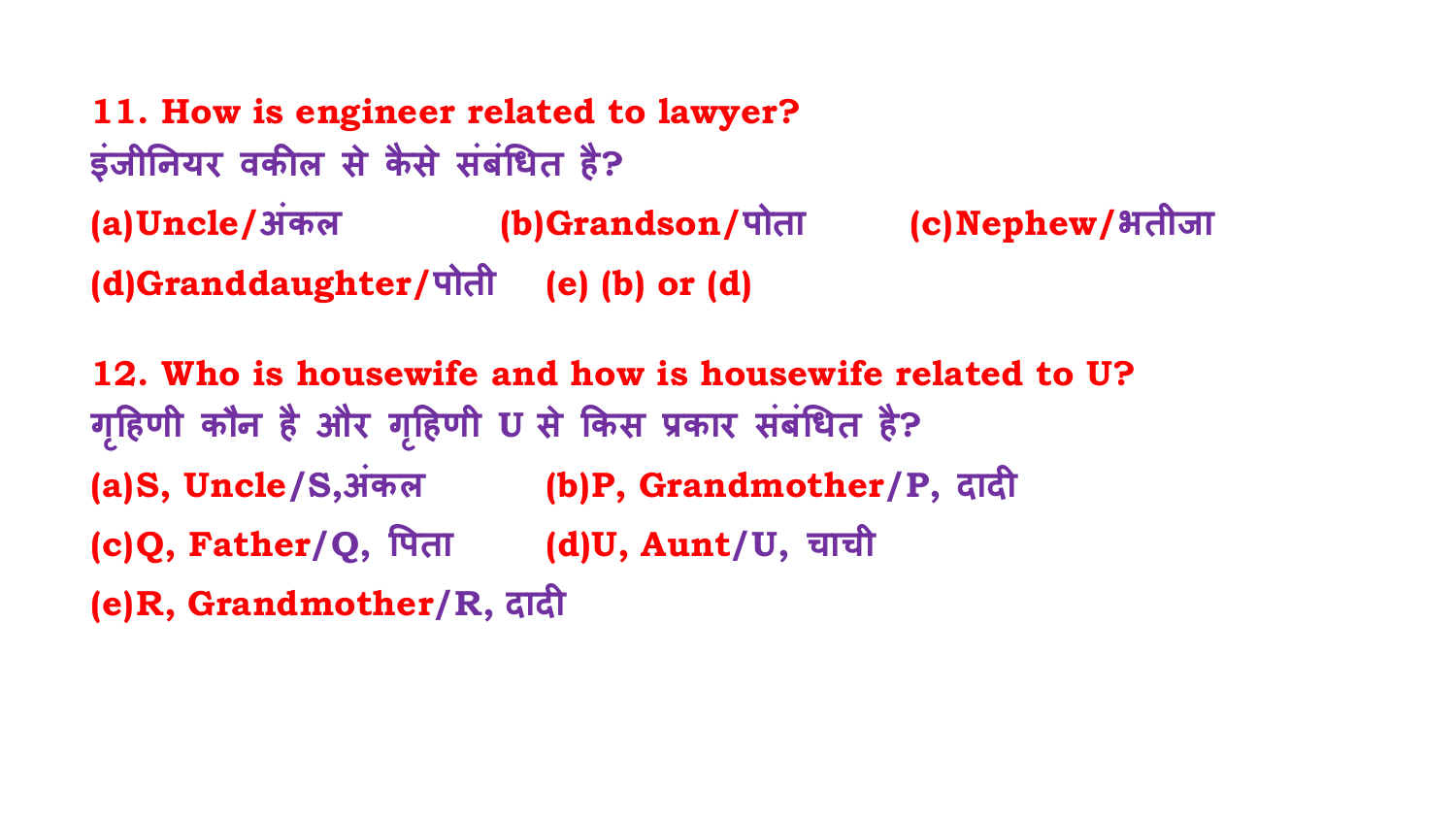Directions:- A Family of eight persons has three married couples, amelie is the maternal grandmother of Charles and is the mother-inlaw of Floyd. Helen is the daughter of Bob, who is the brother of George. Diana is the only child of George and is the mother of **Charles. Emma is the wife of Bob.** आठ व्यक्तियों के परिवार में तीन विवाहित जोड़े हैं , एमिली चार्ल्स की नानी है और फ्लॉयड की सास है। हेलेन बॉब की बेटी है , जो जॉर्ज का भाई है। डायना जॉर्ज की

इकलौती संतान हैं और चार्ल्स की मां हैं। एम्मा बॉब की पत्नी हैं।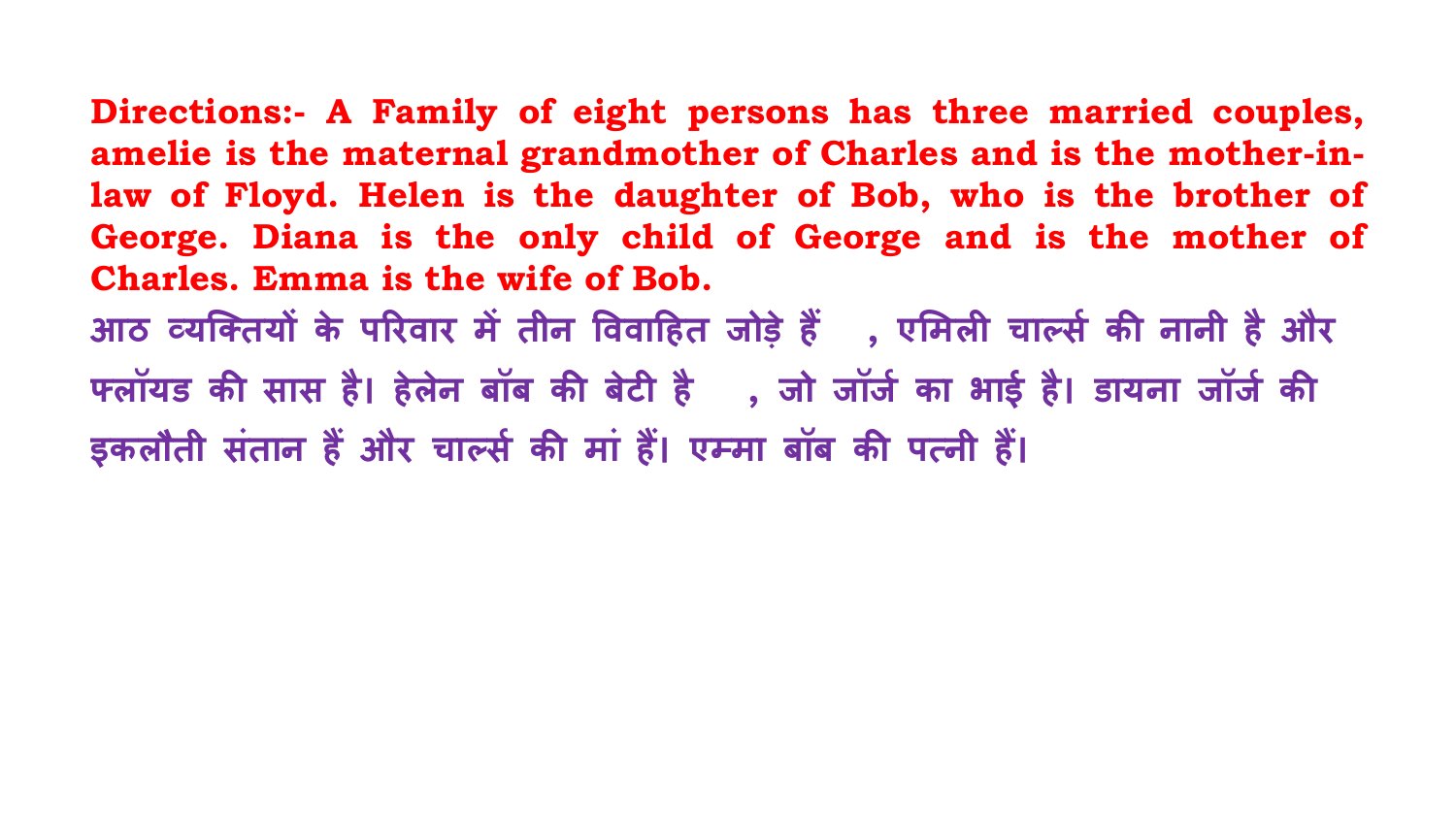**1. How is George related to Helen?/ जॉजर्, हेलेन से �कस प्रकार संबं�धत है?**

**2. How is Helen related to Diana?/हेलेन डायना से �कस प्रकार संबं�धत है?**

**3. Diana's mother is?/डायना क� माँ है ?**

**4. Who is the father of Floyd?/फ्लॉयड के �पता कौन ह�?**

**5. How is Charles's father related to George's daughter?/चाल्सर् के �पता का जॉजर् क� बेट� से क्या संबंध है?**

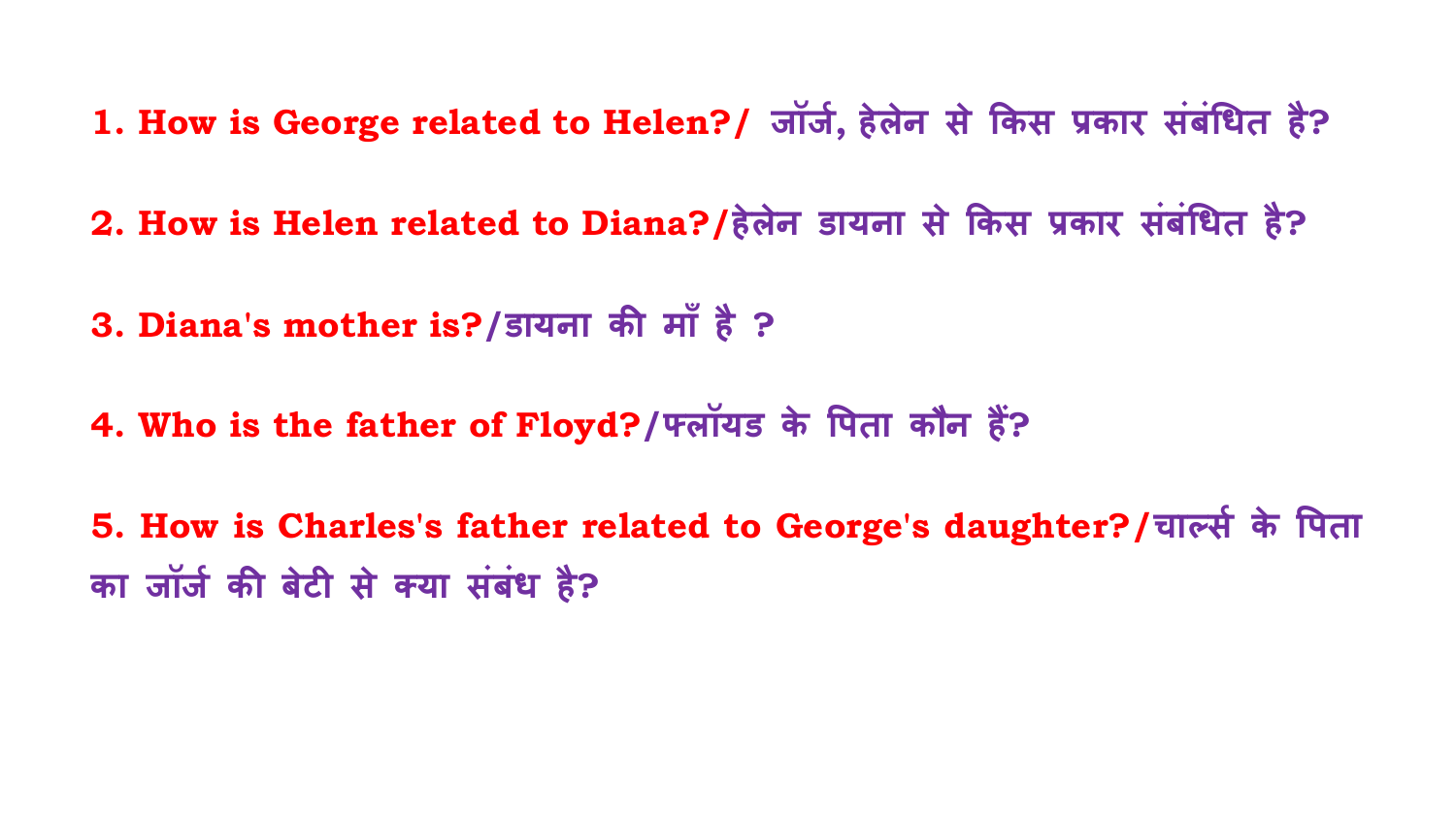

## **POINTING TOWARDS**

# **क� ओर इशारा करते हु ए**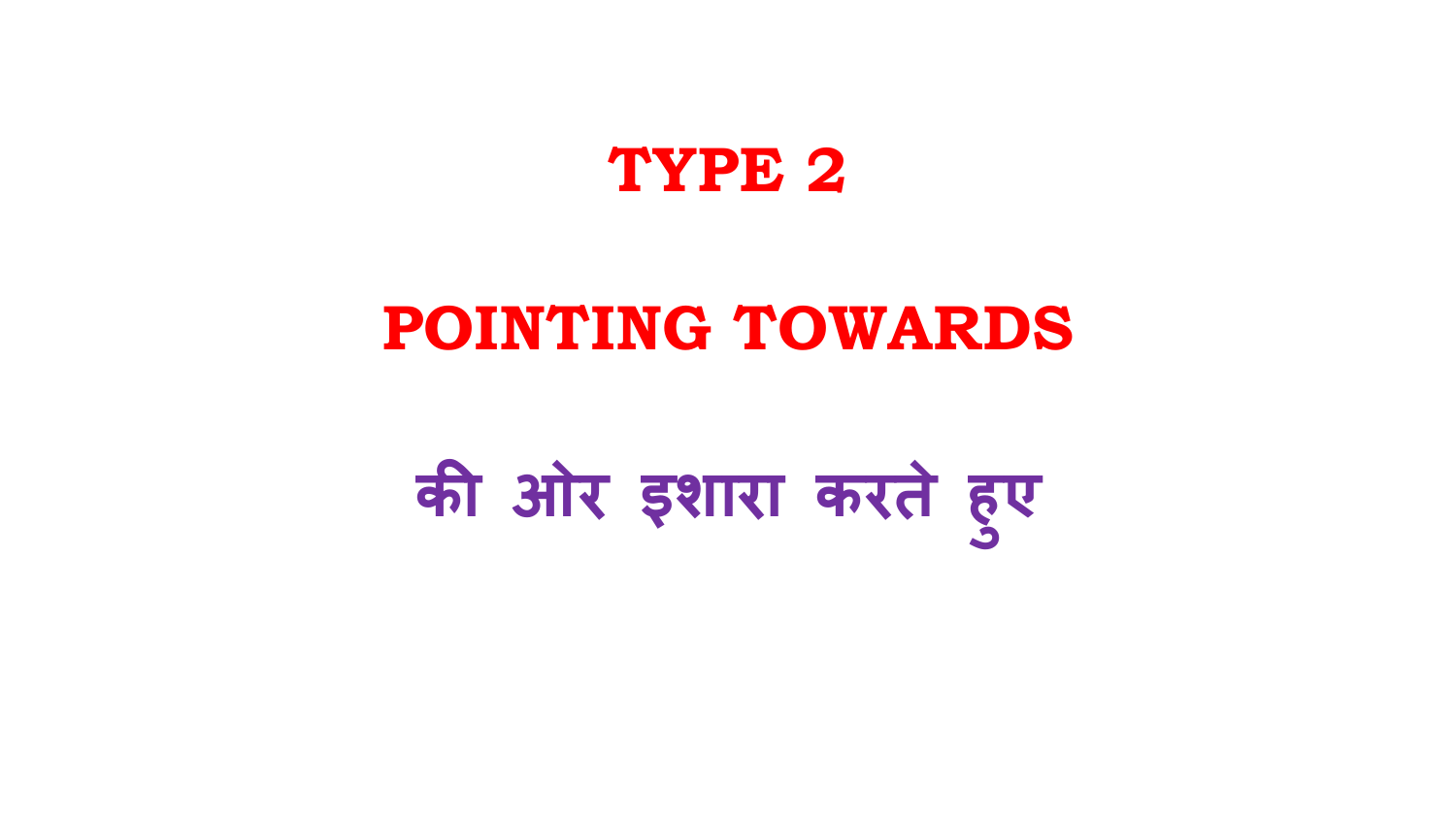**1. Pointing towards a lady a man says, "Father of this lady is only brother of my sister". How is man related to lady? एक म�हला क� ओर इशारा करते हु ए एक प रुष कहता है , "इस म�हला का �पता मेर� ु बहन का इकलौता भाई है"। प रुष म�हला से कै से संबं�धत है?ु**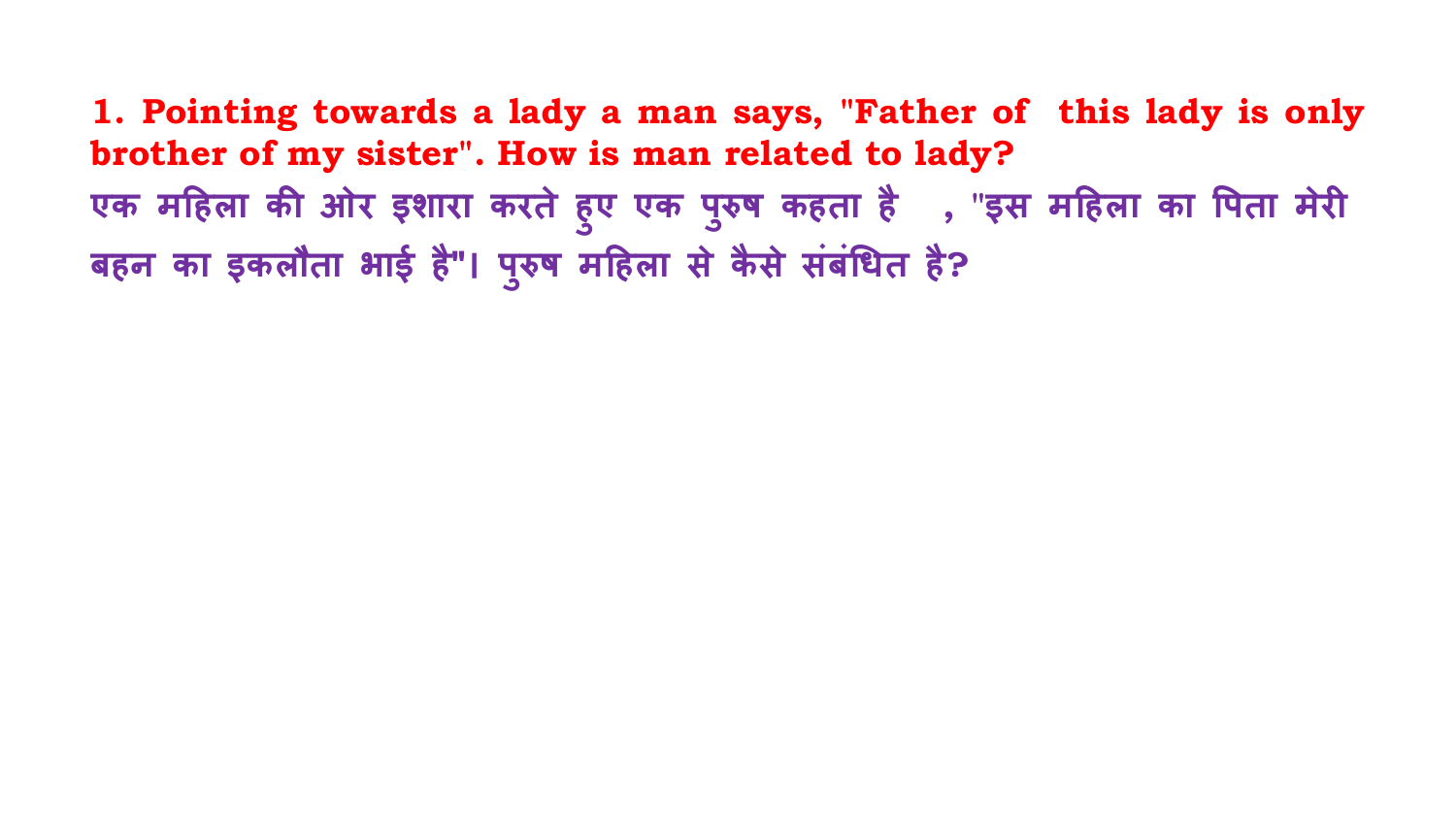**2. Pointing towards a lady a man says, "Father of this lady is only son in law of my father-in-law". How is man related to lady?** एक महिला की ओर इशारा करते हुए एक पुरुष कहता है , "इस महिला का पिता मेरे <del>,</del> **ु ससुर का इकलौता दामाद है। प रुष म�हला से कै से संबं�धत है"?ु**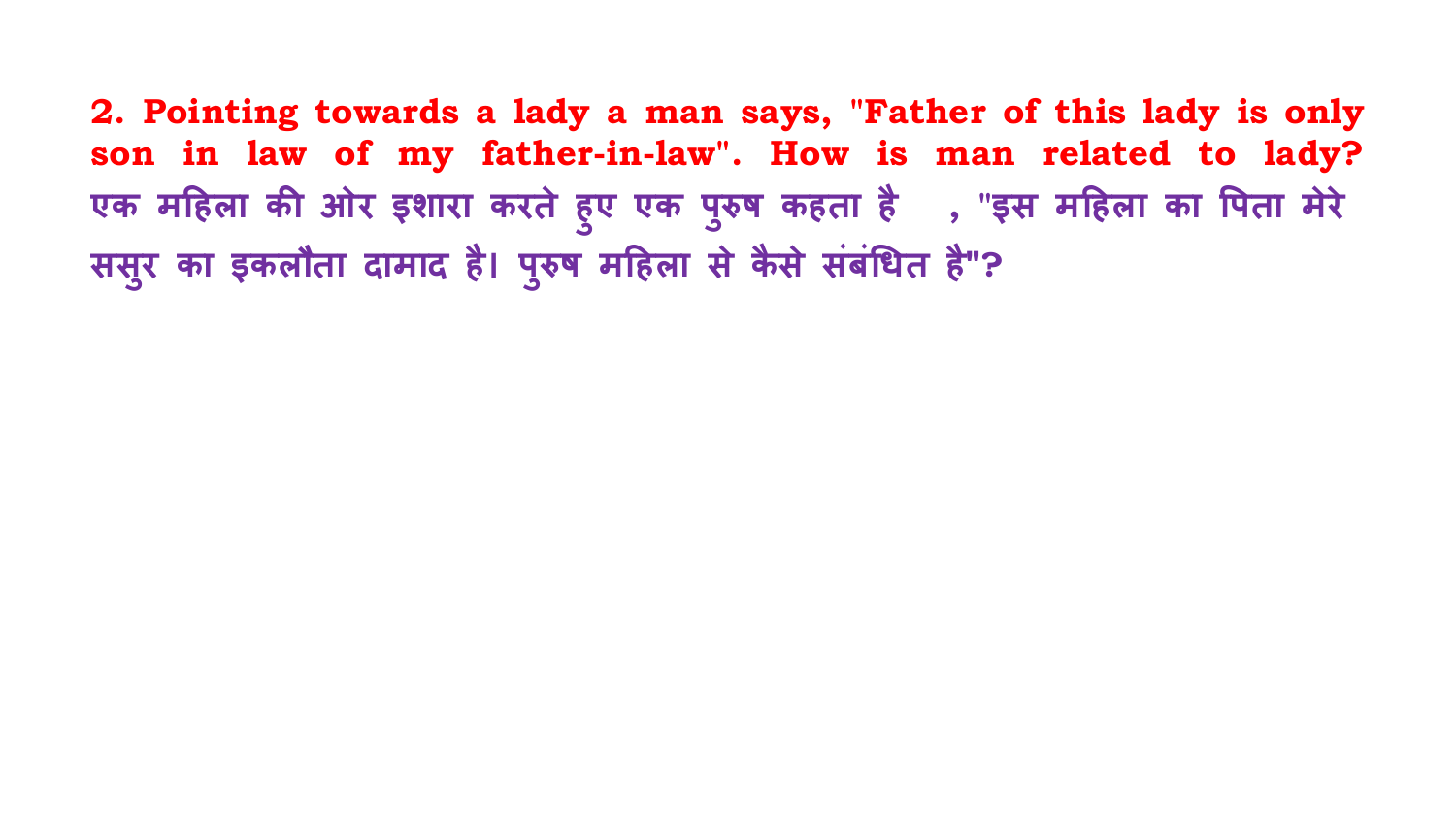**3. Pointing towards a lady a man says, "Father of this lady is only grandson of my Grandfather". How is man related to lady?** एक महिला की ओर इशारा करते हुए एक पुरुष कहता है , "इस महिला का पिता मेरे <del>,</del> **ु दादाजी का इकलौता पोता है"। प रुष म�हला से कै से संबं�धत है?ु**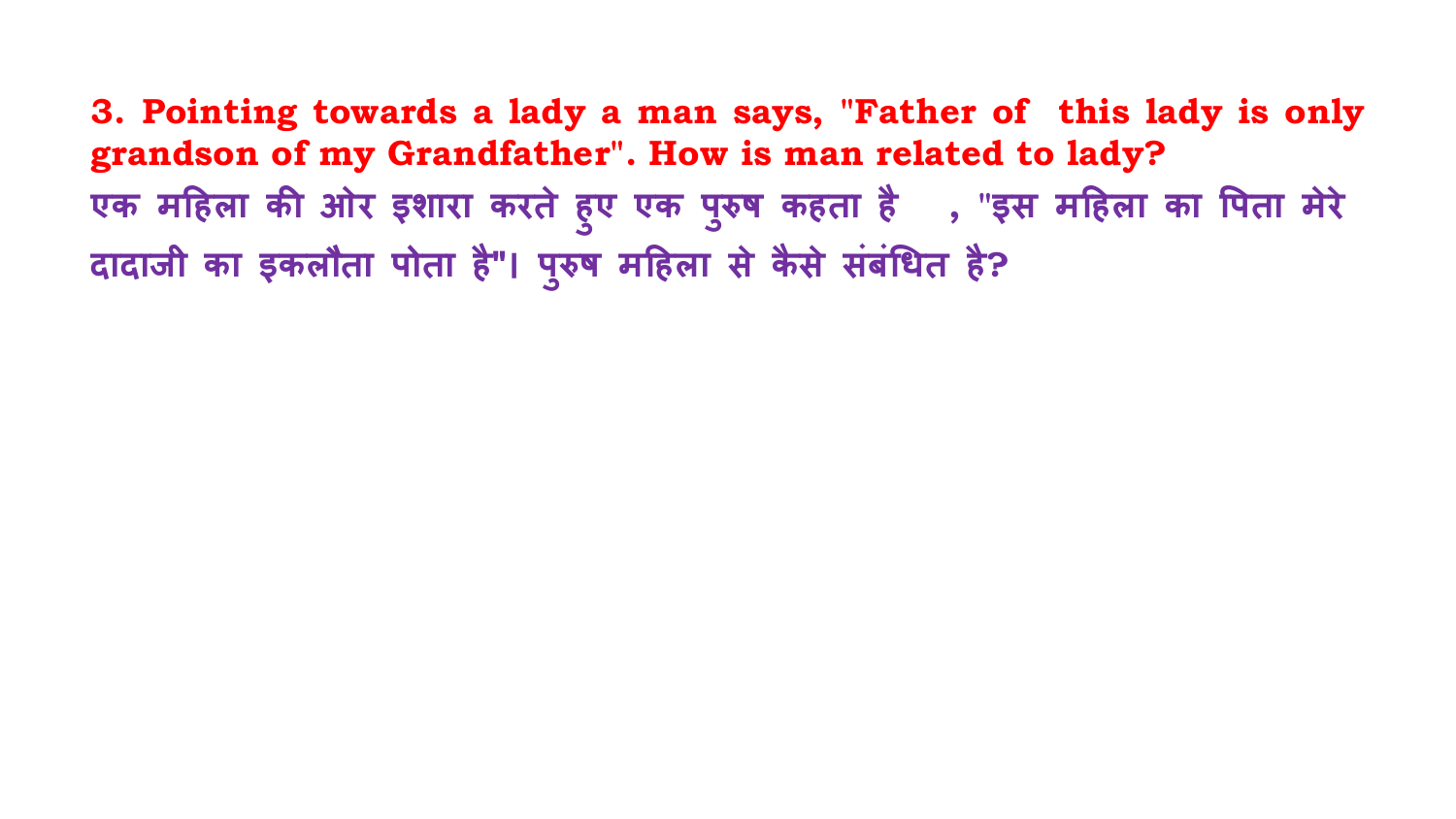- **4. Pointing towards a lady a man says, "Father of this lady is only son of my son's mother's mother-in-law". How is man related to lady?**
- **एक म�हला क� ओर इशारा करते हु ए एक प रुष कहता है, "इस म�हला का �पता मेरे बेटे ु क� माता क� सास का इकलौता बेटा है"। प रुष म�हला से कै से संबं�धत है?ु**

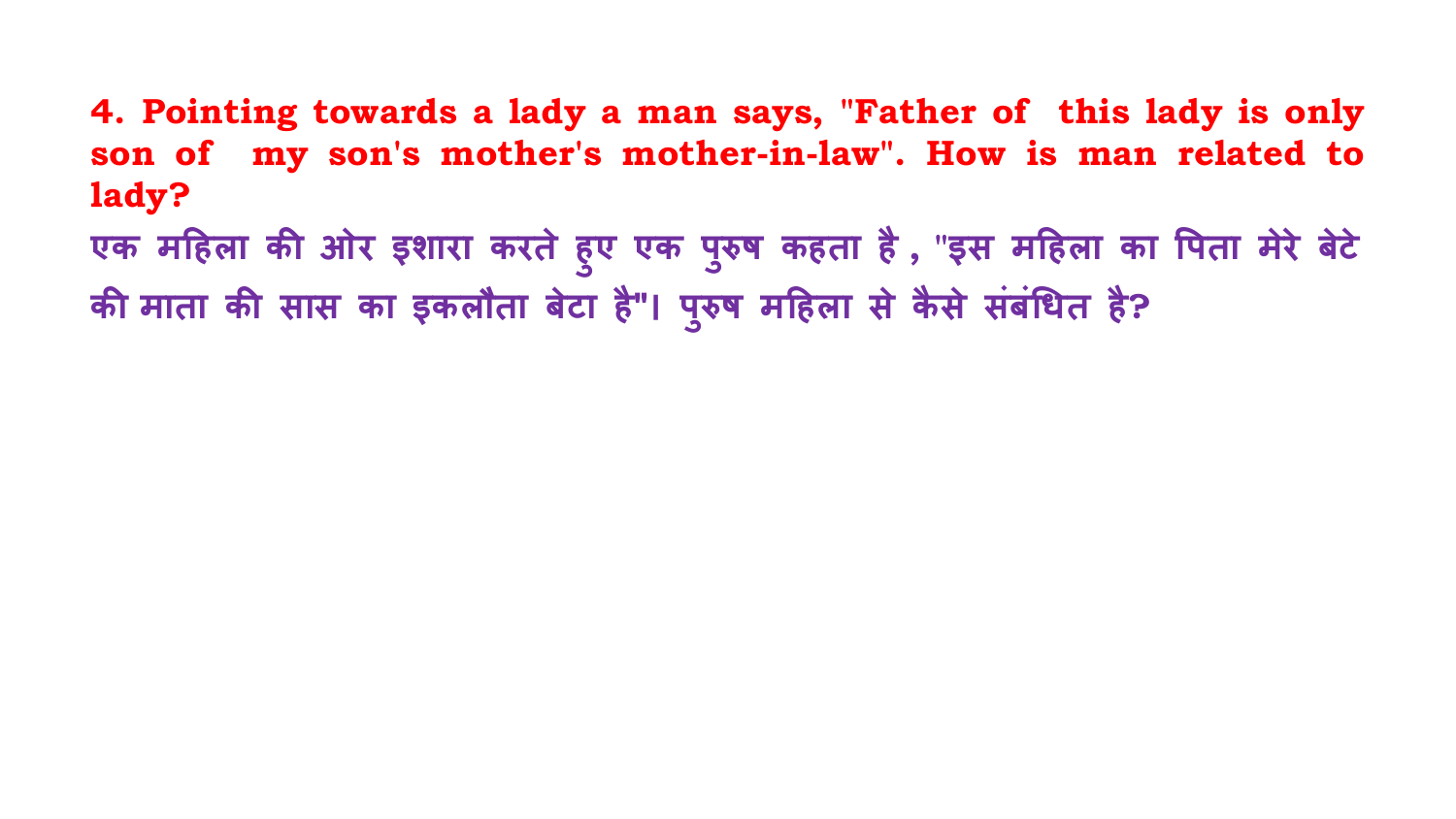**5. If you are a man, then your's mother in law's mother in law is? य�द आप पु रुष ह� तो आपक� सास क� सास है ?**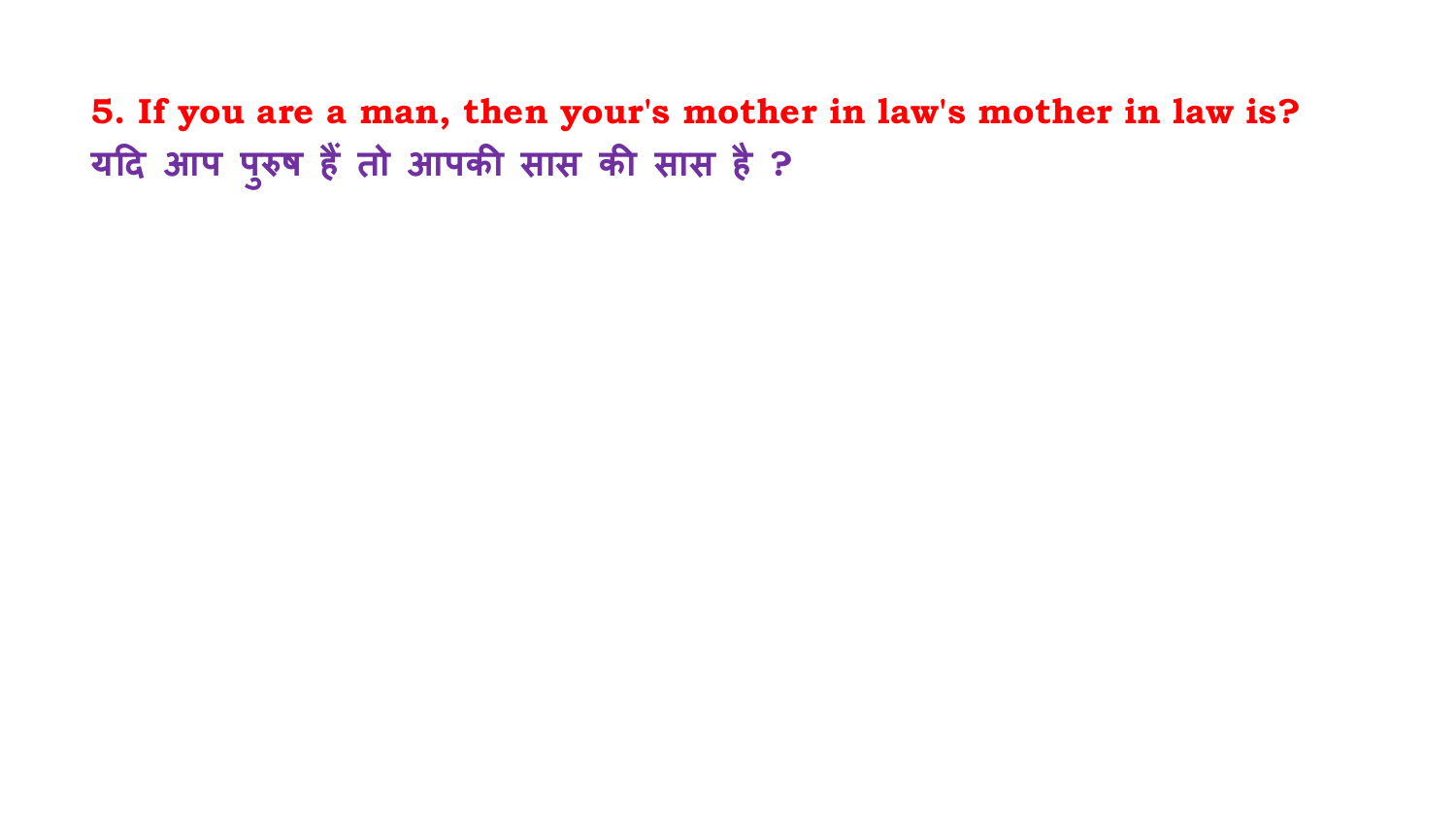**6. Pointing to a woman a man says, "The father of this woman is the father of my son's sister's mother-in-law's mother-in-law's motherin-law's son's only son's wife's son's daughter-in-law's daughter's father-in-law's daughter-in-law's father-in-law's father Father's daughter's husband's only son-in-law's father-in-law's wife's only son's daughter's husband's husband How is the man related to the woman?**

**एक म�हला क� ओर इशारा करते हु ए एक आदमी कहता है , "इस म�हला का �पता मेरे**  बेटे की बहन की मा की सास के इक्लोते पुत्र की पत्नी के पुत्र की इक्लोती बहन की सास के पति की पुत्री के ससुर की पत्नी की इक्लोती पुत्रवधु के पिता के पिता की पुत्री <sub>.</sub> **ु** के पति के इक्लोते साले के ससुर की पत्नी की इक्लोती पुत्री के पति का इक्लोता पुत्र हैं **| प रुष म�हला से कै से संबं�धत है?ु**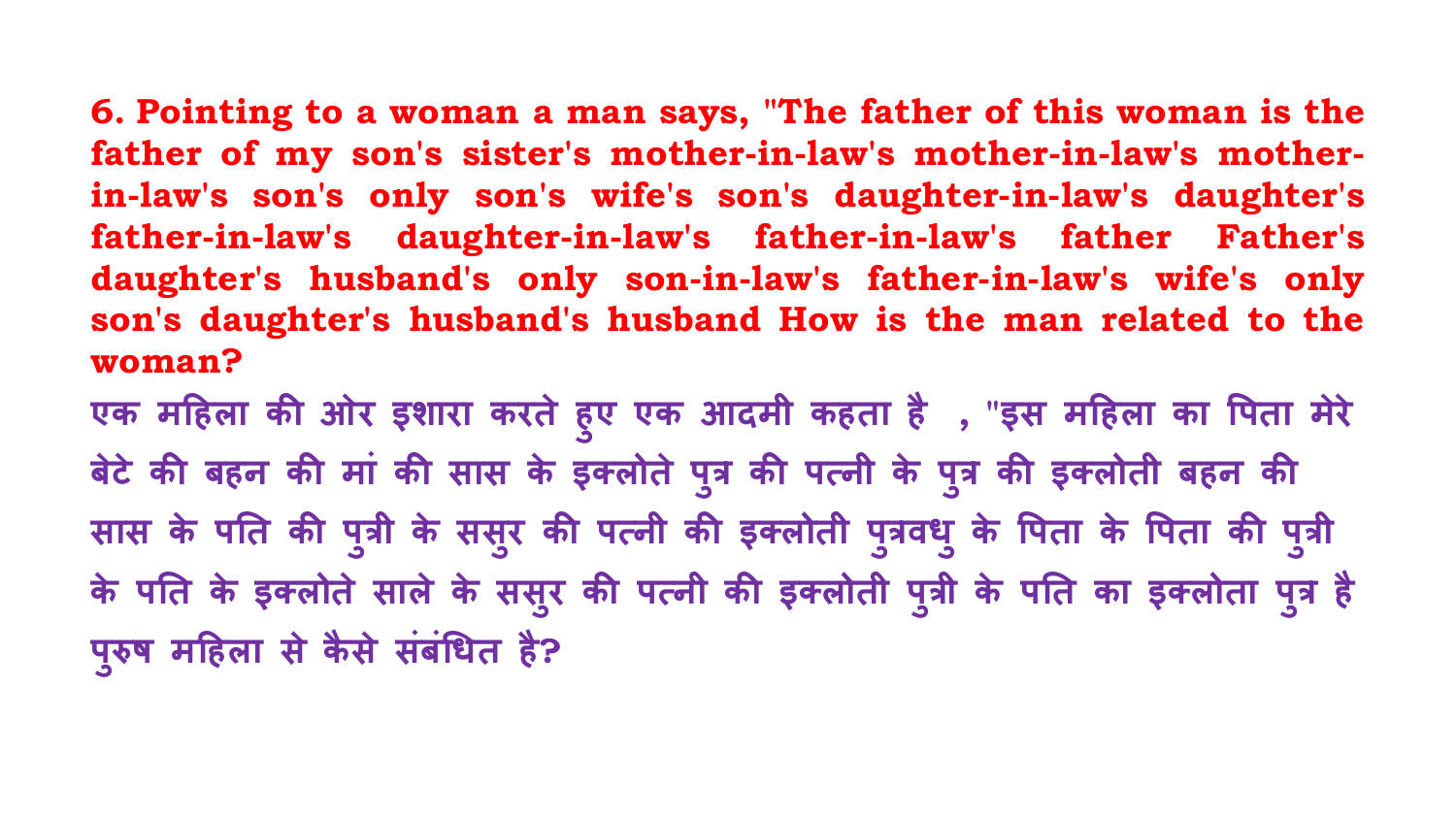7. A said to B that A's mother is mother of B's mother husband. How is B's mother related to A's mother? A ने B से कहा कि A की मां B की मां के पति की मां है। तो B की माँ, A की माँ से किस प्रकार संबंधित है?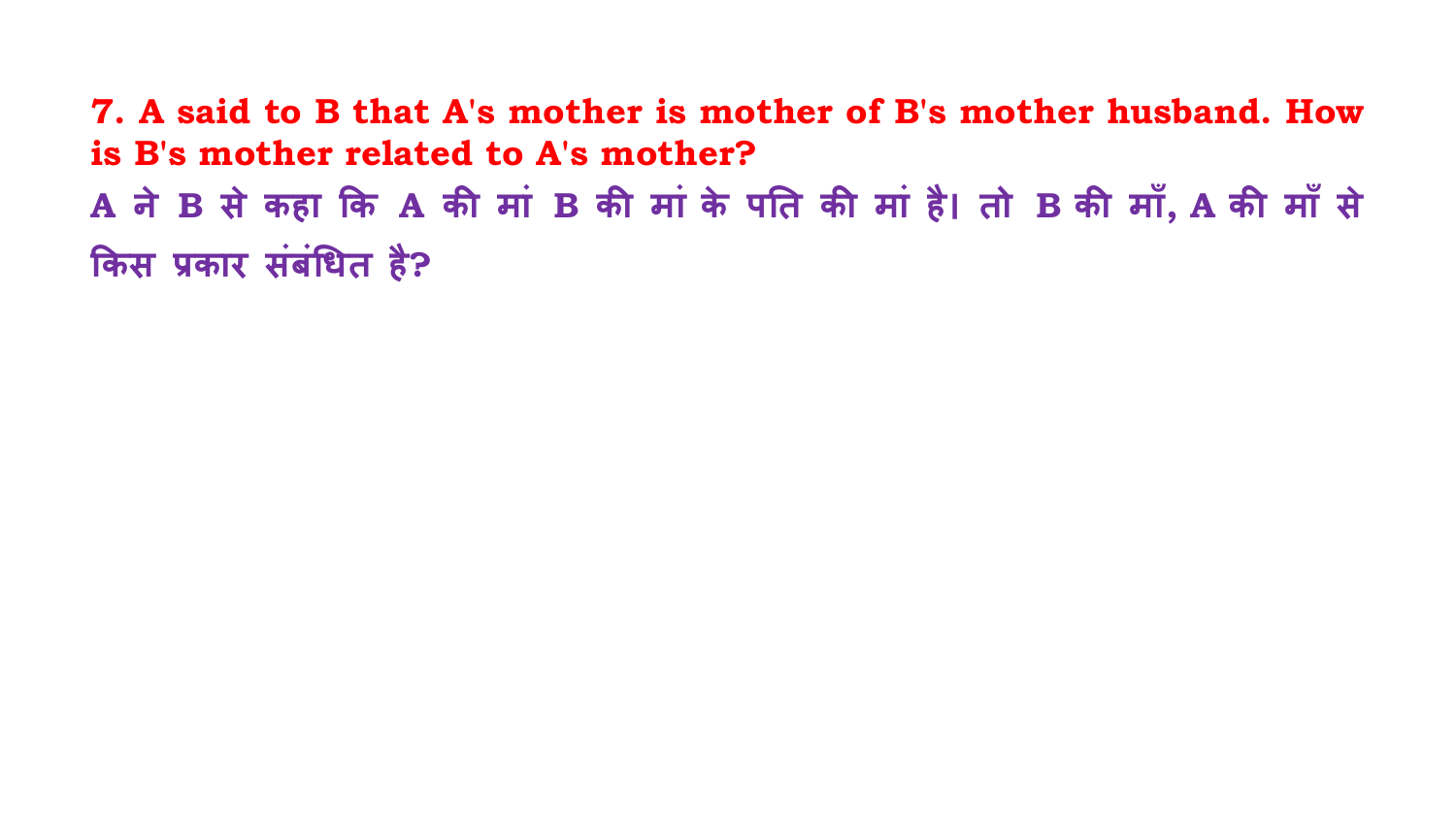### **8. Pointing towards a man a woman says, " only son of my paternal grandfather is father-in-law of this man's brother's wife " How is man related to woman?**

**एक प रुष क� ओर इशारा करते हु ए एक म�हला कहती है , "मेरे दादा का इकलौता बेटा ु उसके भाई क� पत्नी का ससुर है" प रुष म�हला से कै से संबं�धत है?ु**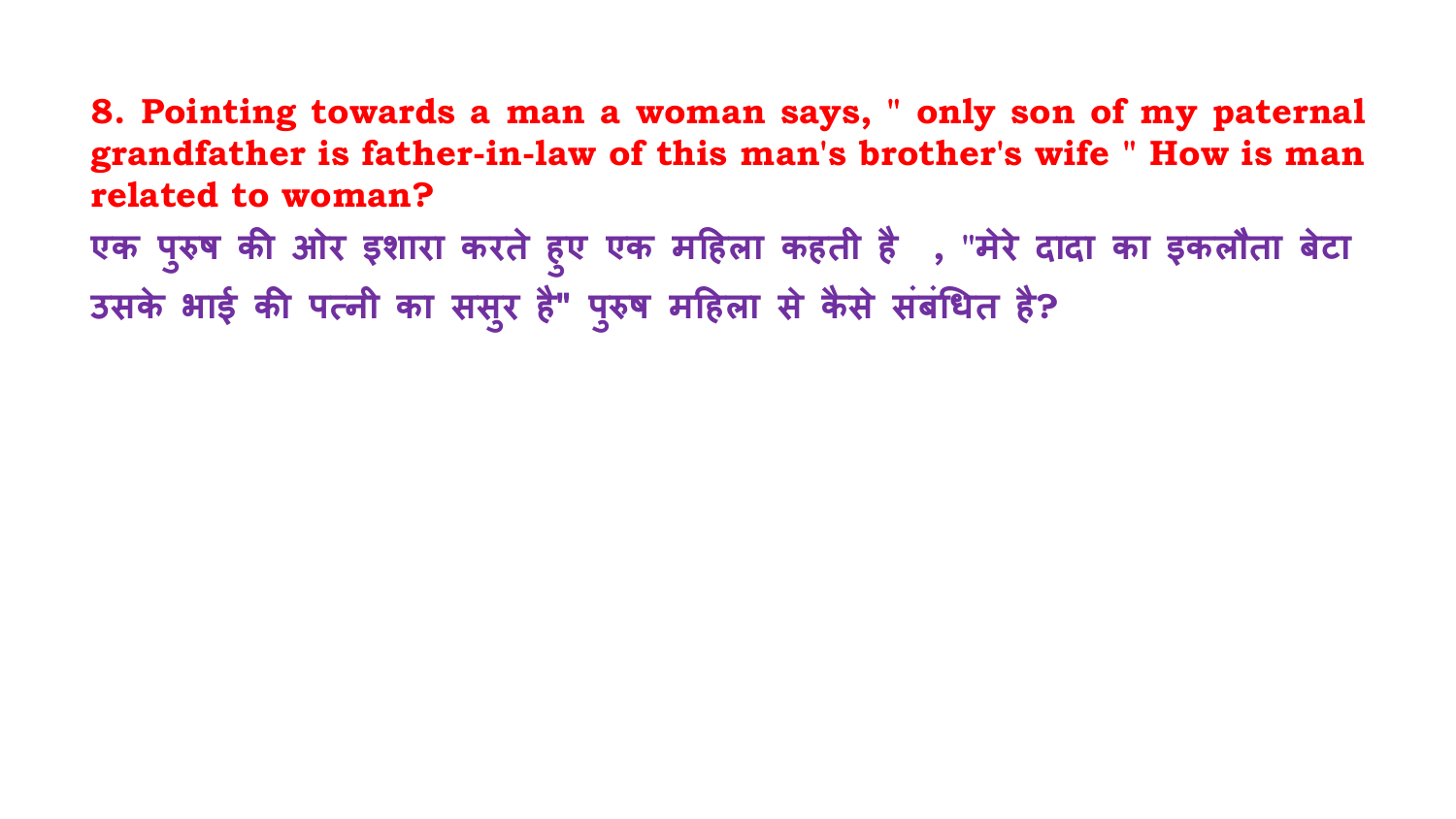**9. Pointing towards a lady a man says, " Her father's father is father of my mother's husband". How is man related to lady?** एक महिला की ओर इशारा करते हुए एक पुरुष कहता है , "उसके पिता के पिता मेरी मां **ु के प�त के �पता ह�"। प रुष म�हला से कै से संबं�धत है? ु (a) Brother (b) Cousin (c) Both (a) and (b) (d) None of these**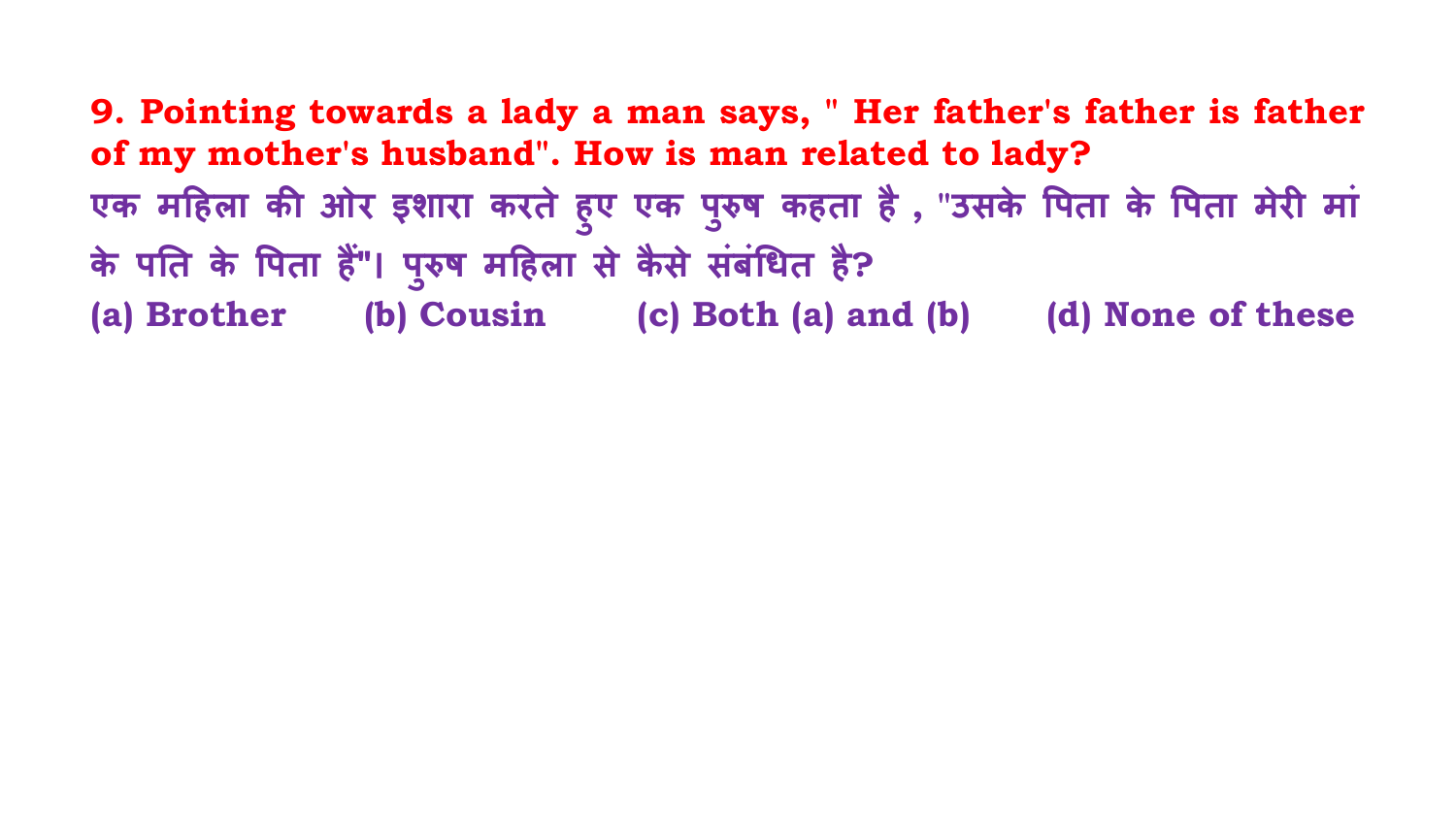**10. Pointing towards a lady a man says, " My mother in law and this woman's mother in law are mother and daughter respectively". How is man related to woman?** 

**एक म�हला क� ओर इशारा करते हु ए एक प रुष कहता है , "मेर� सास और इस म�हला ु क� सास आपस मे क्रमशः माँ और बेट� ह�"। प रुष म�हला से कै से संबं�धत है?ु**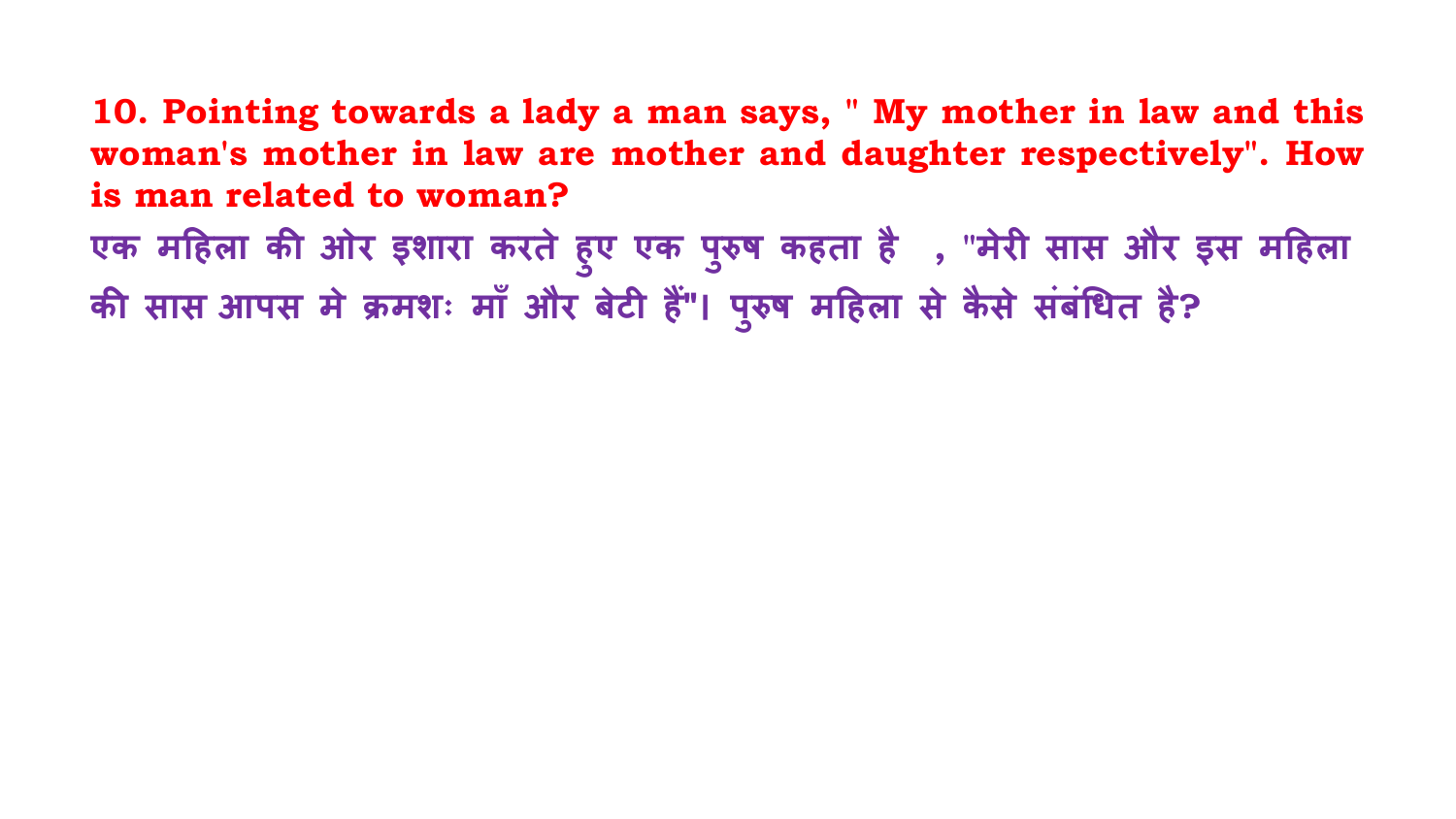**11. Pointing towards a lady a man says, " Mother in law of this lady is mother in law of my mother in law". How is man related to lady? एक म�हला क� ओर इशारा करते हु ए एक प रुष कहता है , "इस म�हला क� सास मेर� ु सास क� सास है"। प रुष म�हला से कै से संबं�धत है?ु**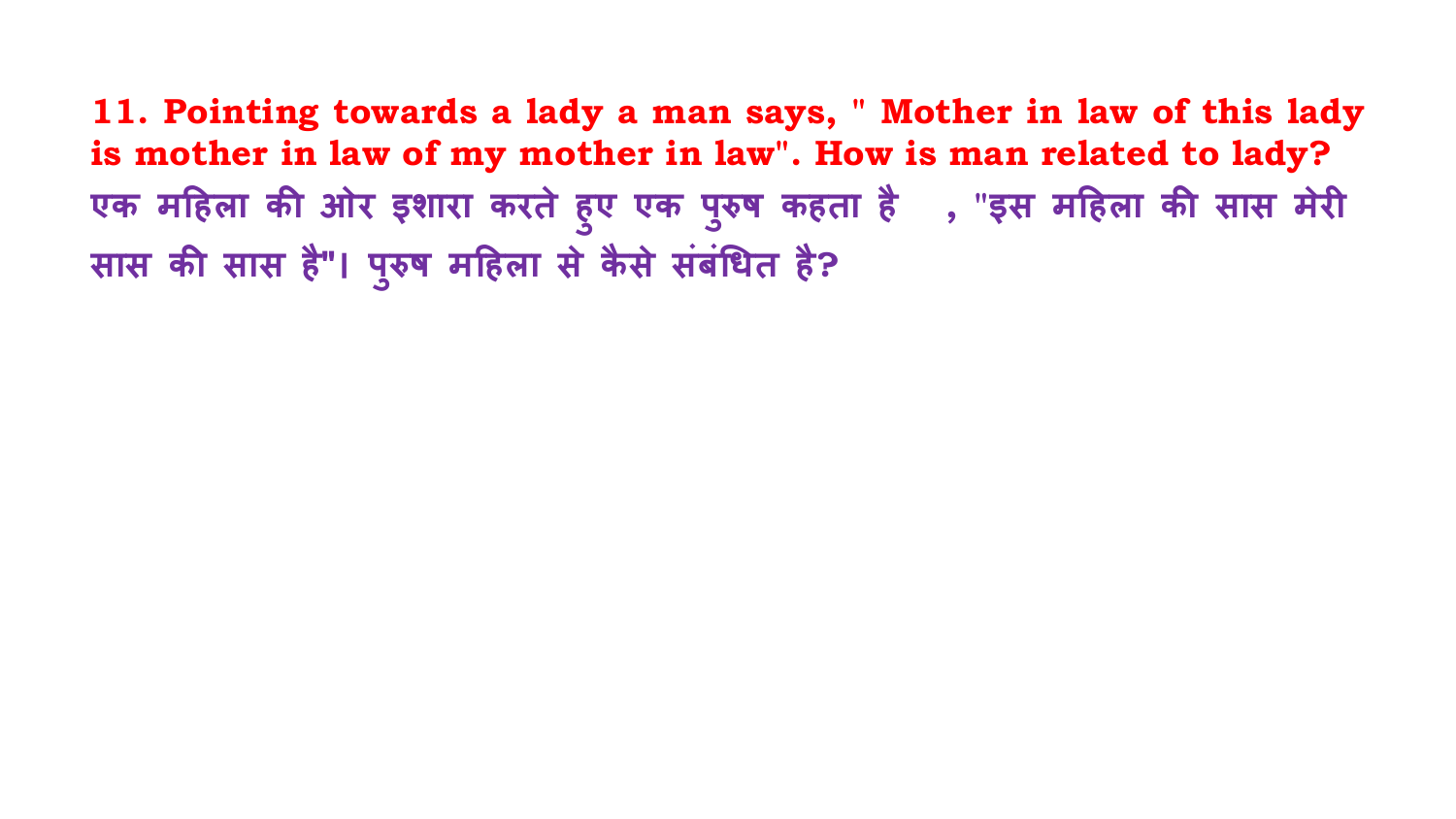- **12. Pointing out to a photograph, a man tells his friend, "She is the daughter of the only son of my father's wife." How is the girl related to the man in the photograph? एक तस्वीर क� ओर इशारा करते हु ए एक आदमी अपने दोस्त से कहता है , "वह मेरे �पता क� पत्नी के इकलौते बेटे क� बेट� है।" तस्वीर म� �दख रहे व्यिक्त से लड़क� का क्या संबंध है?**
- **(a) Daughter (b) Cousin (c) Mother (d) Sister (e) Brother (a) बेट� (b) चचेरे भाई (c) मां (d) बहन (e) भाई**



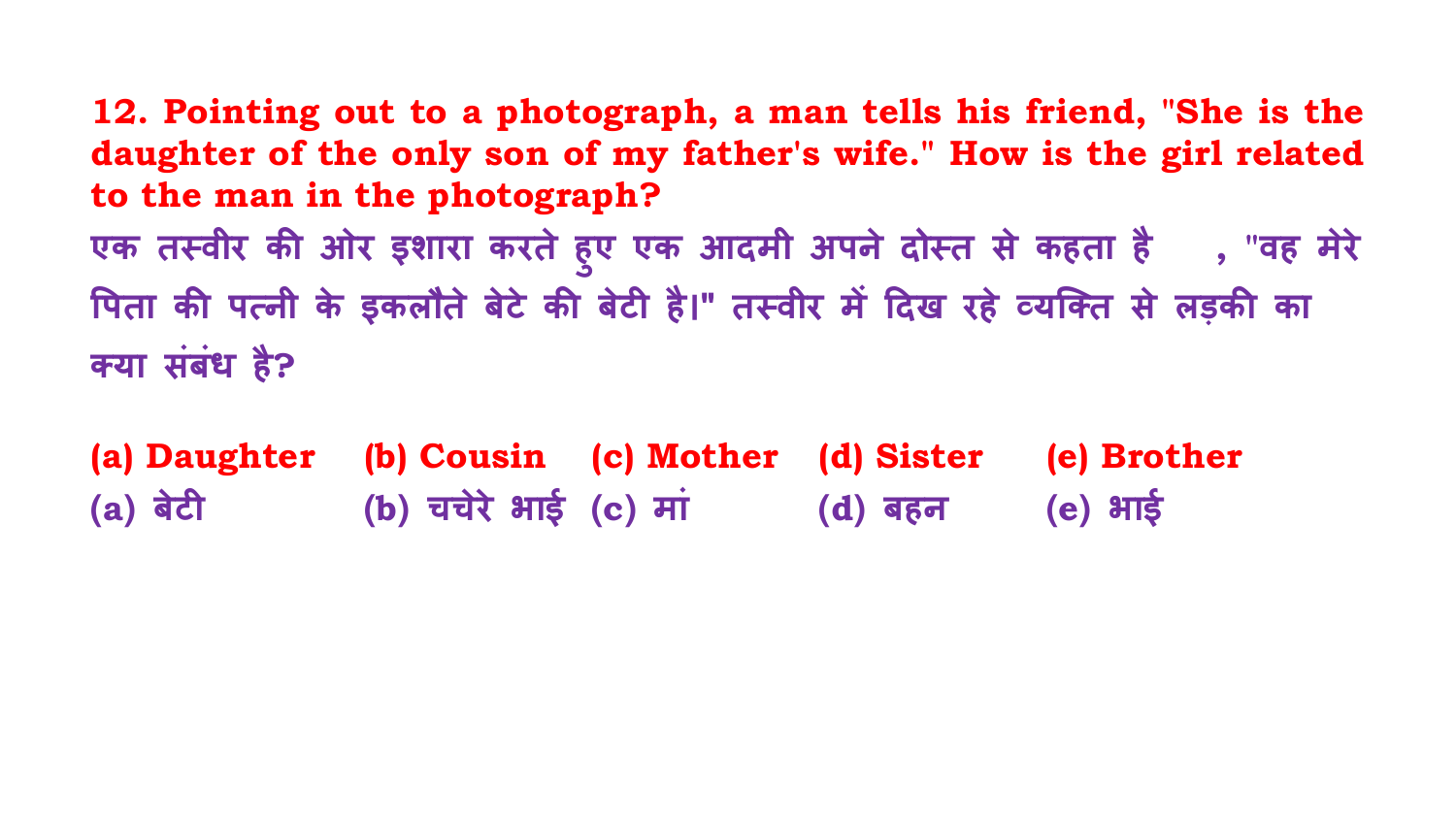**13. Pointing towards a boy, Veena said, "He is the son of my grandfather." How is that boy related to Veena?** एक लड़के की ओर इशारा करते हुए वीना ने कहा , "वह मेरे दादा का पुत्र है।" वह लड़का **वीणा से �कस प्रकार संबं�धत है? (a) Uncle (b) Brother (c) Cousin (d) Father (e) Data inadequate**

**(a) चाचा (b) भाई (c) चचेरे भाई (d) �पता (e) डेटा अपयार्प्त**

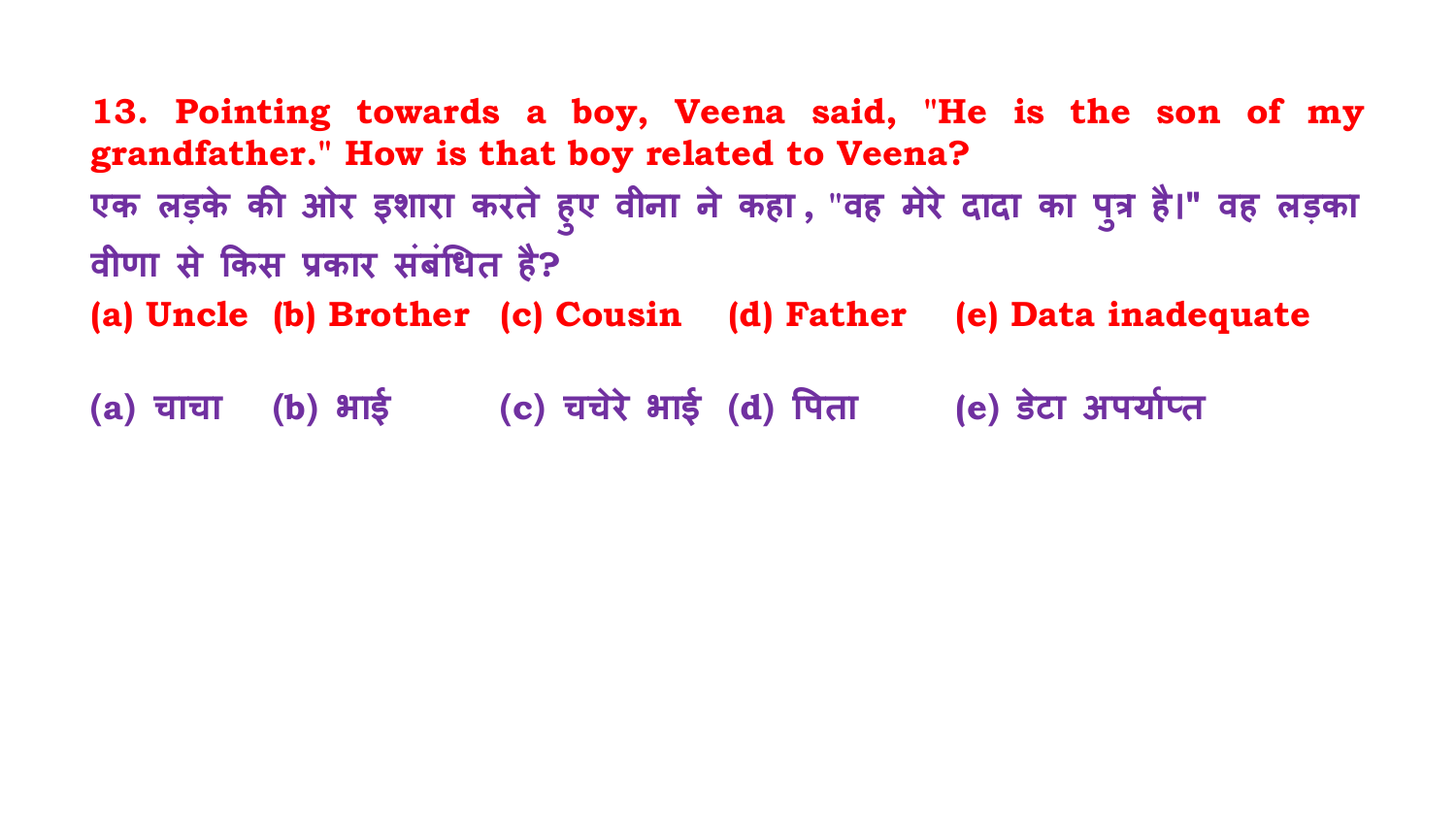**14. Introducing Reena, Monika said, "She is the only daughter of my father's only daughter." How is Monika related to Reena? र�ना का प�रचय कराते ह ए मो�नका ने कहा , "वह मेरे �पता क� इकलौती बेट� क� ु इकलौती बेट� है।" मो�नका र�ना से �कस प्रकार संबं�धत है? (a) Aunt (b) Niece (c) Cousin (d) Mother (e) Daughter (a) चाची (b) भतीजी (c) चचेरे भाई (d) मां (e) बेट�**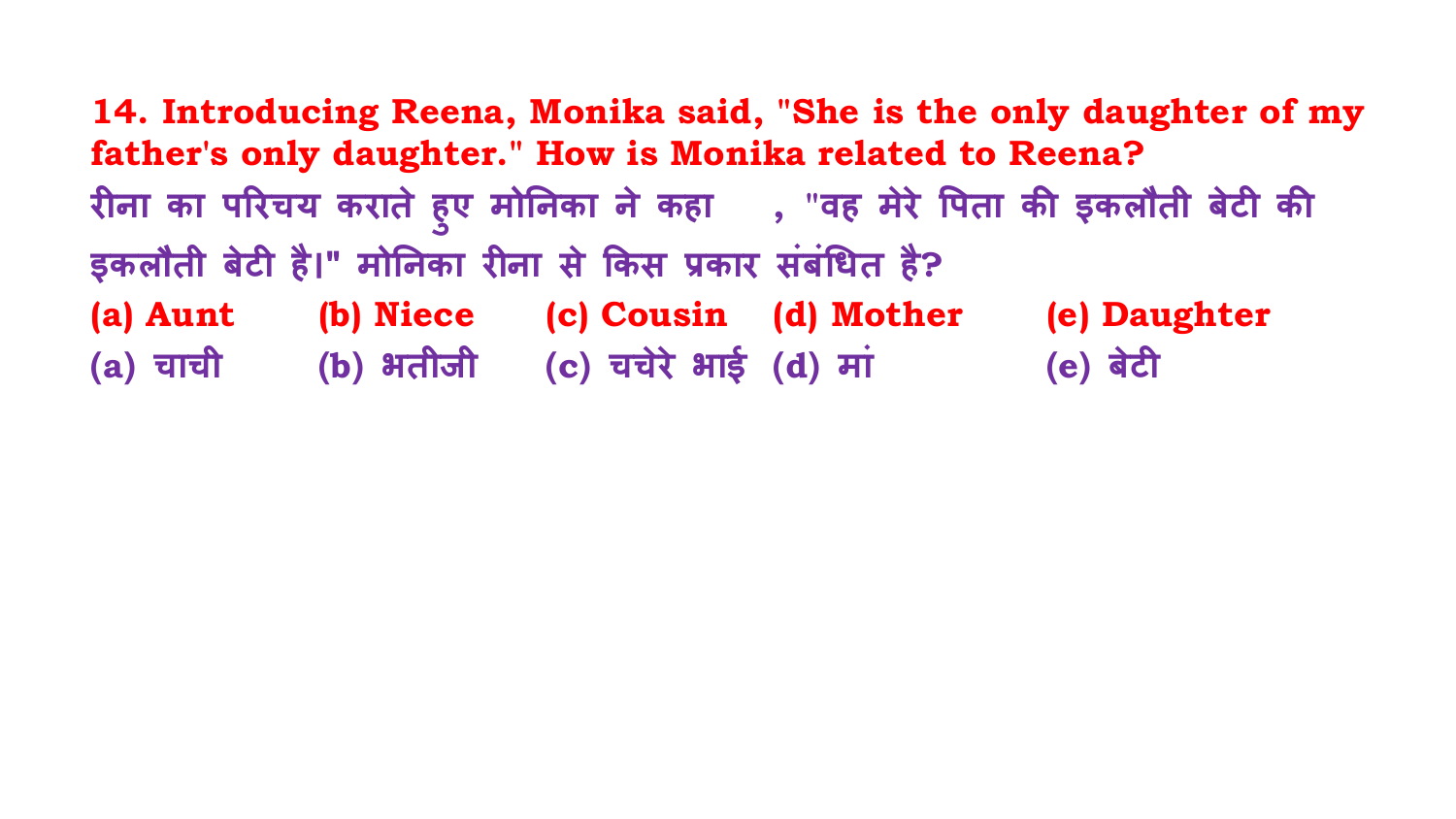**15. Pointing to Ketan, Namrata said. "He is the son of my father's only son." How is Ketan's mother related to Namrata? नम्रता ने के तन क� ओर इशारा करते हु ए कहा। "वह मेरे �पता के इकलौते पु त्र का प त्र है।" के तन क� माँ का नम्रता से क्या संबंध है? (a) Daughter (b) Sister (c) Sister-in-law (d) Mother (e) Aunt (a) बेट� (b) बहन (c) भाभी (d) मां (e) चाची**



## **ु**

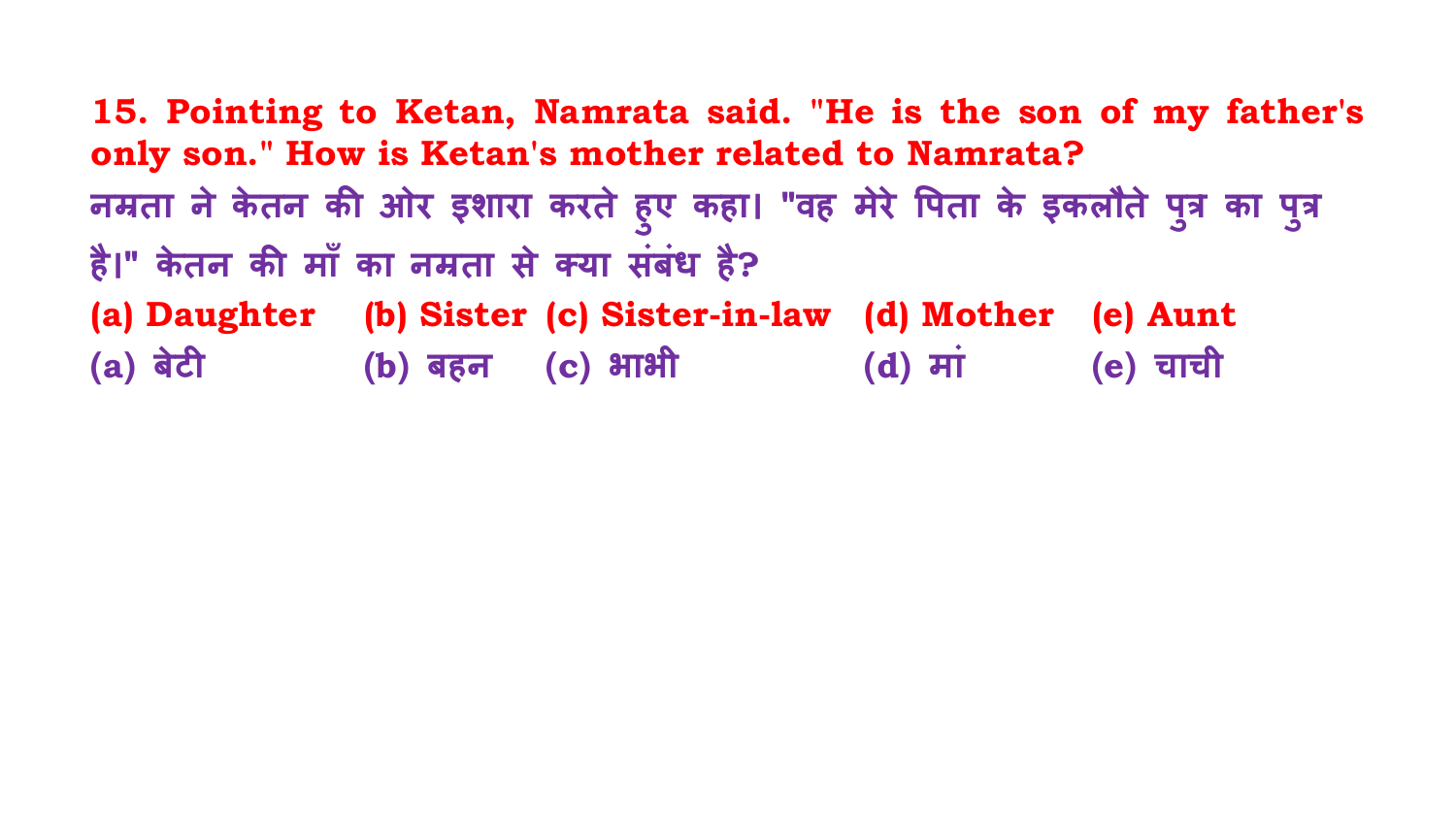**16. Pointing to a woman, Naman said, "She is the daughter of the only child of my grandmother."How is the woman related to Naman? एक म�हला क� ओर इशारा करते हु ए , नमन ने कहा, "वह मेर� दाद� क� इकलौती संतान क� बेट� है।" वह म�हला नमन से कै से संबं�धत है? (a) Sister (b) Niece (c) Cousin (d) Mother (e) Aunt (a) बहन (b) भतीजी (c) चचेरा (d) मां (e) चाची**

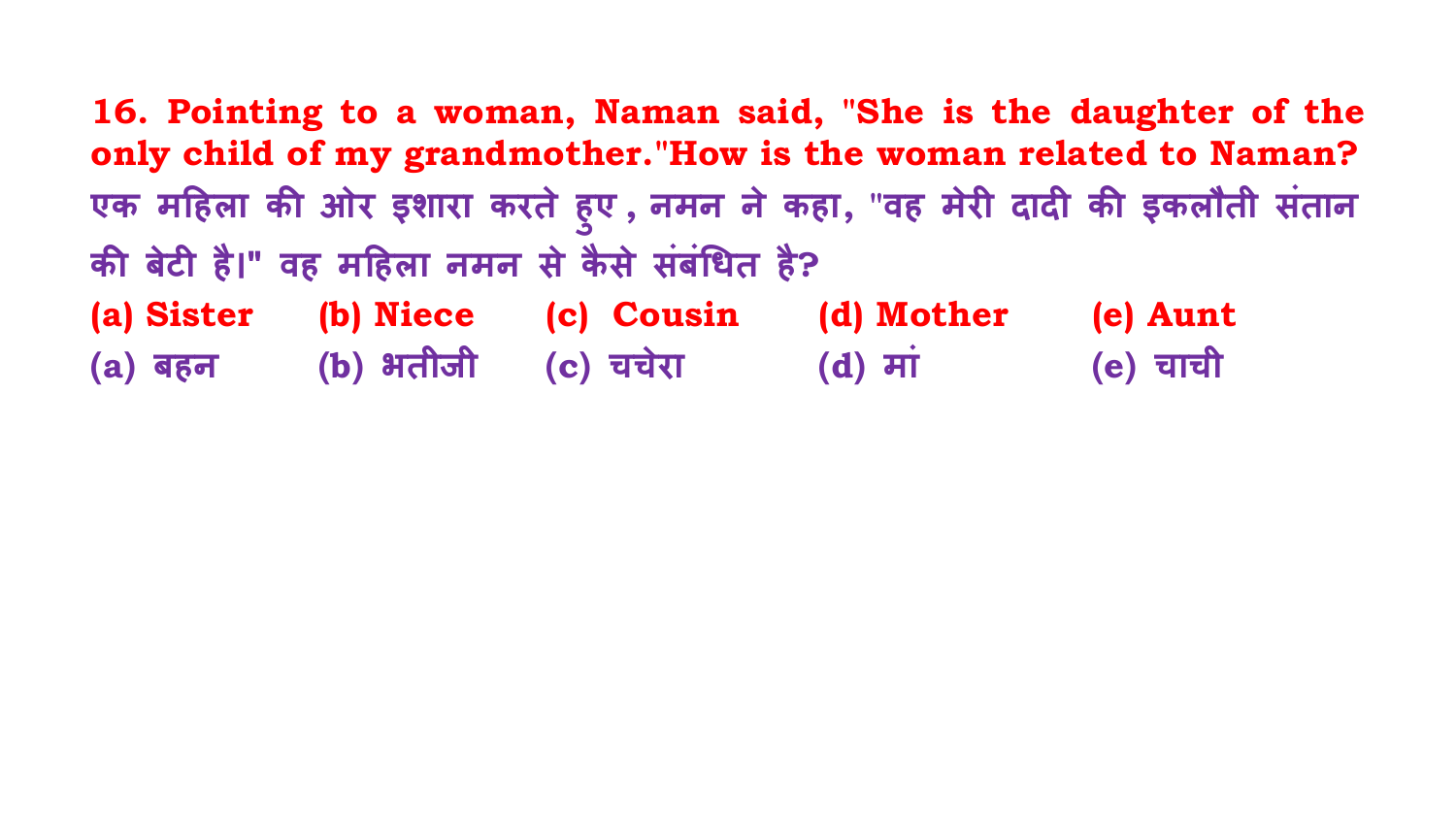## **17. Pointing towards a girl in the picture, Sarita said, "She is the mother of Neha, whose father is my son." How is Sarita related to the girl in the picture? तस्वीर म� एक लड़क� क� ओर इशारा करते हु ए , स�रता ने कहा , "वह नेहा क� माँ है, िजसके �पता मेरा बेटा है।" स�रता �चत्र म� �दख रह� लड़क� से �कस प्रकार संबं�धत है? (a) Mother (b) Aunt (c) Cousin (d) Mother-in-law (e) Sister (a) मां (b) चाची (c) चचेरे भाई (d) सास (e) बहन**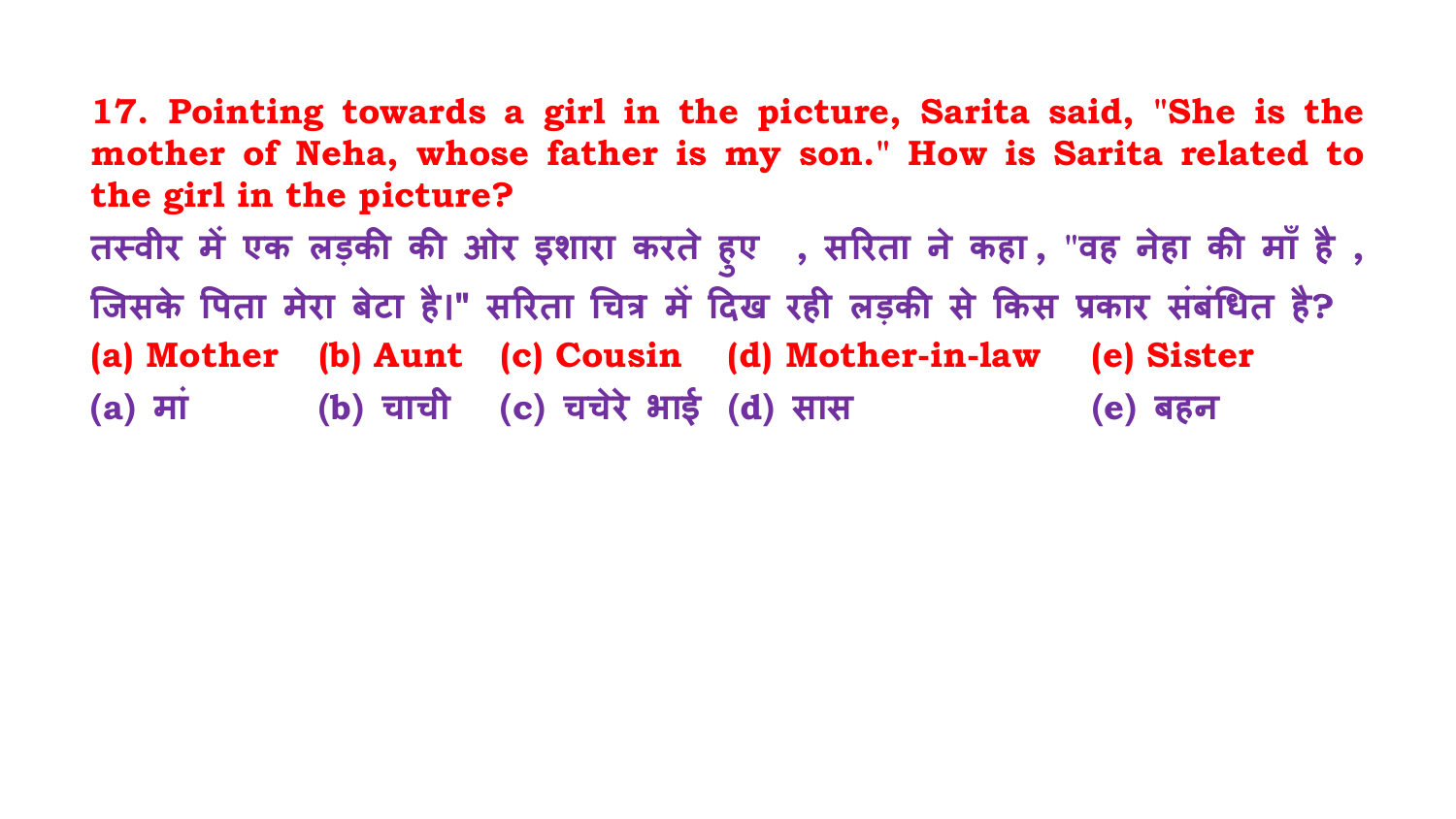# **ू**

- **18. Pointing to a portrait of a lady, kanika said, "Her daughter-in-law is the wife of my son's grandfather's only son." How is the lady in the portrait related to kanika? एक म�हला के �चत्र क� ओर इशारा करते हु ए क�नका ने कहा , "उसक� बह मेरे बेटे के दादा के इकलौते बेटे क� पत्नी है।" �चत्र म� �दख रह� म�हला क�नका से �कस प्रकार संबं�धत है? SSC CPO 25/11/2020(EVENING)**
- **(a) Sister-in-law (b) Mother-in-law (c) Paternal Aunt (d) Mother (a) भाभी (b) सास (c) पैतक चाची ृ (d) मां**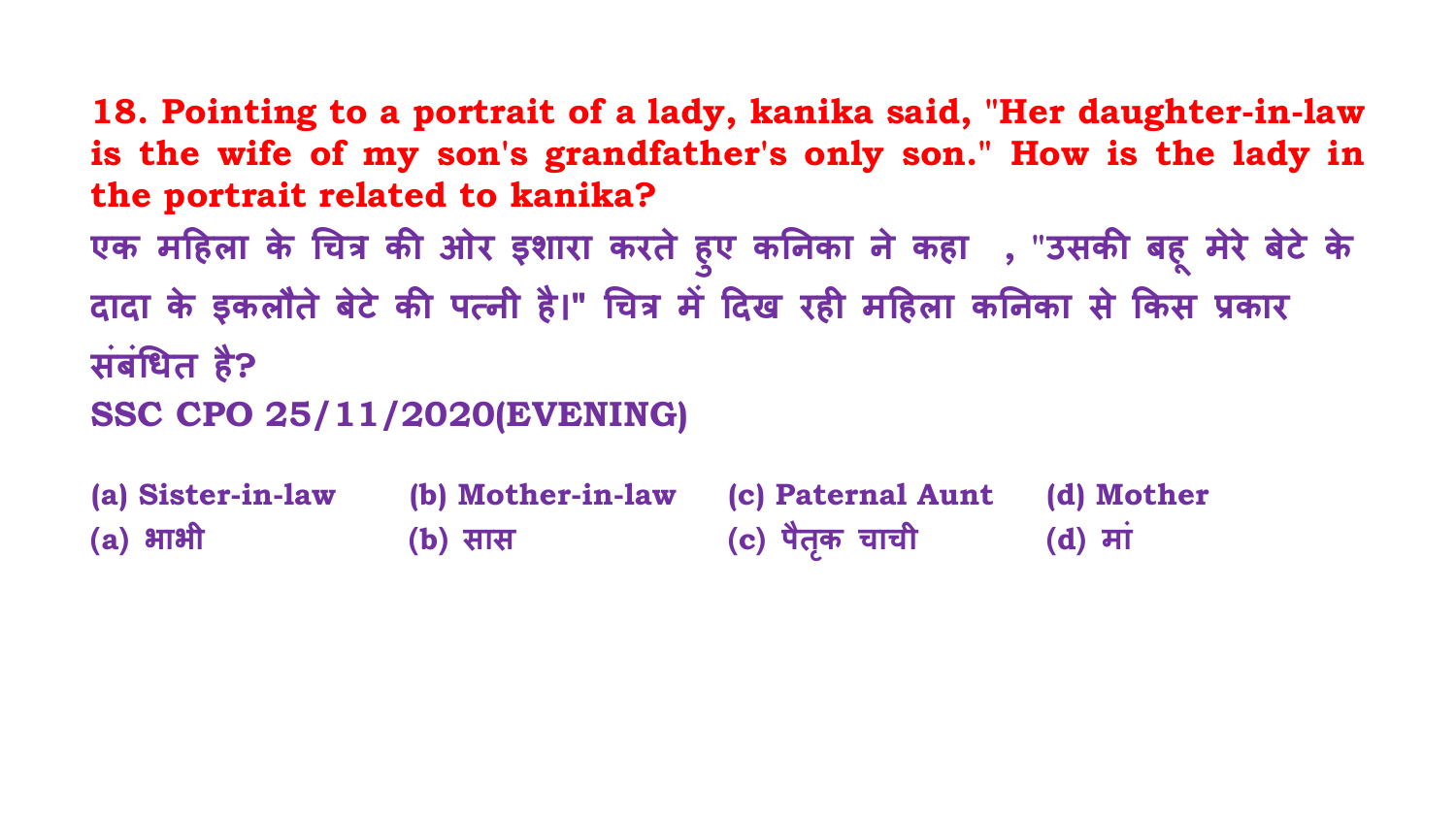**19. Pointing to a portrait of a man, Ravish said, " I am the only child of my parents but that man's father is my father's son". How is the man in the portrait related to the Ravish? एक व्यिक्त के �चत्र क� ओर इशारा करते हु ए , रवीश ने कहा, "म अपने माता � -�पता क�**  इकलौती सतान हू लेकिन उस व्यक्ति का पिता मेरे पिता का पुत्र है"। चित्र में दिख रहा **व्यिक्त रवीश से �कस प्रकार संबं�धत है? SSC CPO 25/11/2020(MORNING)**

**(a) Cousin (b) Nephew (c) Father (d) Son (a) चचेरे भाई (b) भतीजे (c) �पता (d) बेटा**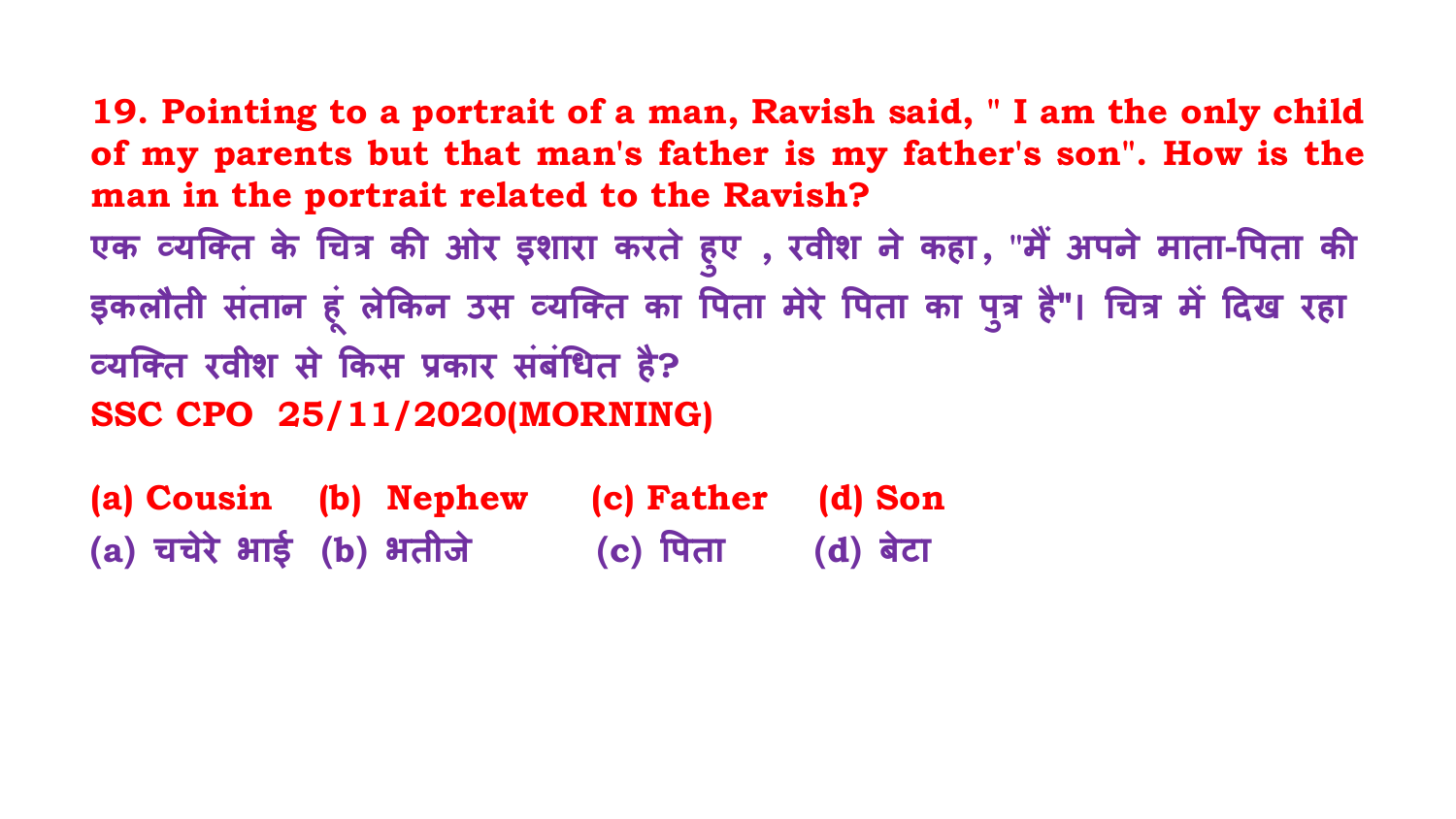- **20. Pointing towards a man a lady said, "His brother is my mother's only daughter's husband's son's father". How is the man related to the lady's husband? एक प रुष क� ओर इशारा करते हु ए एक म�हला ने कहा , "उसका भाई मेर� मां क� ु इकलौती बेट� के प�त के बेटे का �पता है"। वह पु रुष म�हला के प�त से �कस प्रकार संबं�धत है? SSC CPO 24/11/2020(EVENING) (a) Brother-in-law (b) Brother (c) Father (d) Paternal Uncle**
- **(a) बहनोई (b) भाई (c) �पता (d) पैतक चाचा ृ**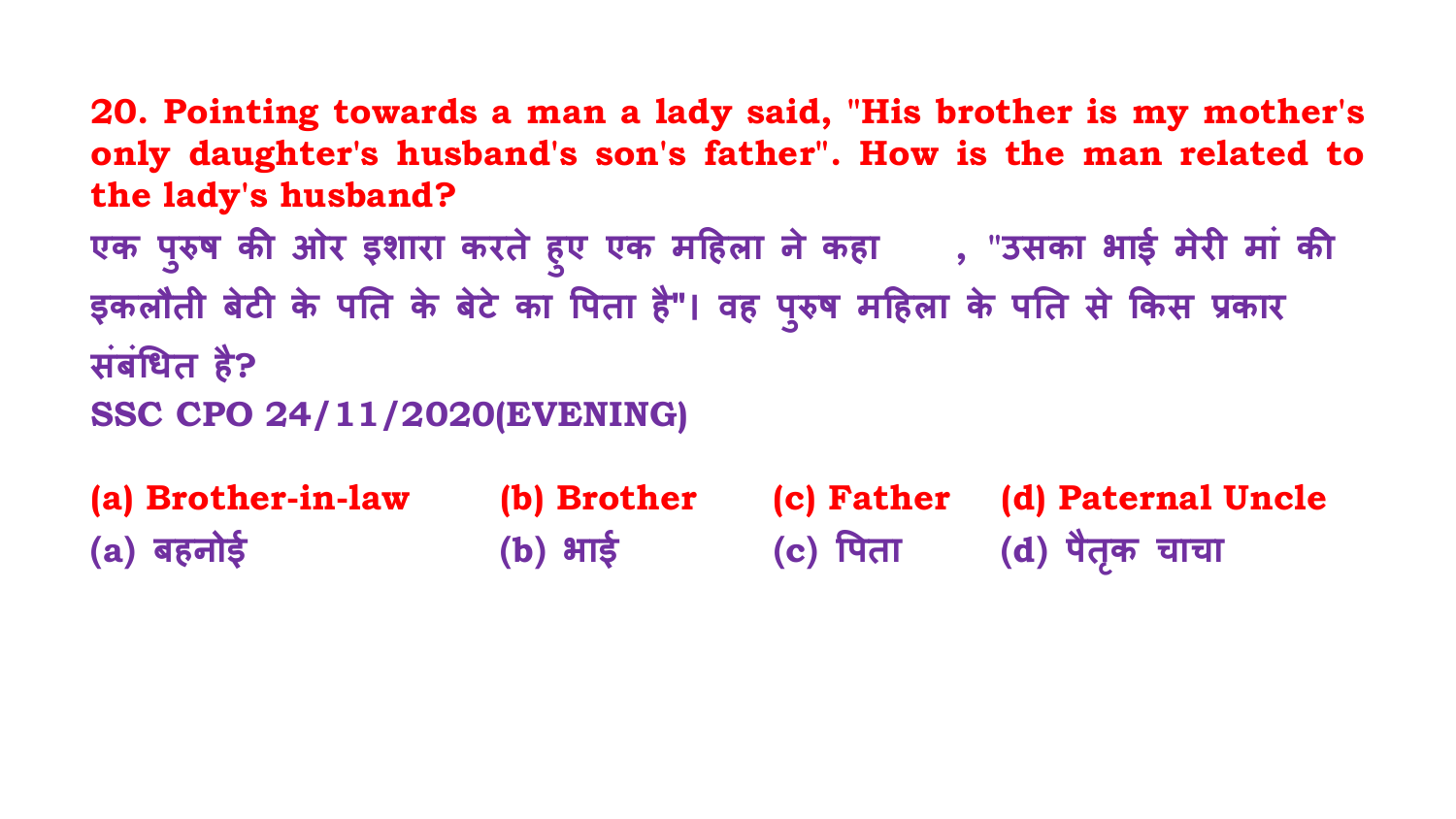**21. Pointing towards a photograph of a girl, Dev said, "She is my wife's sister's mother's only son's daughter". How is Dev's wife related to that girl's paternal grandfather? एक लड़क� क� तस्वीर क� ओर इशारा करते हु ए देव ने कहा , "वह मेर� पत्नी क� बहन क� मां के इकलौते बेटे क� बेट� है"। देव क� पत्नी का उस लड़क� के नाना से क्या संबंध है?**

**SSC CPO 23/11/2020(EVENING)**

**(a) Daughter (b) Sister (c) Paternal Aunt (d) Daughter-in-law (a) बेट� (b) बहन (c) पैतक चाची ृ (d) बह ू**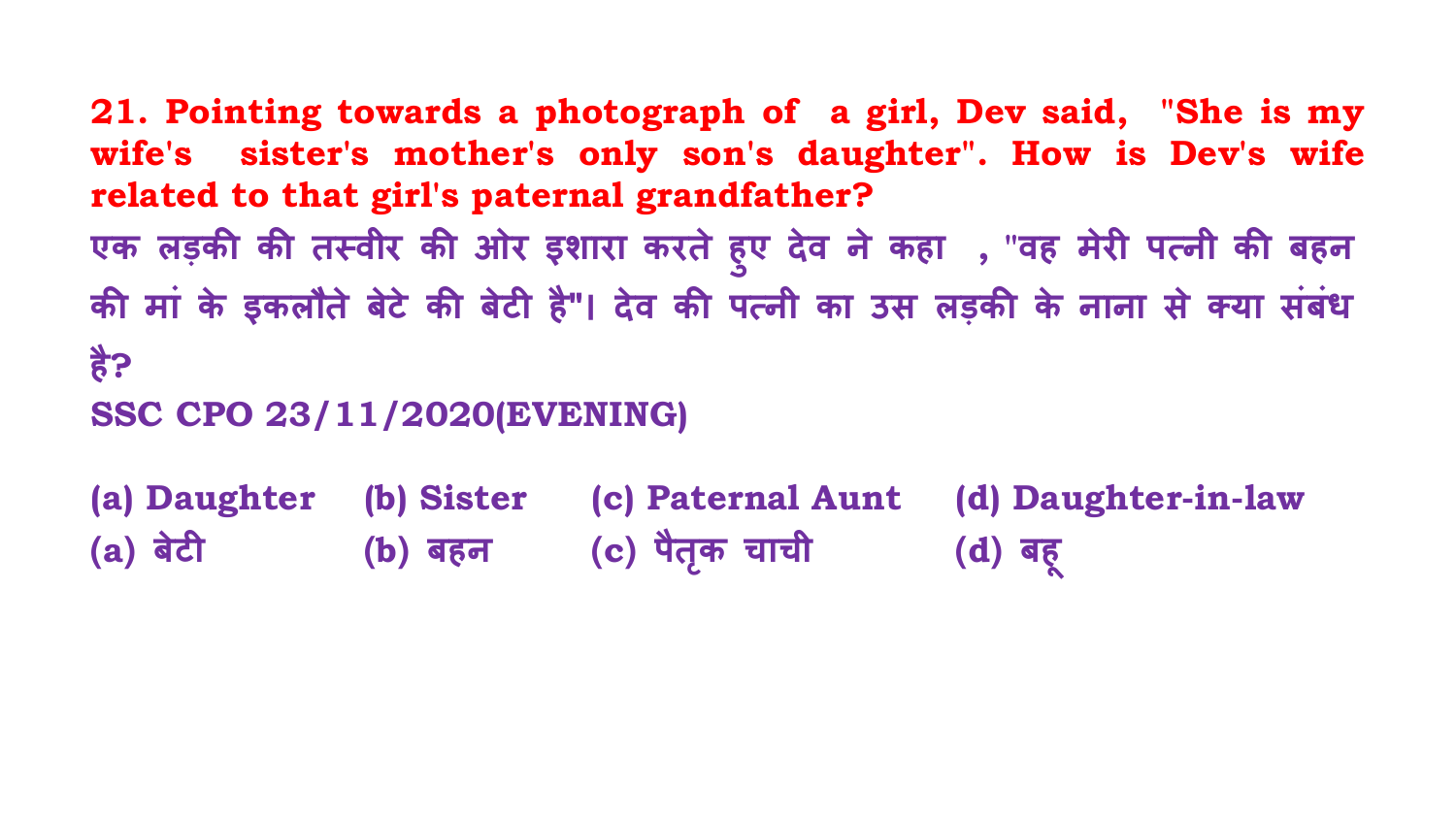**22. Pointing to Rehan, Rukhsana said, "His paternal grandfather's daughter-in-law is my daughter's paternal grandmother". How is Rukhsana related to Rehan? रेहान क� ओर इशारा करते हु ए रुखसाना ने कहा , "उसके नाना क� बह मेर� बेट� क� नानी है"। रुखसाना रेहान से �कस प्रकार संबं�धत है? SSC CHSL 21/10/2020 (AFTERNOON)**

## **ू**

| (a) Mother           | (b) Wife    | (c) Sister | (d) Daughter |
|----------------------|-------------|------------|--------------|
| $(a)$ $\overline{H}$ | $(b)$ पत्नी | (c) बहन    | (d) बेटी     |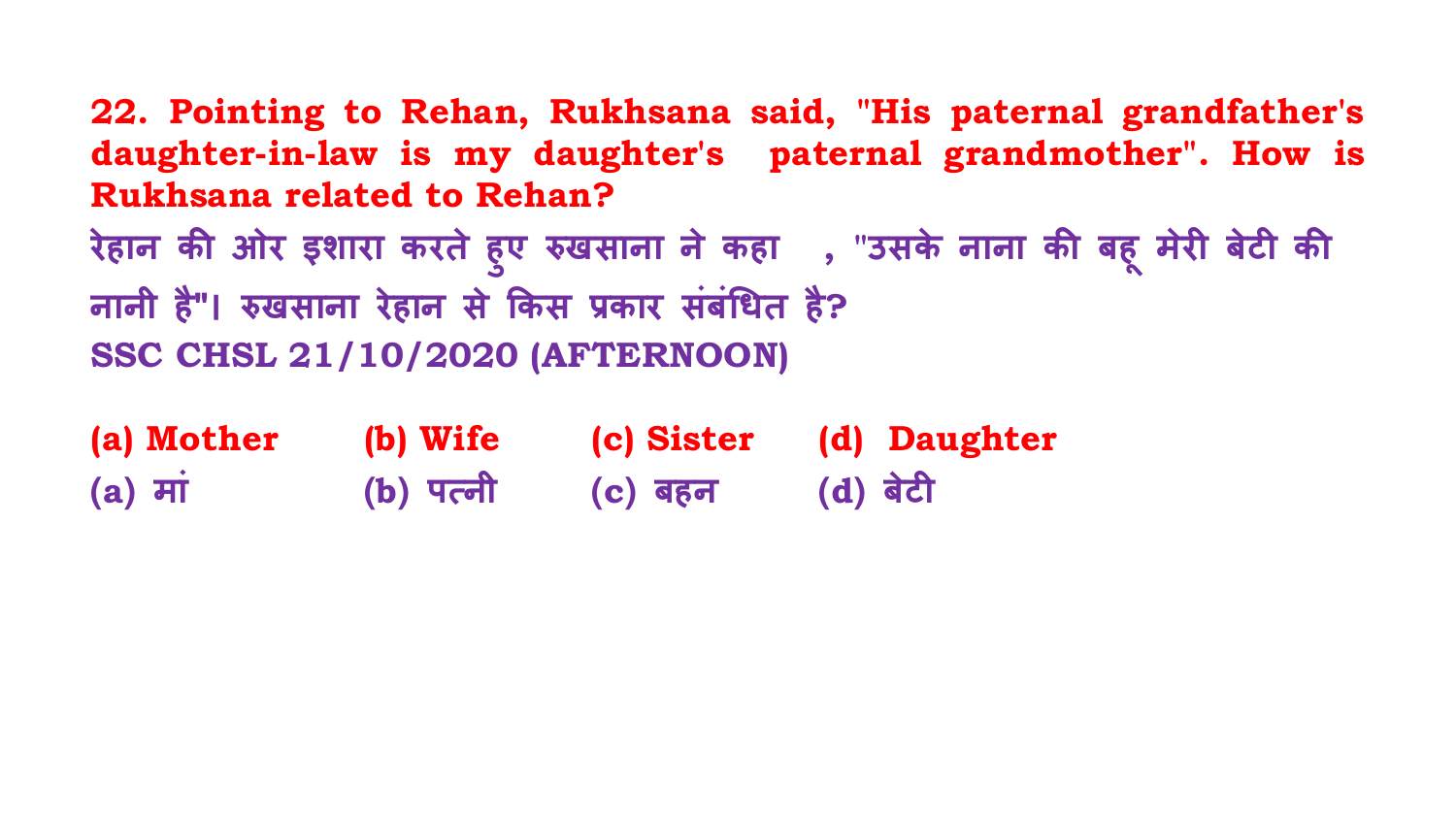**23. Introducing a boy, I said, "His mother is the only daughter of my mother in law". how am I related to the boy? एक लड़के का प�रचय देते हु ए मने कहा � , "उसक� माँ मेर� सास क� इकलौती बेट� है"। म�** लड़के से कैसे संबंधित हूँ? **ँ SSC CHSL 21/10/2020 (AFTERNOON)**

**(a) Brother (b) Father (c) Brother-in-law (d) Nephew (a) भाई (b) �पता (c) बहनोई (d) भतीजा**



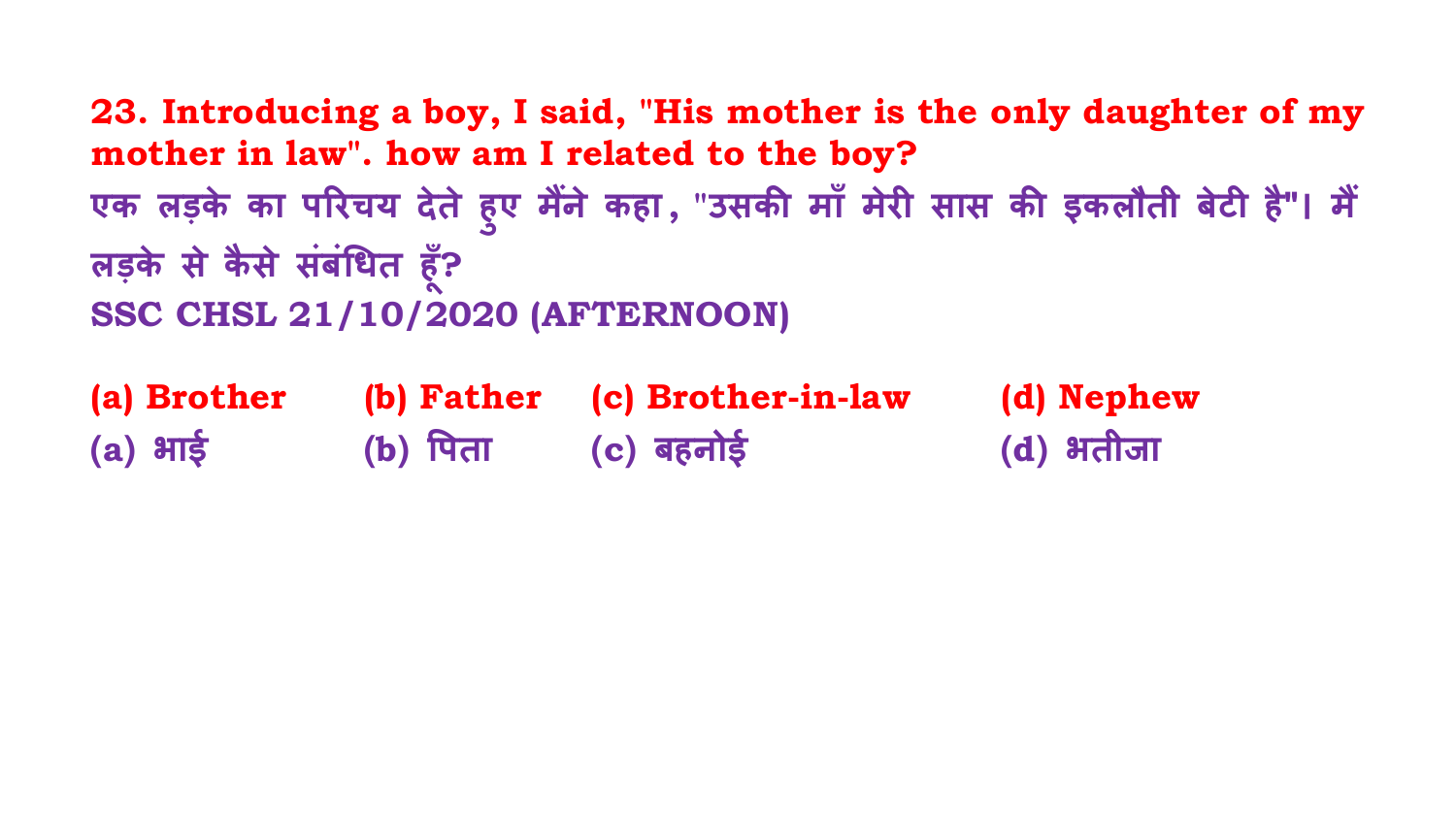**24. Introducing a boy, Ritika said, "This is the son of the only son of my father." So how is Ritika related to that boy's mother? एक लड़के का प�रचय देते हु ए , �र�तका ने कहा, "यह मेरे �पता के इकलौते पु त्र का प त्र है।" तो �र�तका उस लड़के क� माँ से �कस प्रकार संबं�धत है? SSC CHSL 19/10/2020 (AFTERNOON)**

# **ु**

**(a) Aunt (b) Sister (c) Sister-in-law (d) Cousin (a) चाची (b) बहन (c) भाभी (d) चचेरा भाई**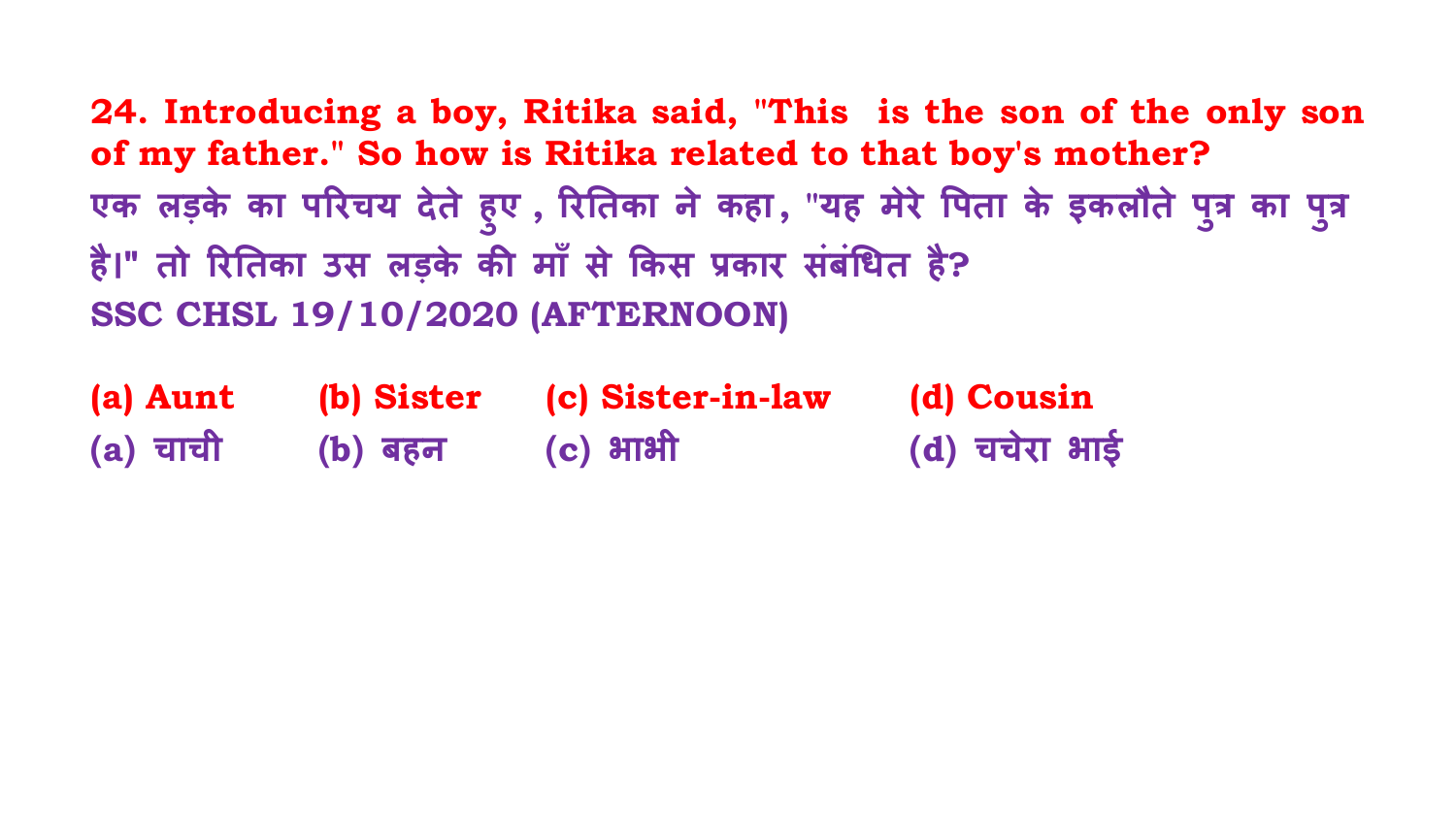**25. Pointing to a photograph, Mohan said, "The person who is standing with my mother in the photograph is the only son of my father". How is the person related to the Mohan?** एक तस्वीर की ओर इशारा करते हुए मोहन ने कहा , "जो व्यक्ति तस्वीर में मेरी मां के **साथ खड़ा है, वह मेरे �पता का इकलौता पु त्र है।" वह व्यिक्त मोहन से �कस प्रकार संबं�धत है?**

**SSC CHSL 16/10/2020 (AFTERNOON)**

**(a) Nephew (b) Father (c) Cousin (d) Mohan himself (a) भतीजे (b) �पता (c) चचेरे भाई (d) खद मोहन ु**

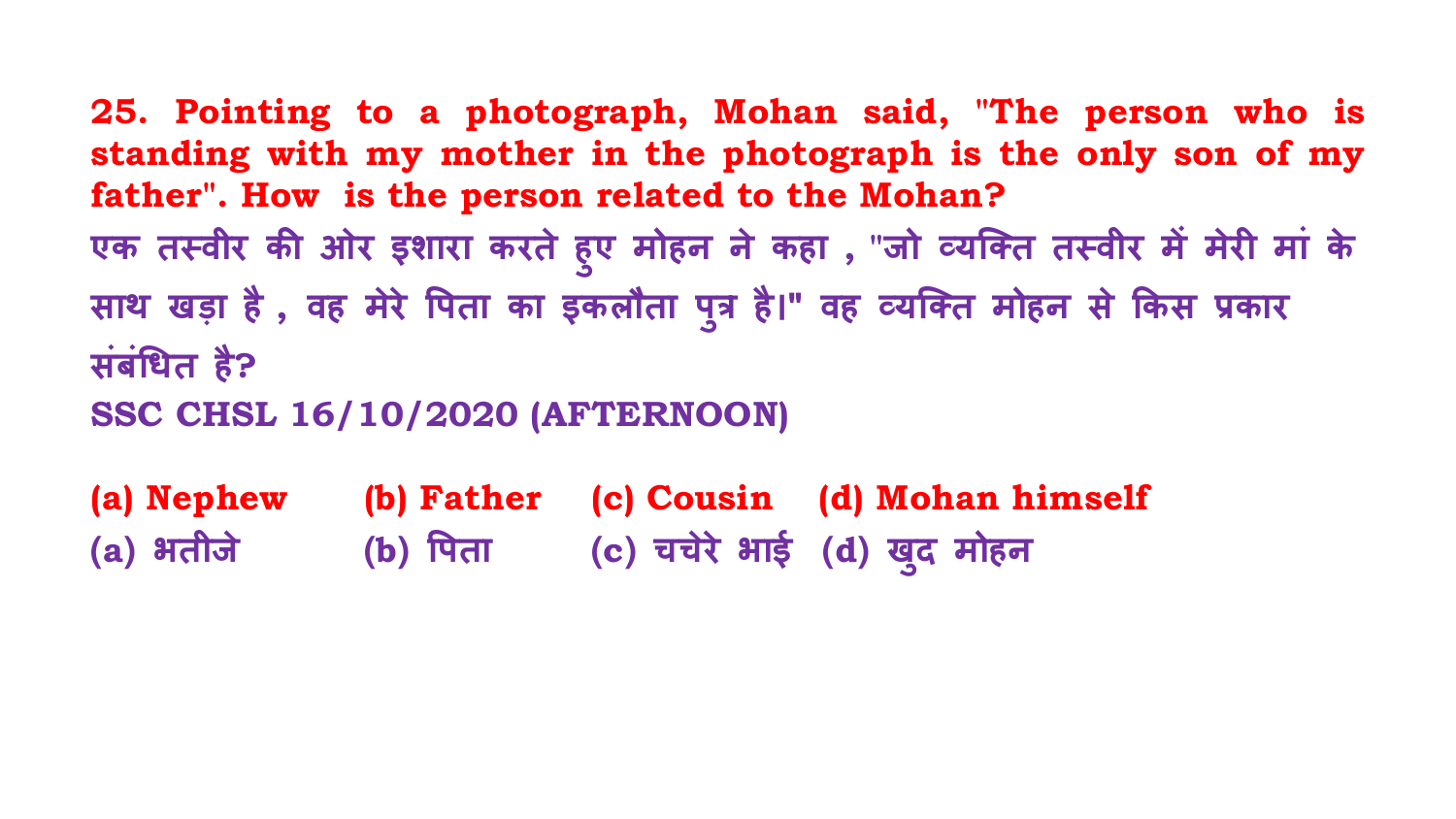- **26. Pointing to the photograph of a boy, Vikas said, "His father's mother, Sunita, is my wife's sister's mother." How is Sunita related to Vikas?**
- **एक लड़के क� तस्वीर क� ओर इशारा करते हु ए �वकास ने कहा , "उसके �पता क� माँ सु नीता, मेर� पत्नी क� बहन क� माँ है।" सु नीता, �वकास से �कस प्रकार संबं�धत है? CHSL 15/10/2020 (EVENING)**
- **(a) Mother-in-law (b) Maternal grandmother (c) Maternal Aunt (d) Mother (a) सास (b) मात दाद� ृ (c) मात चाची ृ (d) मां**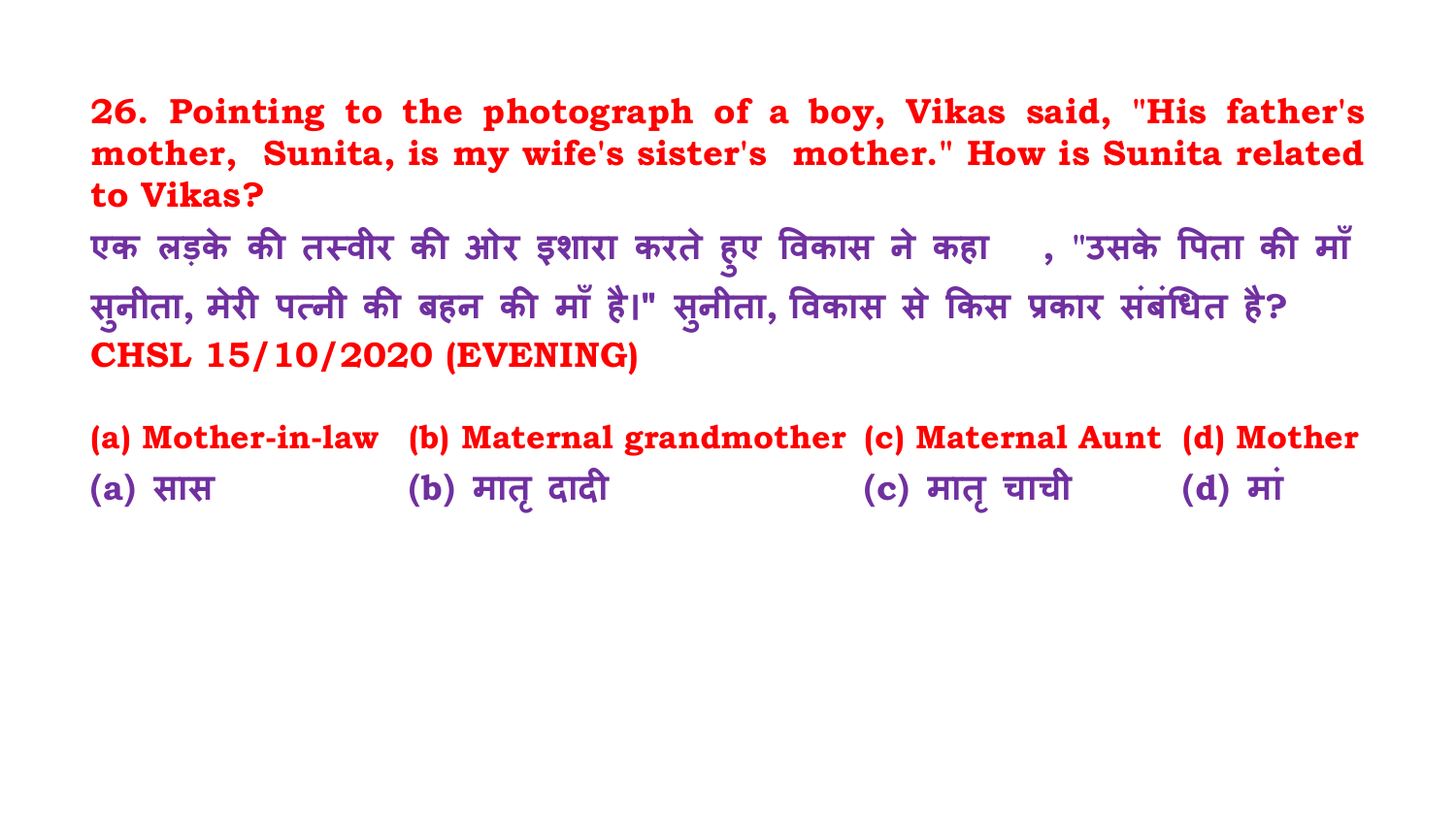**27. Pointing to a picture of Rajiv, a lady Neena said, "His sister's father is the only son of my father-in-law." How is Neena related to Rajiv?**

**राजीव के एक �चत्र क� ओर इशारा करते हु ए एक म�हला नीना ने कहा , "उसक� बहन के �पता मेरे ससुर के इकलौते पु त्र ह�।" नीना, राजीव से �कस प्रकार संबं�धत है? SSC CHSL 13/10/2020(EVENING)**

**(a) Sister (b) Grandfather (c) Mother (d)Paternal Grandmother (a) बहन (b) दादा (c) मां (d) पैतक दाद� ृ**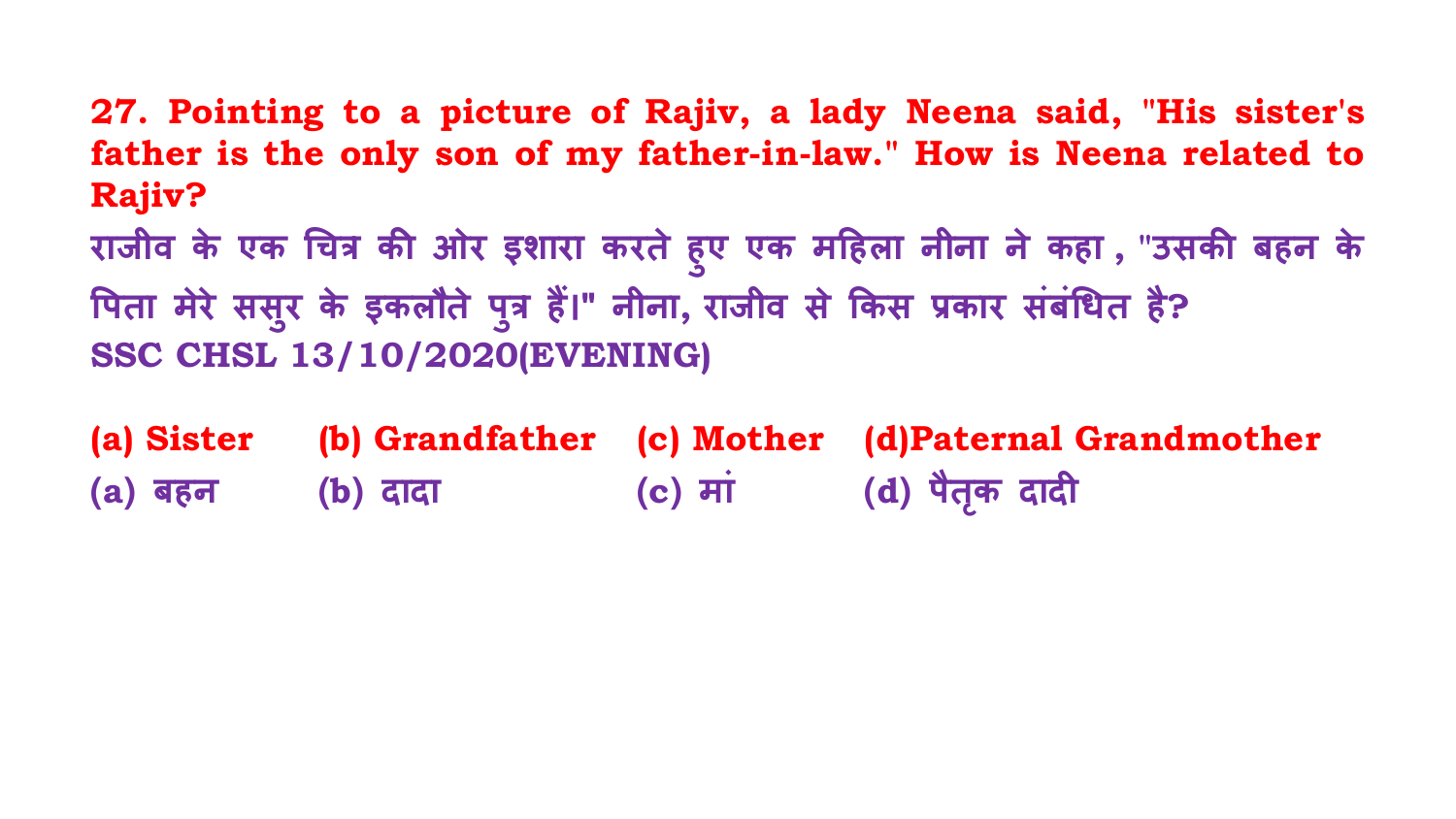**28. Pointing to the photograph of Amit, Gagan said, "His sister's mother's husband is my daughter's mother's husband's father. How is Amit related to Gagan? अ�मत क� तस्वीर क� ओर इशारा करते हु ए गगन ने कहा, "उसक� बहन क� मां का प�त मेर� बेट� क� मां के प�त का �पता है। अ�मत का गगन से क्या संबंध है? SSC CHSL 19/03/2020(AFTERNOON)**

| (a) Nephew | (b) Maternal Uncle | (c) Father | (d) Brother |
|------------|--------------------|------------|-------------|
| (a) भतीजे  | (b) मातृ चाचा      | (c) पिता   | $(d)$ भाई   |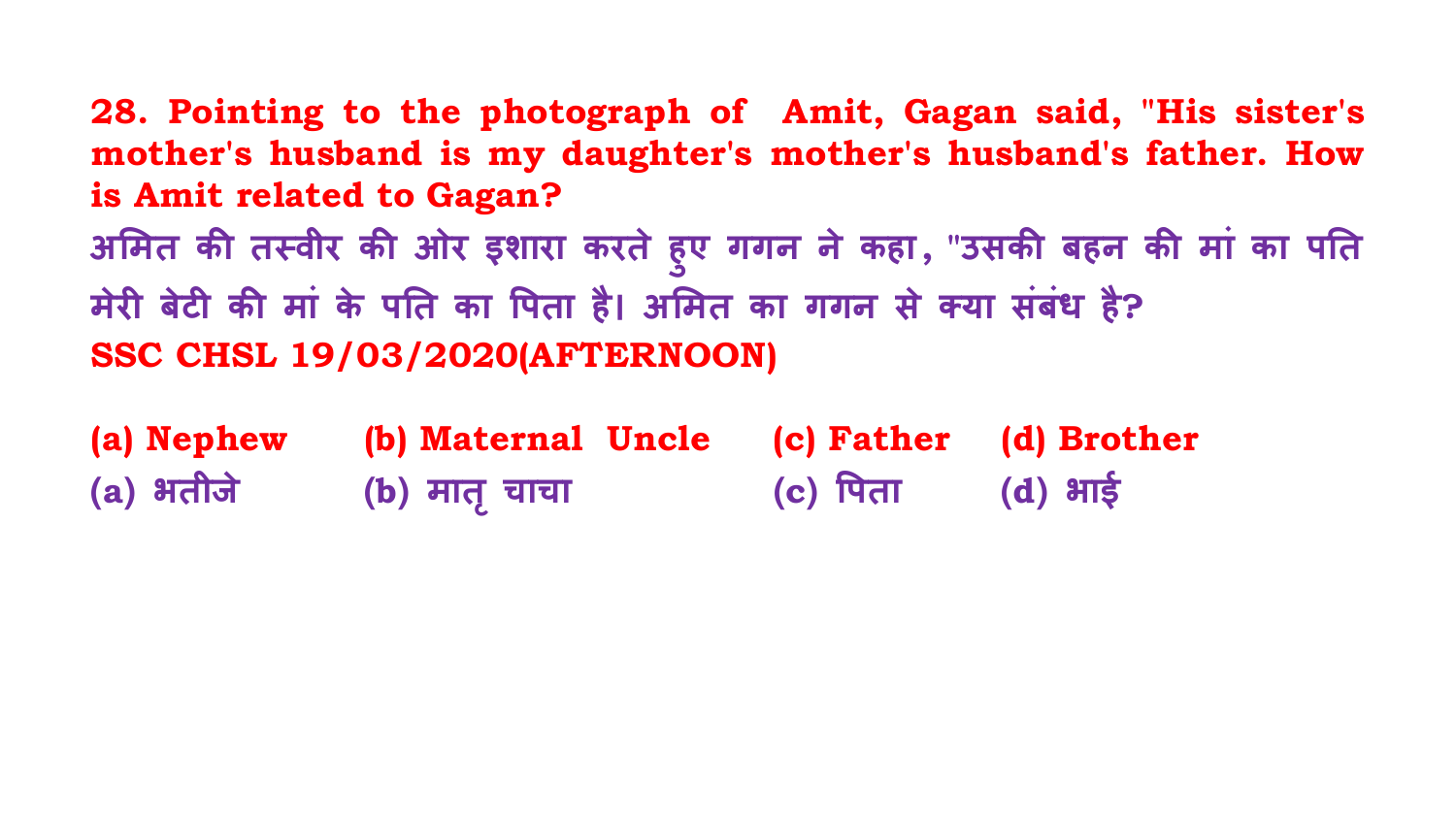**29. Pointing to the photograph of a girl Akansha, Rajeev said, "Her daughter's father's wife's mother is my wife's daughter's mother's mother-in-law". How is Rajeev related to Akansha? एक लड़क� आकांशा क� तस्वीर क� ओर इशारा करते हु ए, राजीव ने कहा, "उसक� बेट� के �पता क� पत्नी क� माँ मेर� पत्नी क� बेट� क� माँ क� सास है"। राजीव , आकां�ा से �कस प्रकार संबं�धत है?**

**SSC CGL 9/3/2020(EVENING)**

**(a) Paternal Uncle (b) Brother (c) Father (d) Maternal Uncle (a) पैतक चाचा ृ (b) भाई (c) �पता (d) मामा मामा**

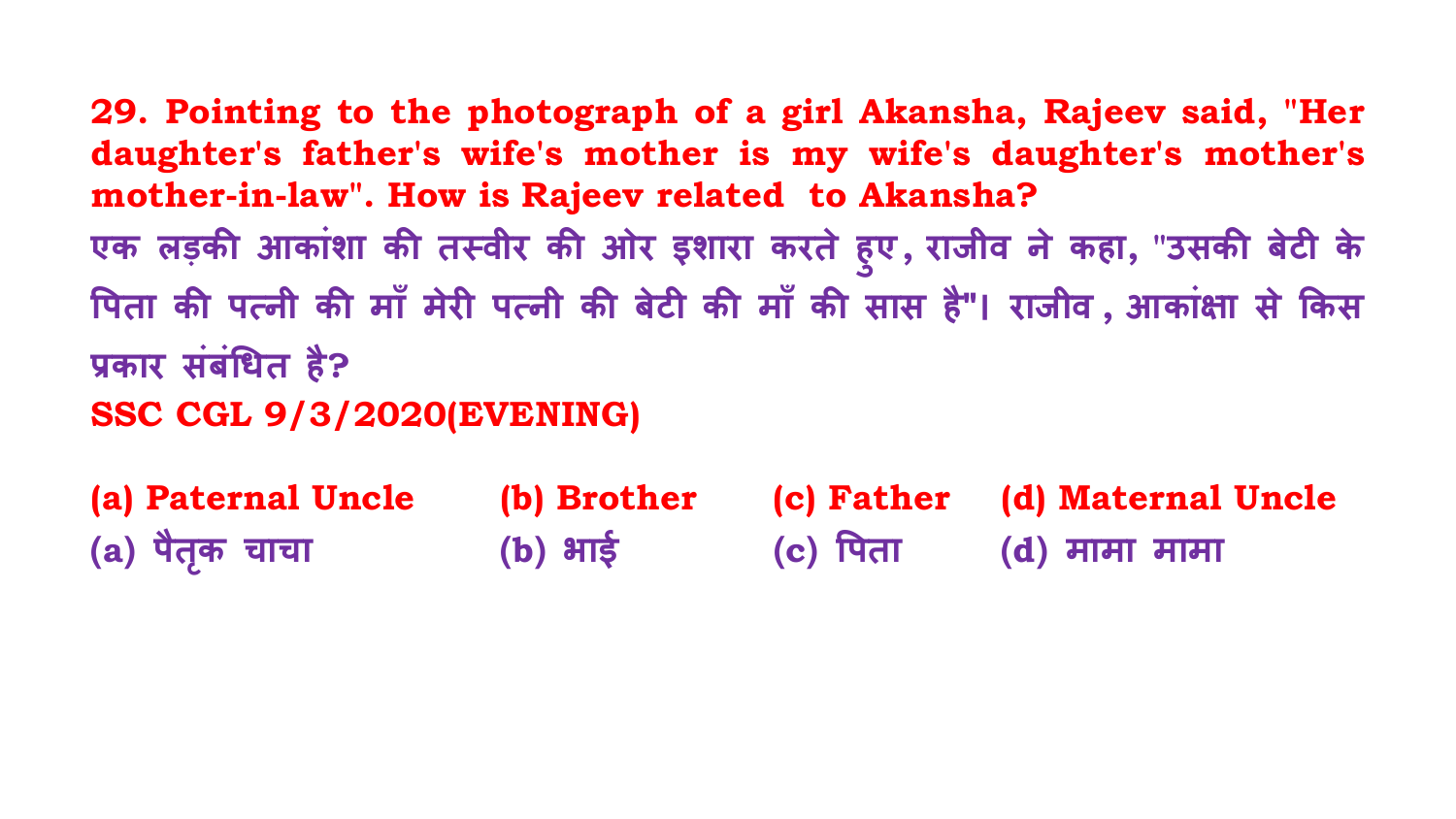**30. Pointing to the photograph of Sanchi, Nitin said, "Her mother's son's wife is my mother-in-law's only daughter". How is Nitin related to Sanchi's mother? सांची क� तस्वीर क� ओर इशारा करते हु ए �न�तन ने कहा , "उसक� मां के बेटे क� पत्नी मेर� सास क� इकलौती बेट� है"। �न�तन का सांची क� मां से क्या संबंध है? SSC CGL 5/3/2020(AFTERNOON)**

**(a) Maternal Uncle (b) Paternal grandfather(c) Brother (d)Paternal uncle (a) मामा (b) दादाजी (c) भाई (d) पैतक चाचा**

## **ृ**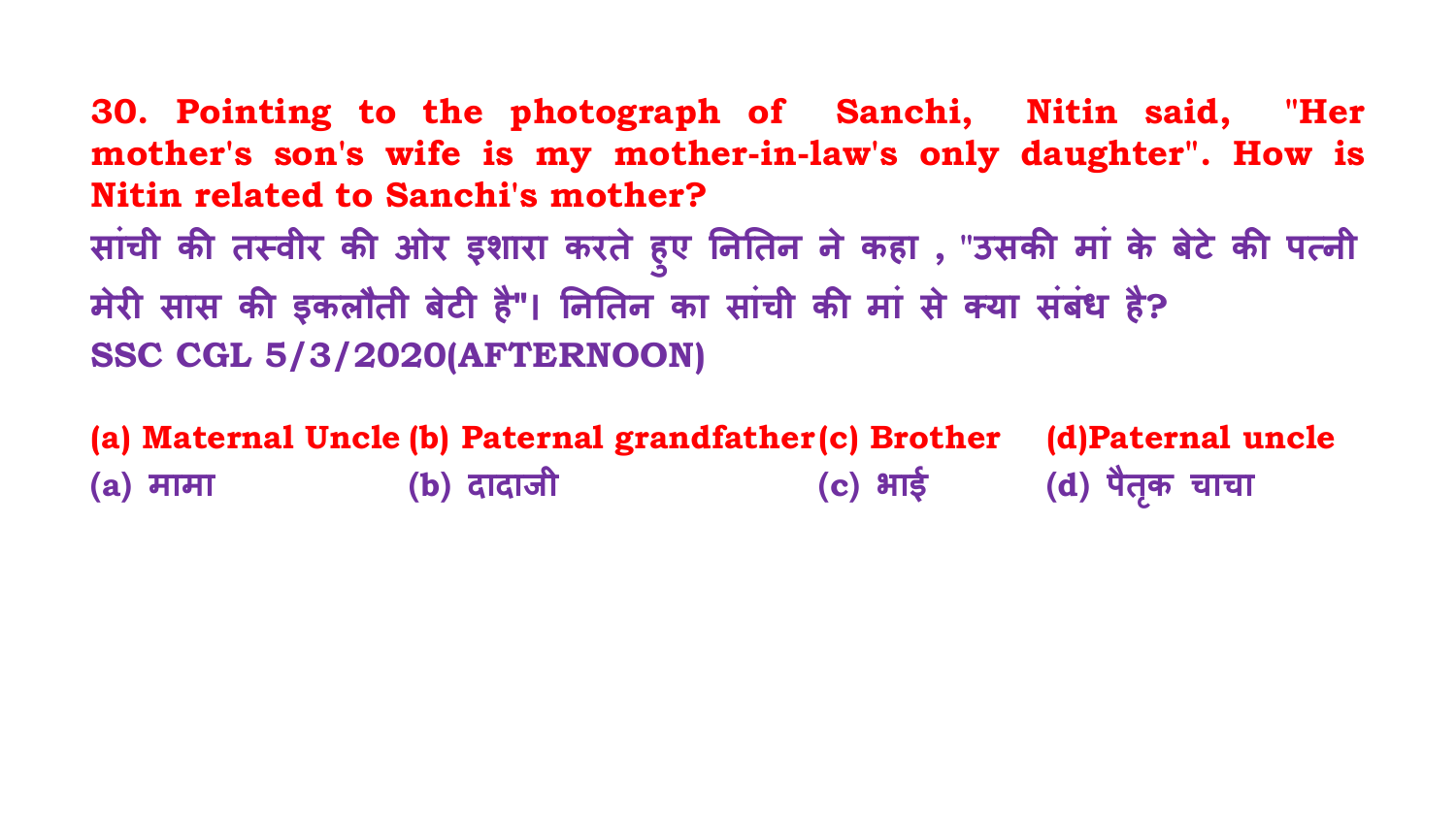

## **CODED RELATIONSHIP**

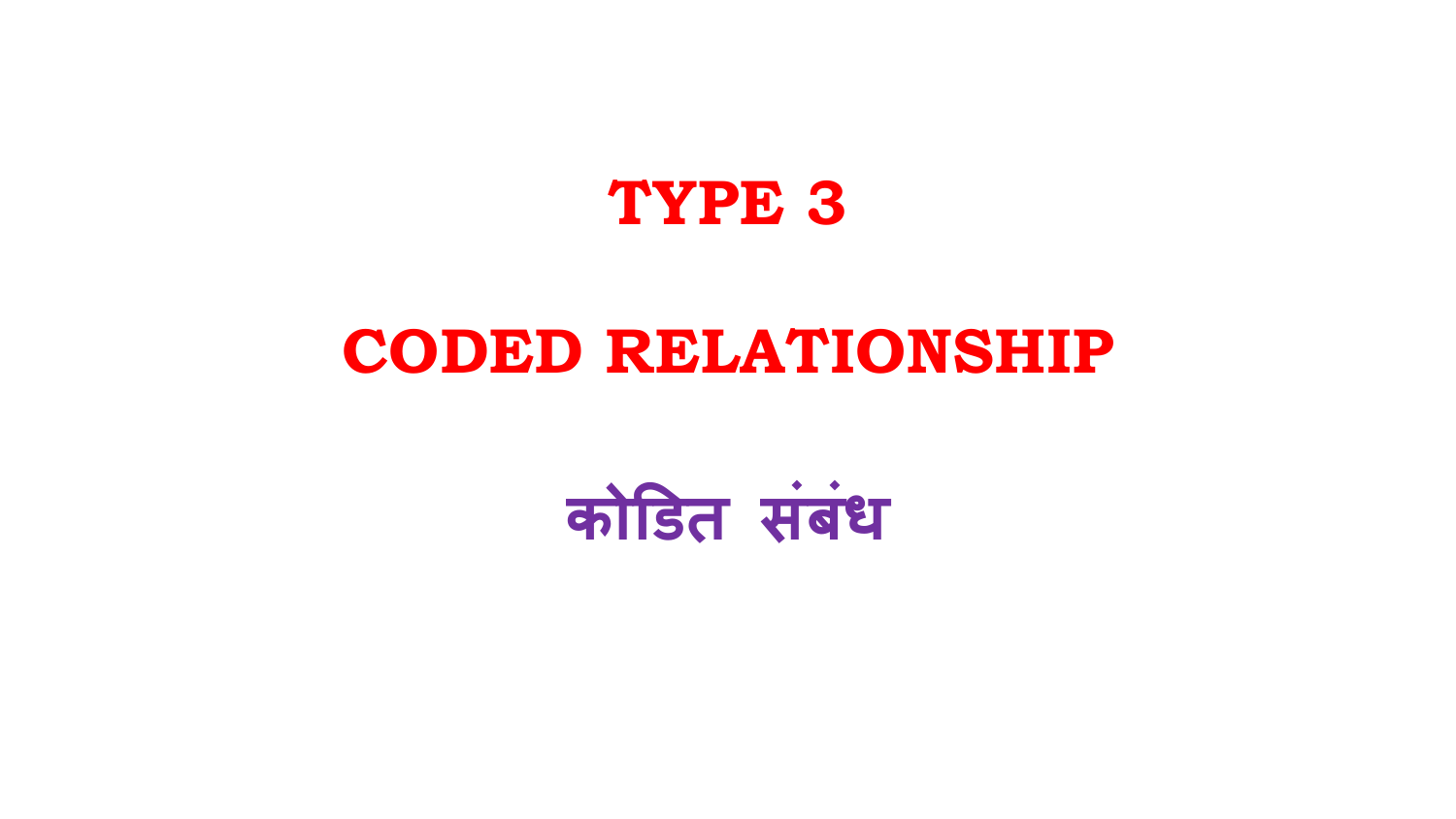**Directions : Read the following information carefully to answer the question given below it:** निर्देश : निम्नलिखित जानकारी को ध्यानपूर्वक पढ़कर नीचे दिए गए प्रश्न का उत्तर दे: **P + Q means P is father of Q/P + Q का अथर् है P, Q का �पता है P - Q means P is mother of Q/P - Q का अथर् है P, Q क� माता है P x Q means P is brother of Q/P x Q का अथर् है P, Q का भाई है P ÷ Q means P is sister of Q/P ÷ Q का अथर् है P, Q क� बहन है P \* Q means P is son of Q/P \* Q का अथर् है P, Q . का प त्र है ु P # Q means P is daughter of Q/P # Q का अथर् है P, Q . क� प त्री है**

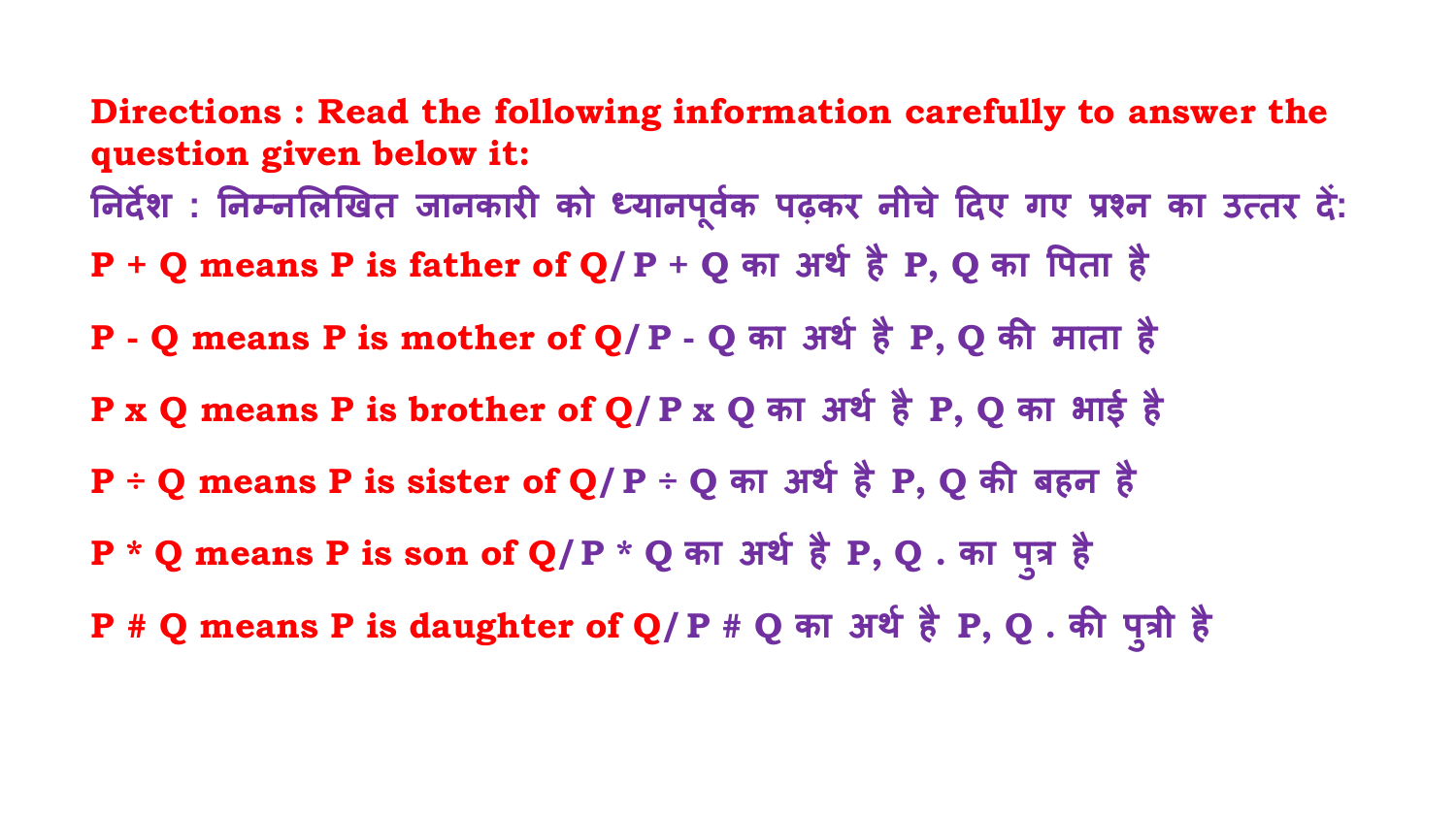## **How is A related to F?/A, F से �कस प्रकार संबं�धत है?**

 $1. A * B ÷ C + D + E * F$ 

**2. A + B x C ÷ D \* E # F**

**3. A # B + C \* D - E ÷ F**

**4. A + B ÷ C x D ÷ E # F**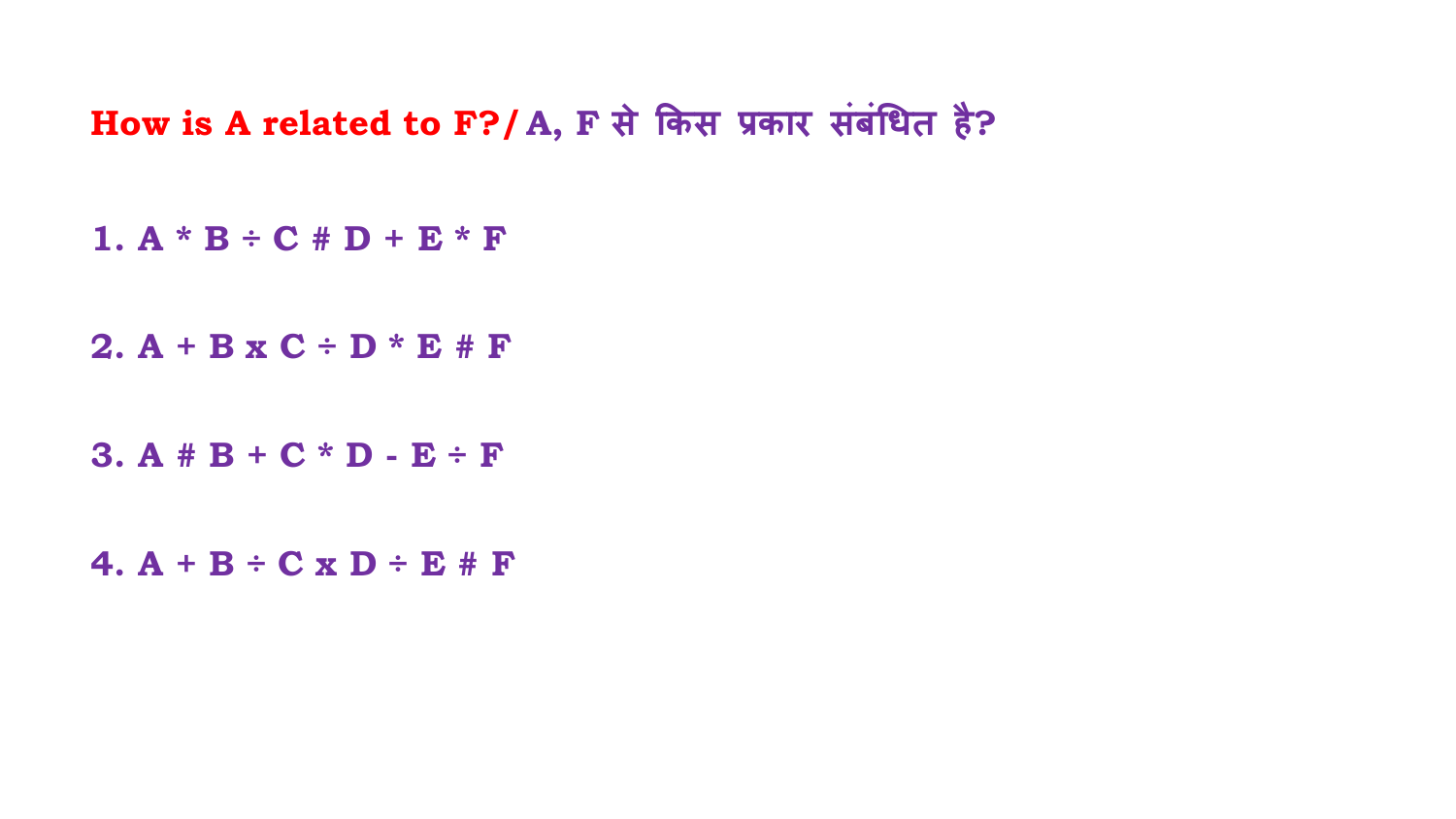## **How is F related to A?/F, A से �कस प्रकार संबं�धत है?**

**5. A + B - C x D ÷ E x F**

**6. A # B - C \* D + E - F**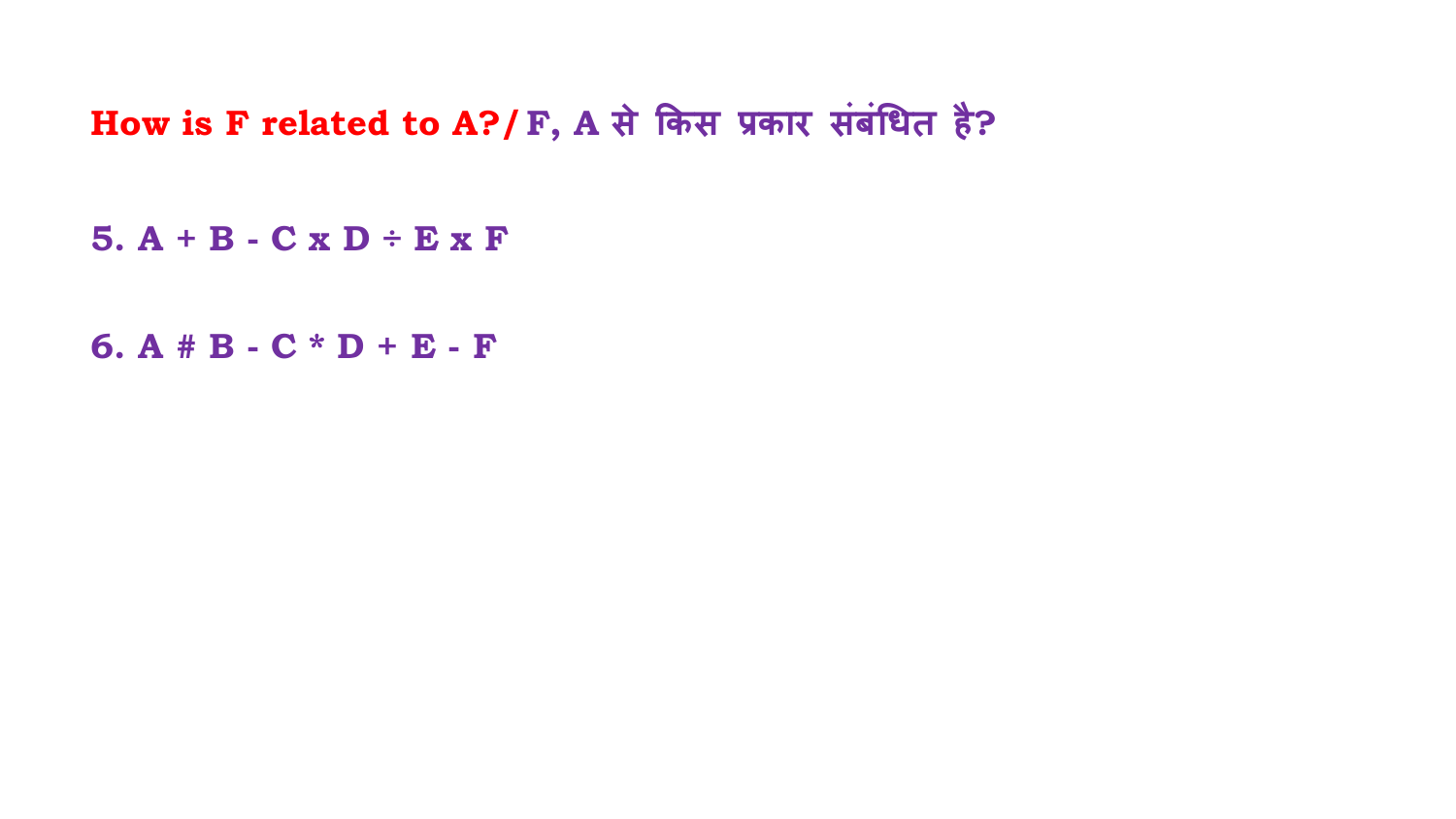**Directions : Read the following information carefully to answer the question given below it:** निर्देश : निम्नलिखित जानकारी को ध्यानपूर्वक पढ़कर नीचे दिए गए प्रश्न का उत्तर दे: **P + Q means Q is father of P/P + Q का अथर् है Q, P का �पता है P - Q means Q is mother of P/P - Q का अथर् है Q, P क� माता है P x Q means Q is brother of P/P x Q का अथर् है Q, P का भाई है P ÷ Q means Q is sister of P/P ÷ Q का अथर् है Q, P क� बहन है P \* Q means Q is son of P/P \* Q का अथर् है Q, P का प त्र है ु P # Q means Q is daughter of P/P # Q का अथर् है Q, P क� प त्री हैु**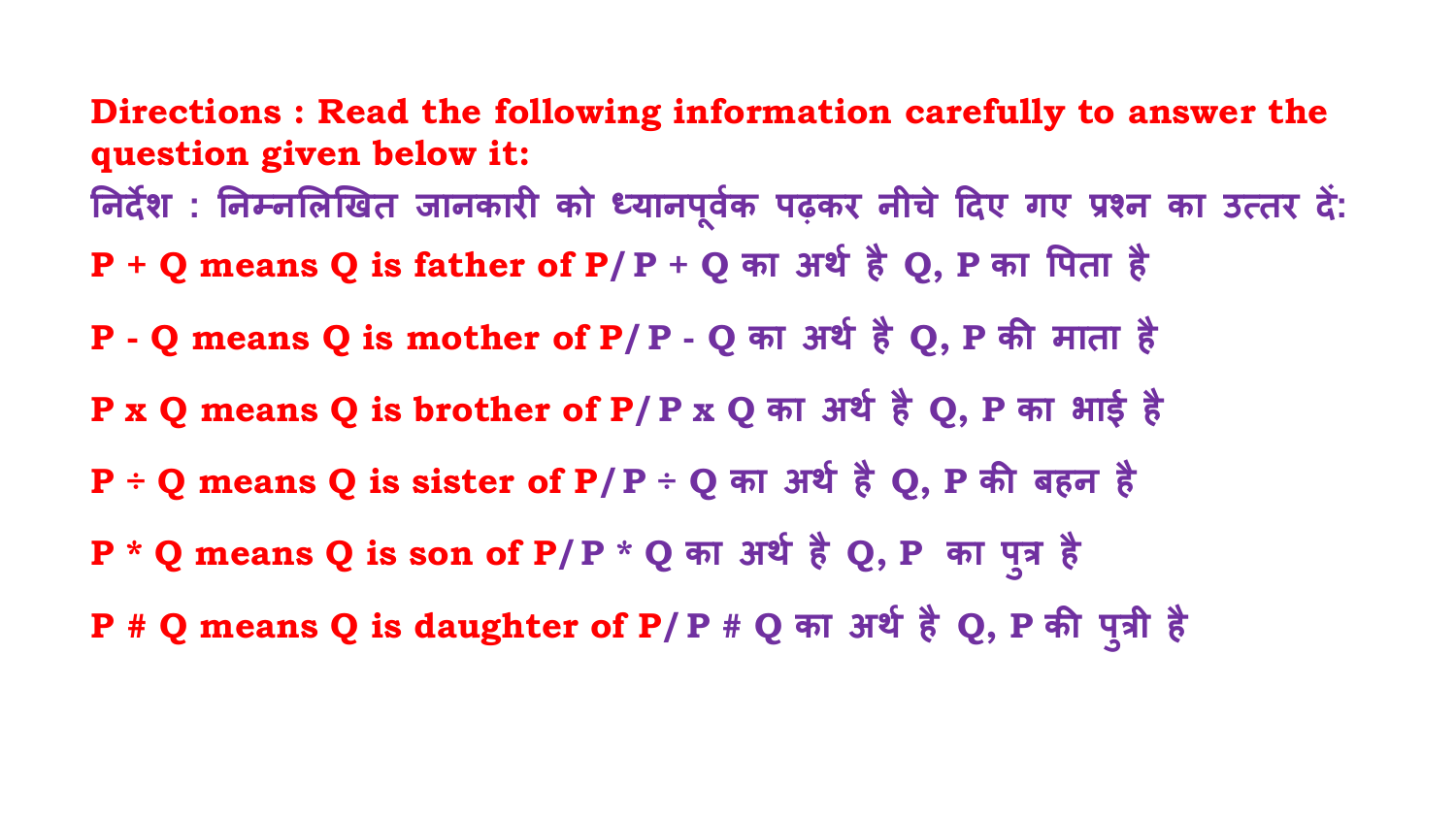## **How is P related U?/P, U से �कस प्रकार संबं�धत है?**

- **1. U - T # S + R \* Q # P**
- **2. U x T + S \* R ÷ Q \* P**
- **3. U + T x S ÷ R x Q + P**
- **4. U ÷ T \* S x R - Q x P**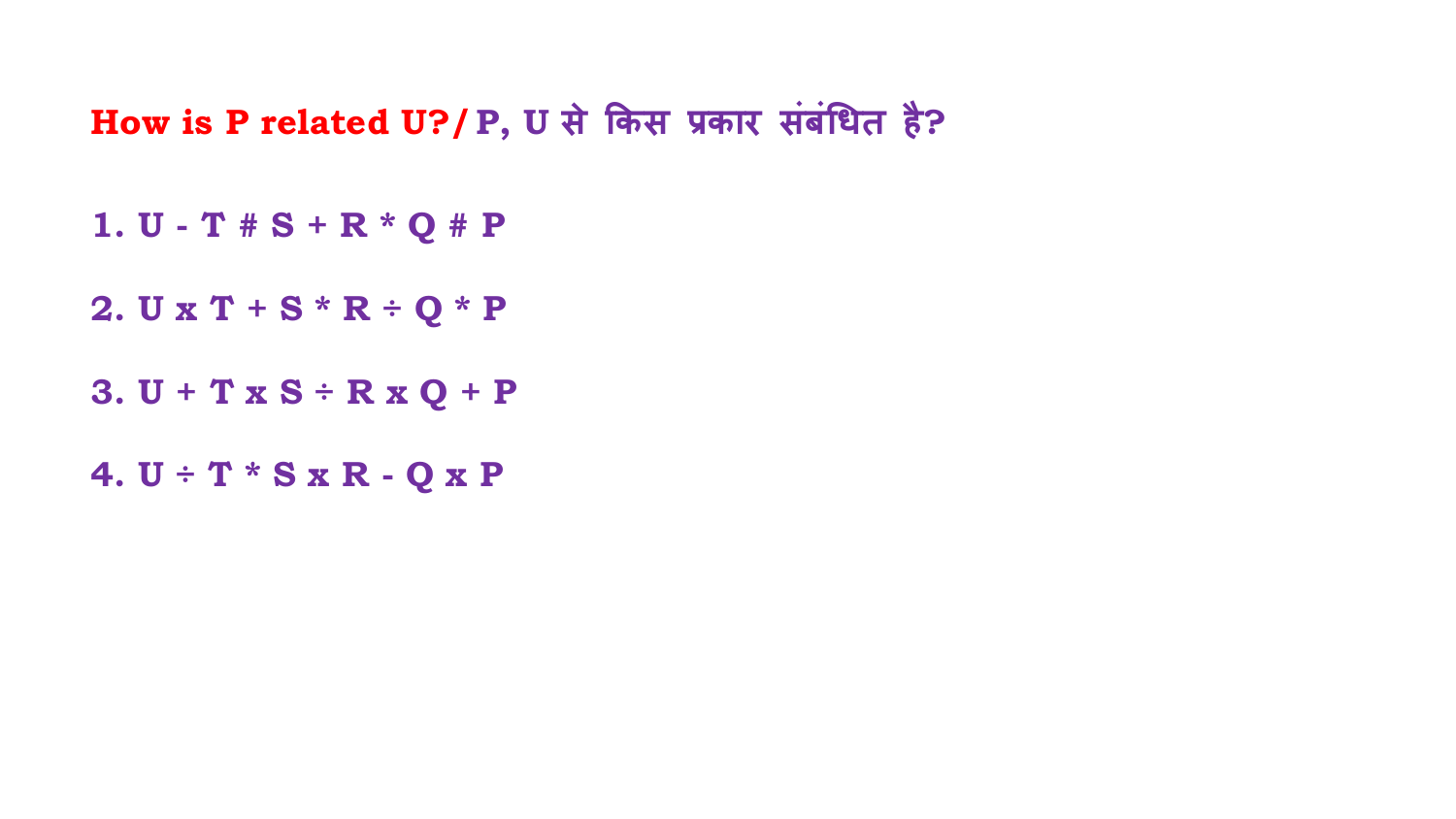### **Q. Which option is correct for 'P is brother of U/P, U का भाई है'**

- **1. U x T ÷ S - R + Q # P**
- **2. U x T + S - R + Q ÷ P**
- **3. U ÷ T - S # R + Q \* P**
- **4. U ÷ T - S # R + Q \* P**
- **5. U ÷ T - S + R + Q \* P**

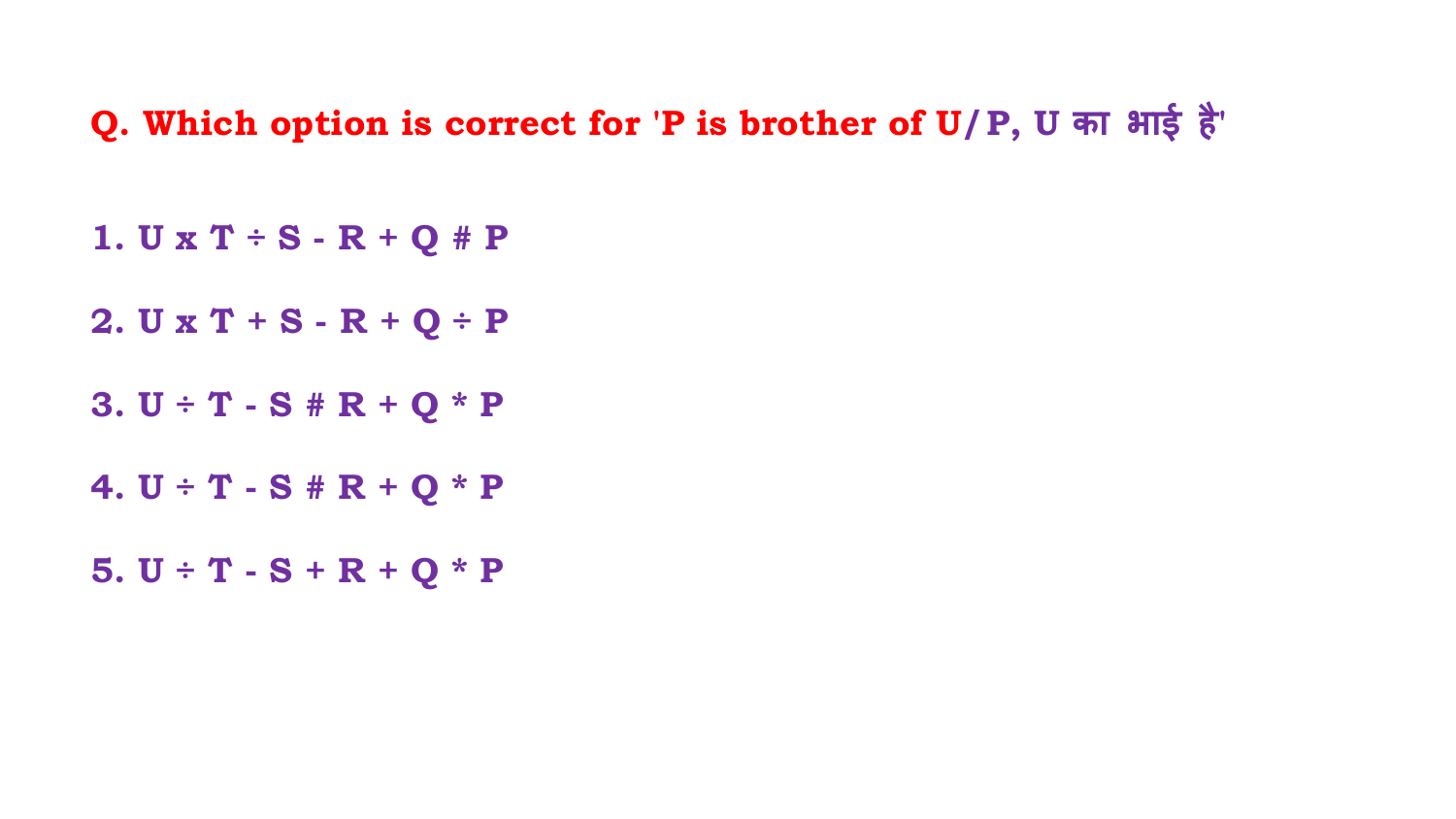Directions: A, B, C, D, E are 5 members of a family. There are two father, two son, two wife, three male and two female in the family. Teacher is wife of lawyer. This lawyer is son of a doctor. E is female but she is not wife of any professionals. C is youngest in the family and unmarried person in the family but D is oldest in the family. B is not a female. निर्देश: A, B, C, D, E एक परिवार के 5 सदस्य हैं। परिवार में दो पिता), दो पूत्र, दो पत्नी, तीन पुरुष और दो महिलाएं हैं। शिक्षक वकील की पत्नी। यह वकील एक डॉक्टर का बेटा है। E महिला है लेकिन वह किसी पेशेवर की पत्नी नहीं है। C परिवार में सबसे छोटा है और परिवार में अविवाहित व्यक्ति है लेकिन D परिवार में सबसे बड़ा है। B

महिला नहीं है।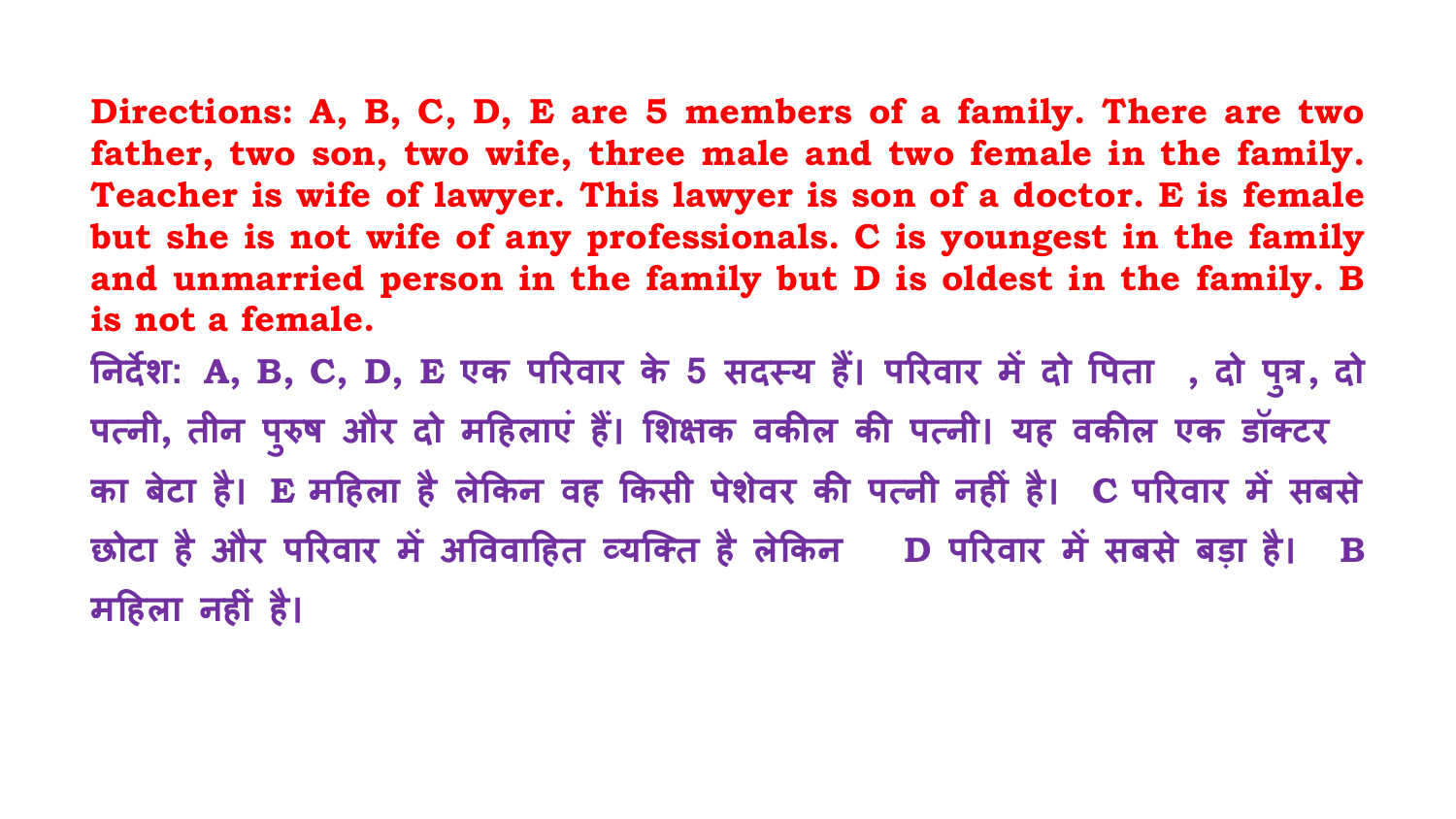**1. Who is teacher and how is teacher related to Doctor?/ �श�क कौन है और �श�क डॉक्टर से कै से संबं�धत है?**

**(a) A, daughter-in-law (b)C, uncle (c) B, father (d) E, Aunt (e)E, Mother**

**2. Find the Females in the family?/ प�रवार म� म�हलाओं को खोज�? (a)D,A (b)E,A (c)A,B (d)D,E (e)C,D**

**3. How is C related to doctor?/C, डॉक्टर से �कस प्रकार संबं�धत है? (a)Father (b)Grandfather (c)Grand mother (d)Grandson (e) Grand daughter**





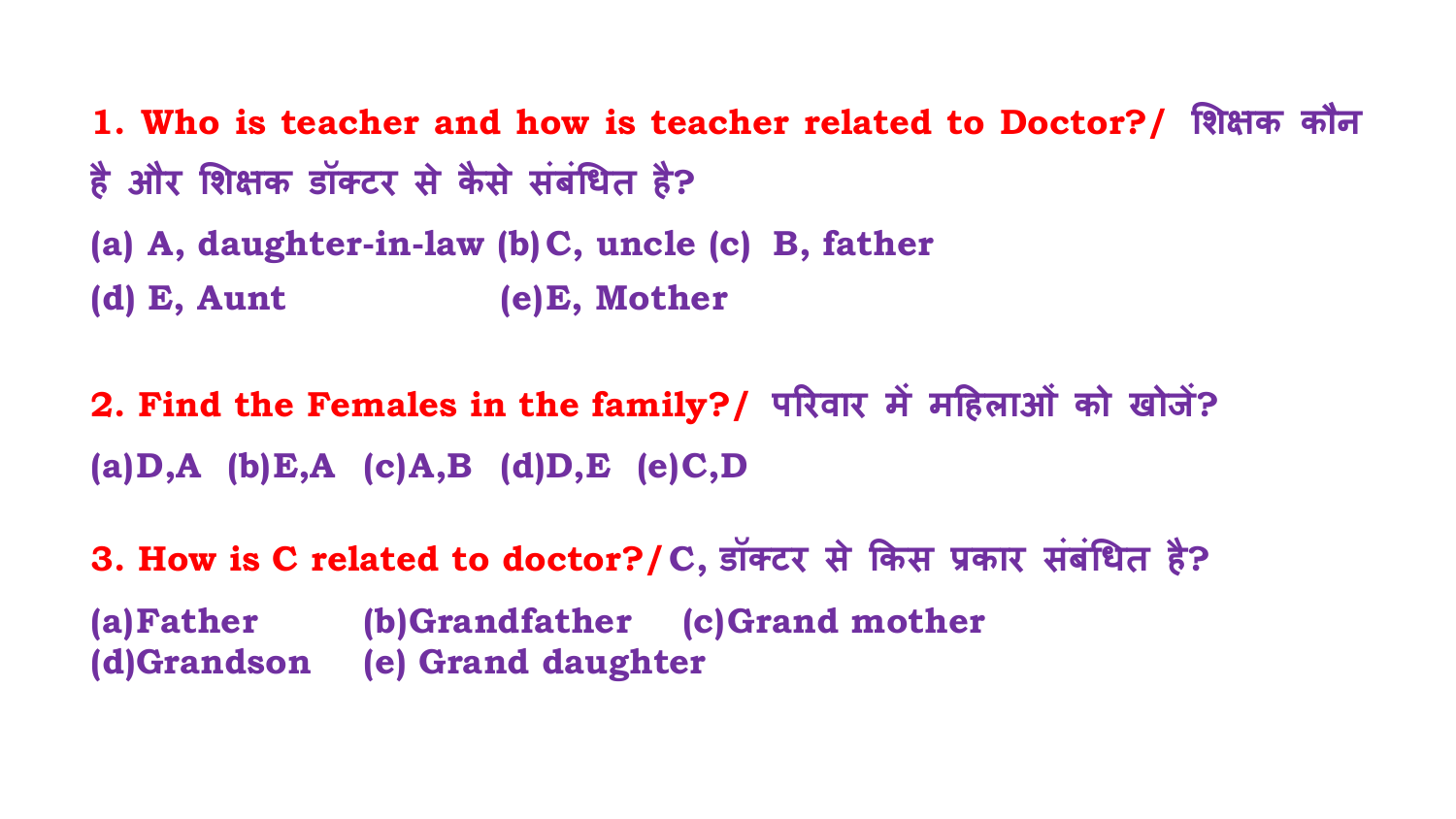**4. Who is from first generation?/ पहल� पीढ़� से कौन है? (a)D,E (b)C,E (c)C (d)A,B (e)B,C**

**5. What is lawyer's relation to E?/ वक�ल का E से क्या संबंध है? (a)Cousin (b)Sister (c)Daughter (d)Brother (e)Son**

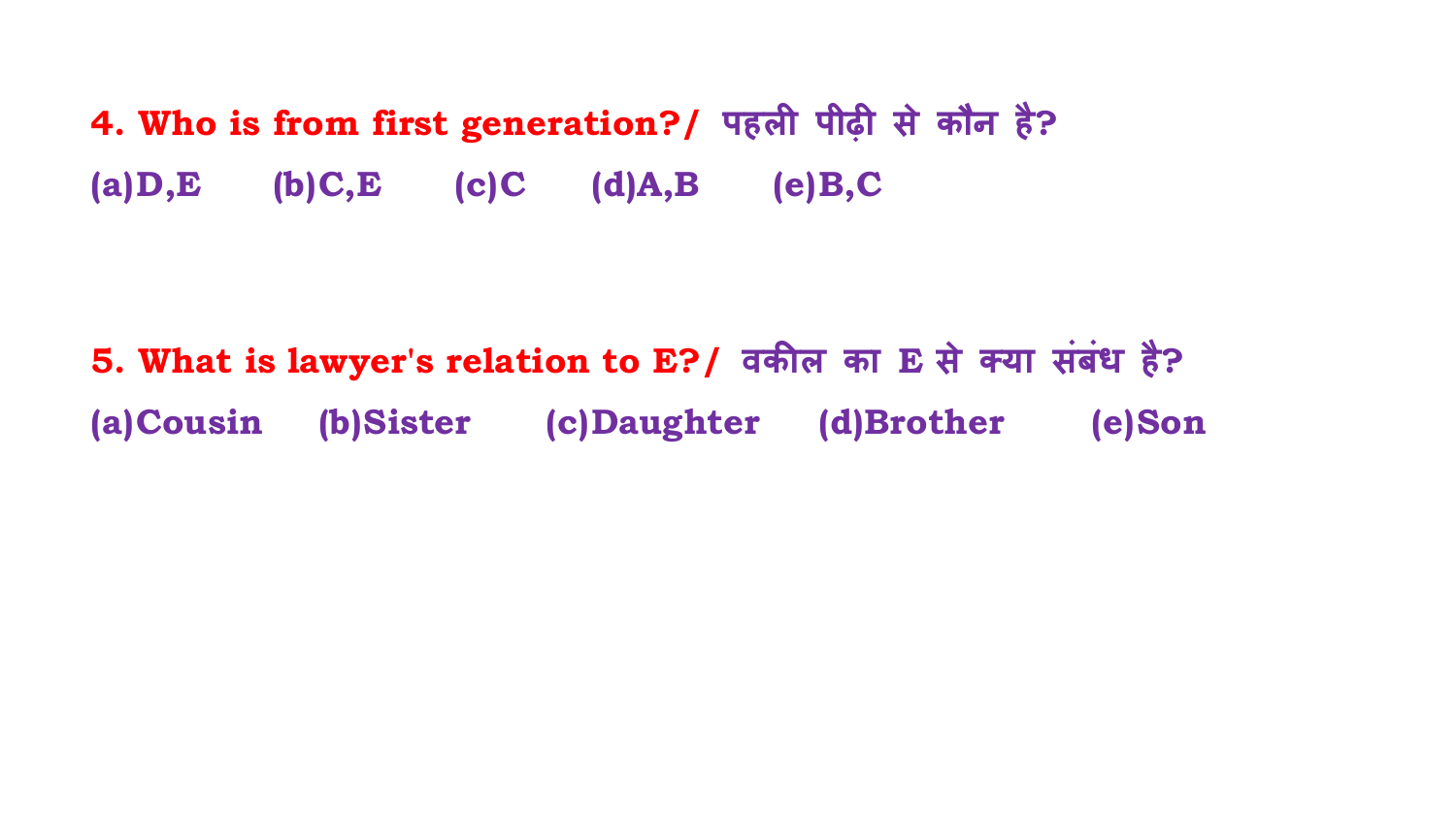Directions : Read the following information carefully to answer the question given below it: निर्देश: निम्नलिखित जानकारी को ध्यानपूर्वक पढ़कर नीचे दिए गए प्रश्न का उत्तर दें:

In a family, there are 10 members In fro generations G and N are a married couple while K is the husband of X. In this family there are four housewives and four working husbands while other members are non-working. The husband in the last generation is a doctor and the husband of S is a teacher. L is a married woman but her husband is not P. Q and K are associated with the profession of engineer and accountant but K is not an accountant. P is the brother of  $T$  and both have a sister  $O$ . N is the daughter of  $L$  and  $X$  is the mother of P.

एक परिवार में, 10 सदस्य हैं, पीढ़ियों में G और N एक विवाहित जोड़े हैं जबकि K, X का पति है। इस परिवार में चार गृहिणियां और चार कामकाजी पति हैं जबकि अन्य सदस्य गैर-कामकाजी हैं। पिछली पीढी का पति डॉक्टर है और S का पति शिक्षक है। L एक विवाहित महिला है लेकिन उसका पति P नहीं है। Q और K इंजीनियर और लेखाकार के पेशे से जुड़े हैं लेकिन K एक लेखाकार नहीं है। P, T का भाई है और दोनों की एक बहन O है। N, L की पुत्री है और X, P की माता है।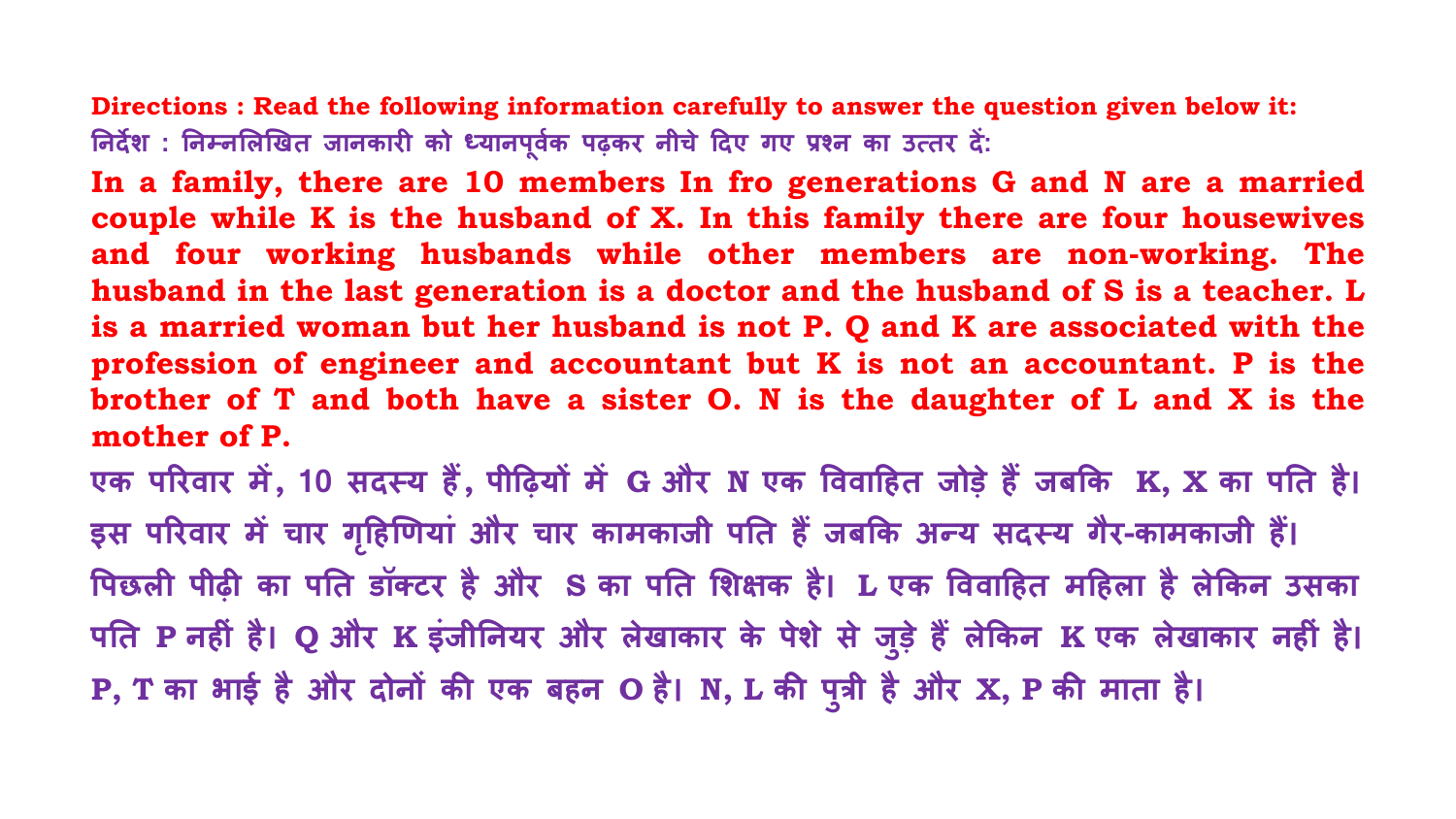**1. How is G related to L?/G, L से �कस प्रकार संबं�धत है? (a)Son (b)Father (c)Son in law (d)Mother (e)Data Inadequate**

**2. Who is the husband of S?/S का प�त कौन है? (a) T (b) K (c) L (d) P (e) N**

**3. Which of the following statement is not true? (a)Husband of X is an engineer. (b)Second generation members are S,P,T and O. (c)The number of female members in the family is 5. (d)The accountant and his wife belong to the 4th generation. (e)S is the wife of P.**

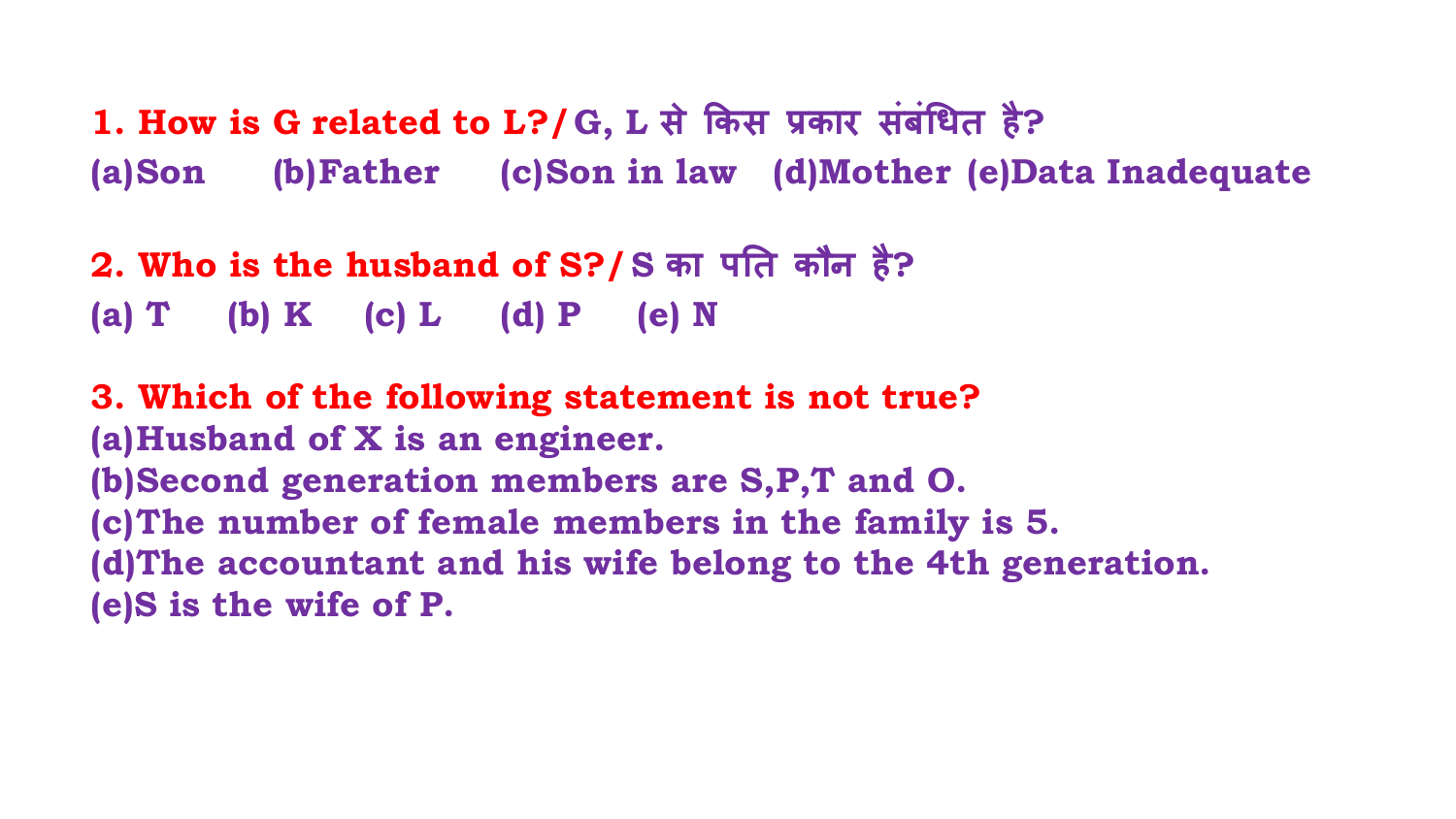**Directions : Six directors of a private limited company named A, B, C, D, E and F are playing golf. A and E are brothers. F is the sister of E. C is the only son of A's uncle. B and D are the daughters of the brother of C's father.**

**एक प्राइवेट �ल�मटेड कं पनी के छह �नदेशक A, B, C, D, E और F गोल्फ खेल रहे ह�। A और E भाई ह�। F, E क� बहन है। C, A के चाचा का इकलौता पु त्र है। B और D, C के �पता के भाई क� बे�टयाँ ह�।**

**1. How is C related to F?/C, F से �कस प्रकार संबं�धत है? (a)Cousin (b)Brother (c)Son (d)Uncle (e)Daughter**

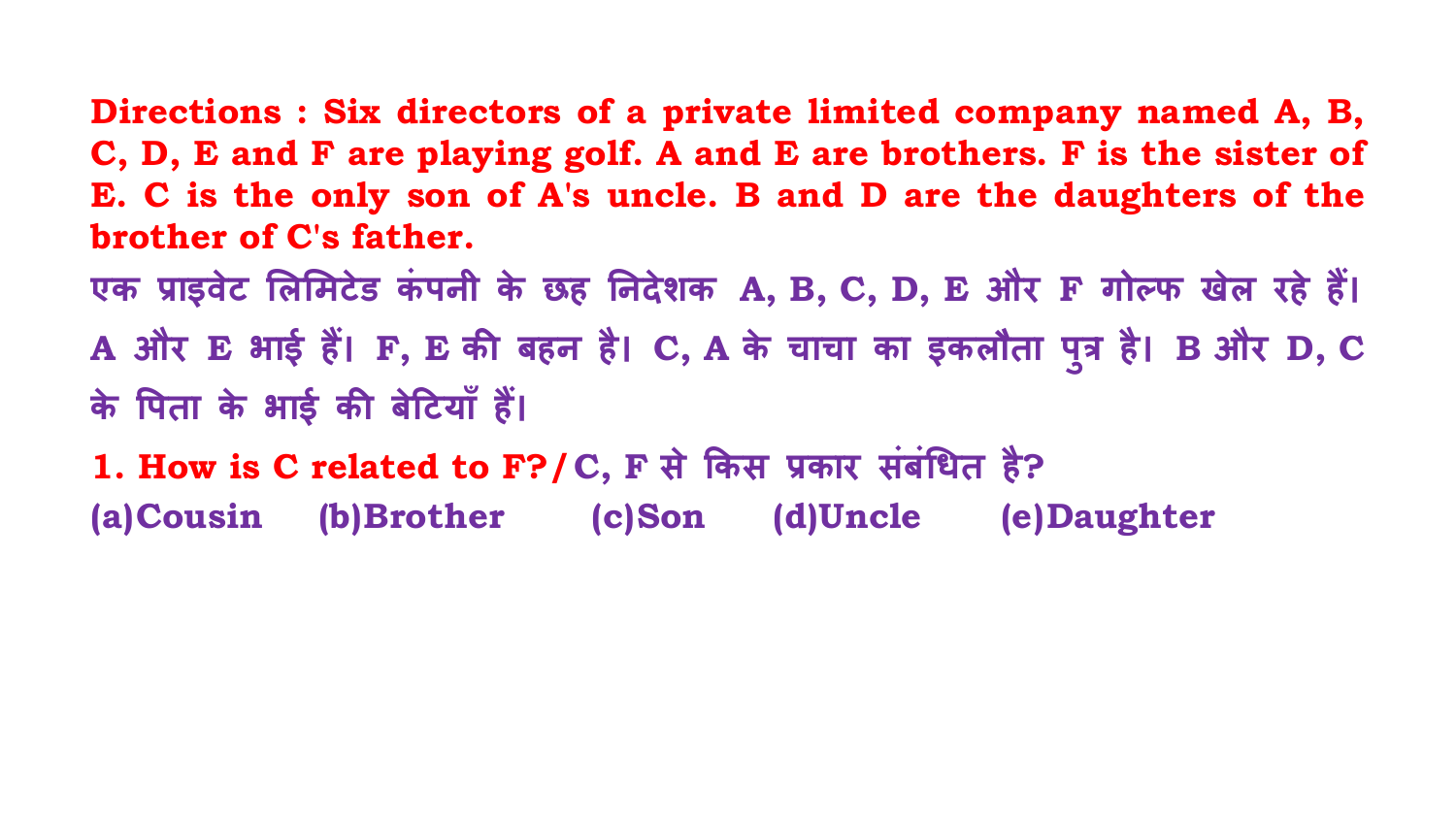**2. How many male executives are there in the group?/ समू ह म� �कतने**  पुरुष अधिकारी है? **ु (a) 2 (b) 3 (c) 4 (d) 1 (e) 5**

**3. How many of these executives are real brothers?/इनम� से �कतने अ�धकार� सगे भाई ह�? (a) 2 (b) 3 (c) 4 (d) Can't be said (e) None of these**

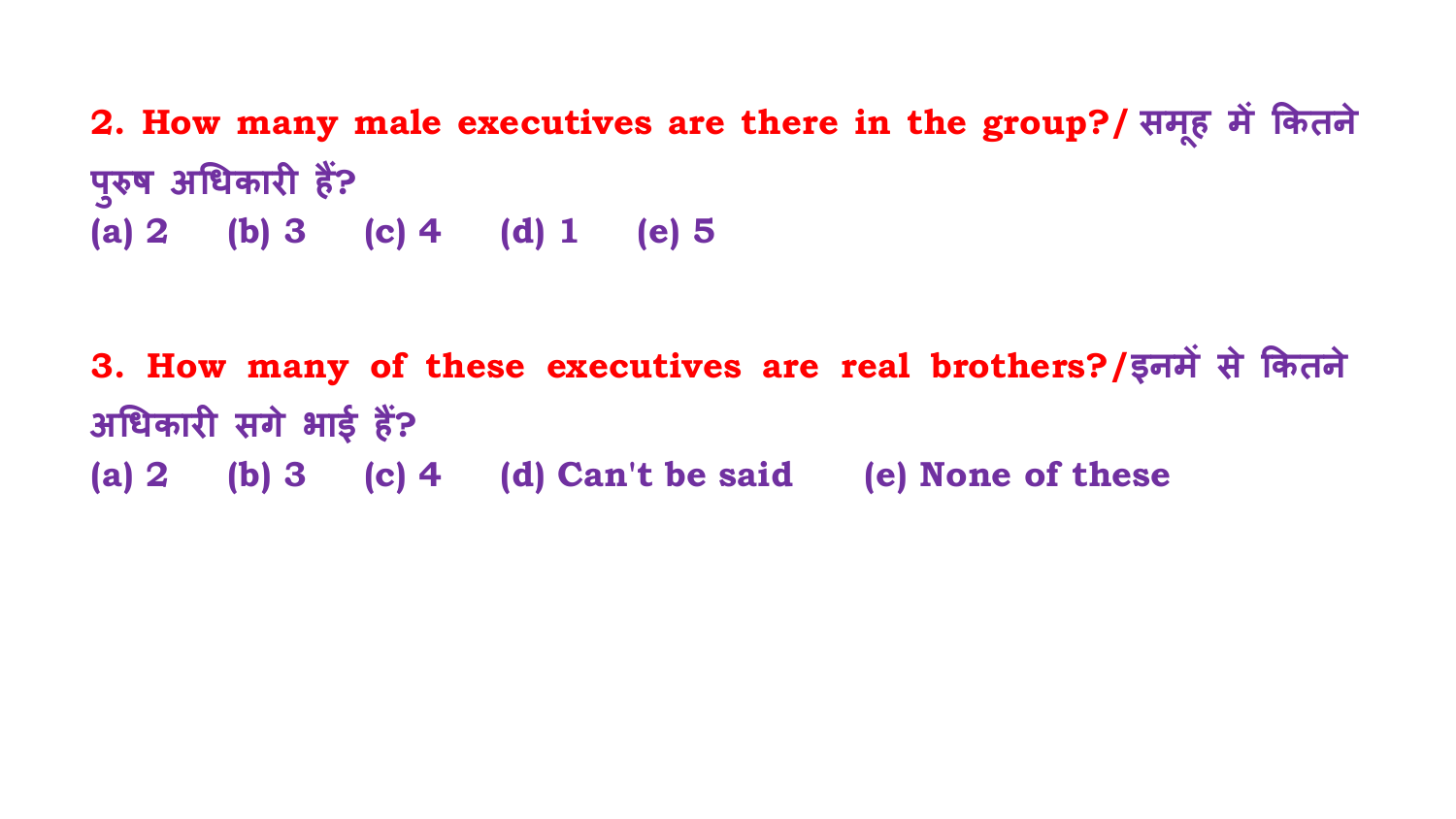**Directions : A, B, C, D, E and F are the 6member of a family. C is sister of F. B is brother of E's husband. D is A's father and grandfather of F. There are two father, three brother and one mother in the group.**

**A, B, C, D, E और F एक प�रवार के 6 सदस्य ह�। C, F क� बहन है। B, E के प�त का भाई है। D, A का �पता और F का दादा है। समू ह म� दो �पता , तीन भाई और एक**  माता हैं।

**1. Who is mother?/**/**माँ कौन है?**

**(a)E (b)C (c)F (d)A (e)D**

**2. Who is husband of E?/E का प�त कौन है?**

**(a)D (b)F (c)B (d)C (e)A**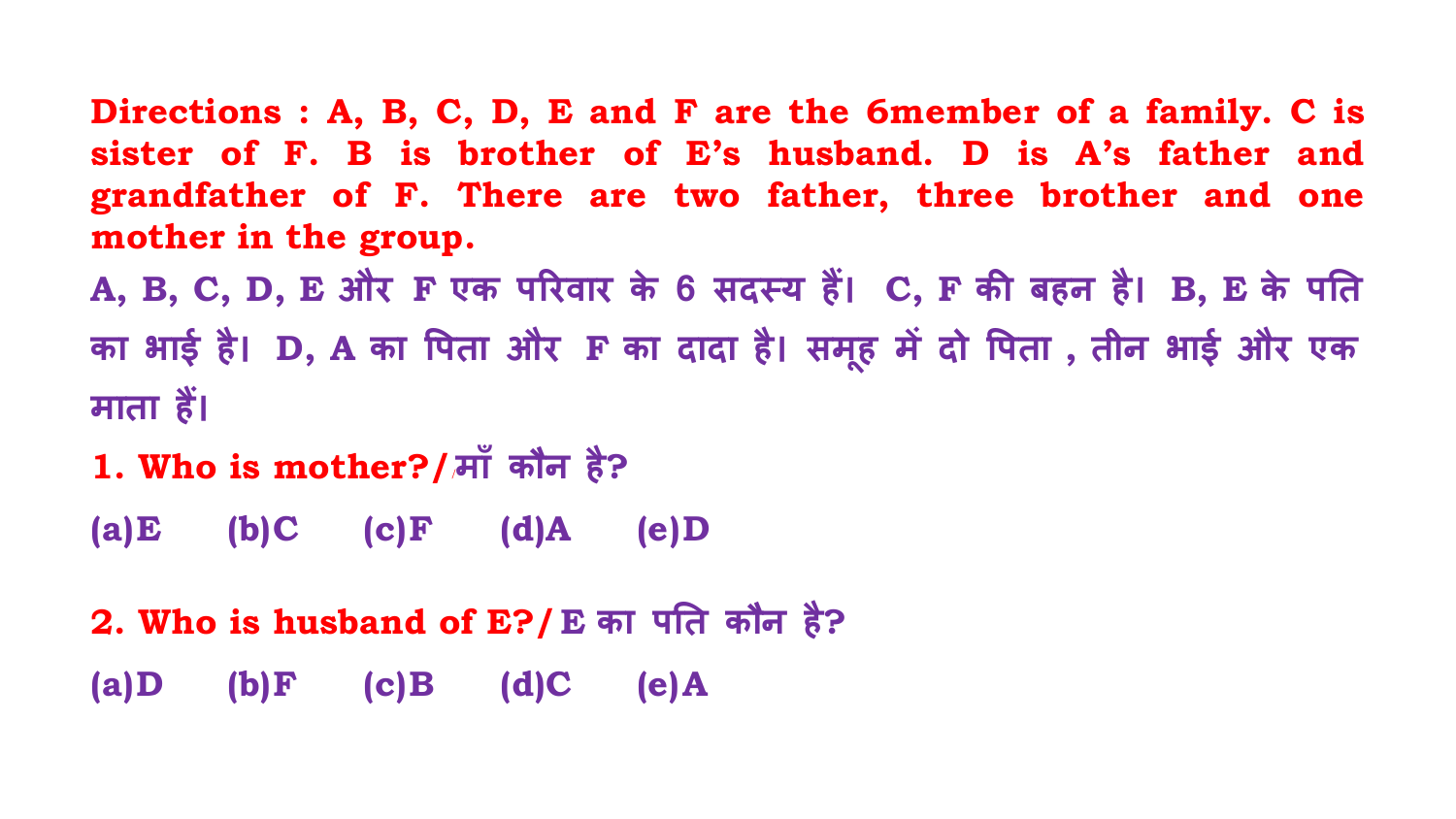3. How is F related to E?/ F, E से किस प्रकार संबंधित है? (a) Son (b) Daughter (c) Can't determined (d) None of these (e) Brother (a)बेटा (b)बेटी (c)निर्धारित नहीं कर सकता (d)इनमें से कोई नहीं (e)आई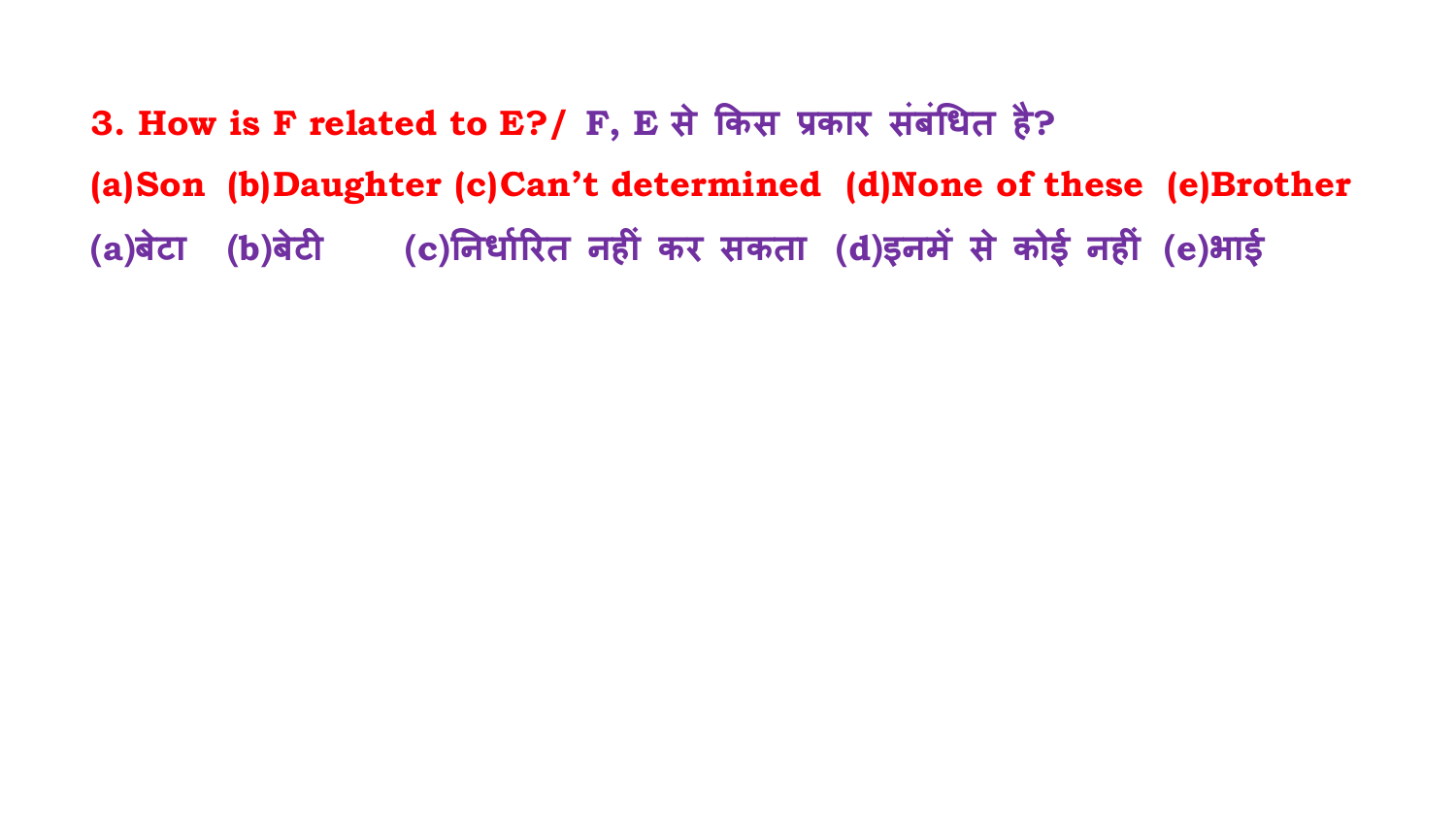**Directions:- If 'A×D' means 'A is the sister of D' 'A+D means 'D is the daughter of A' 'A÷D' means 'A is the mother of D' then how will 'N is the aunt of M' be denoted? य�द 'A×D' का अथर् है 'A, D क� बहन है' 'A+D' का अथर् है 'D, A क� प त्री है' ु 'A÷D' का अथर् है 'A, D क� माता है' तो 'N, M क� आंट� है' को �कस प्रकार �नरू�पत �कया जाएगा?**

**(a)M+L×N (b)M÷L+N (c)L×N÷M (d)N×L÷M (e) Either (a) or (c)**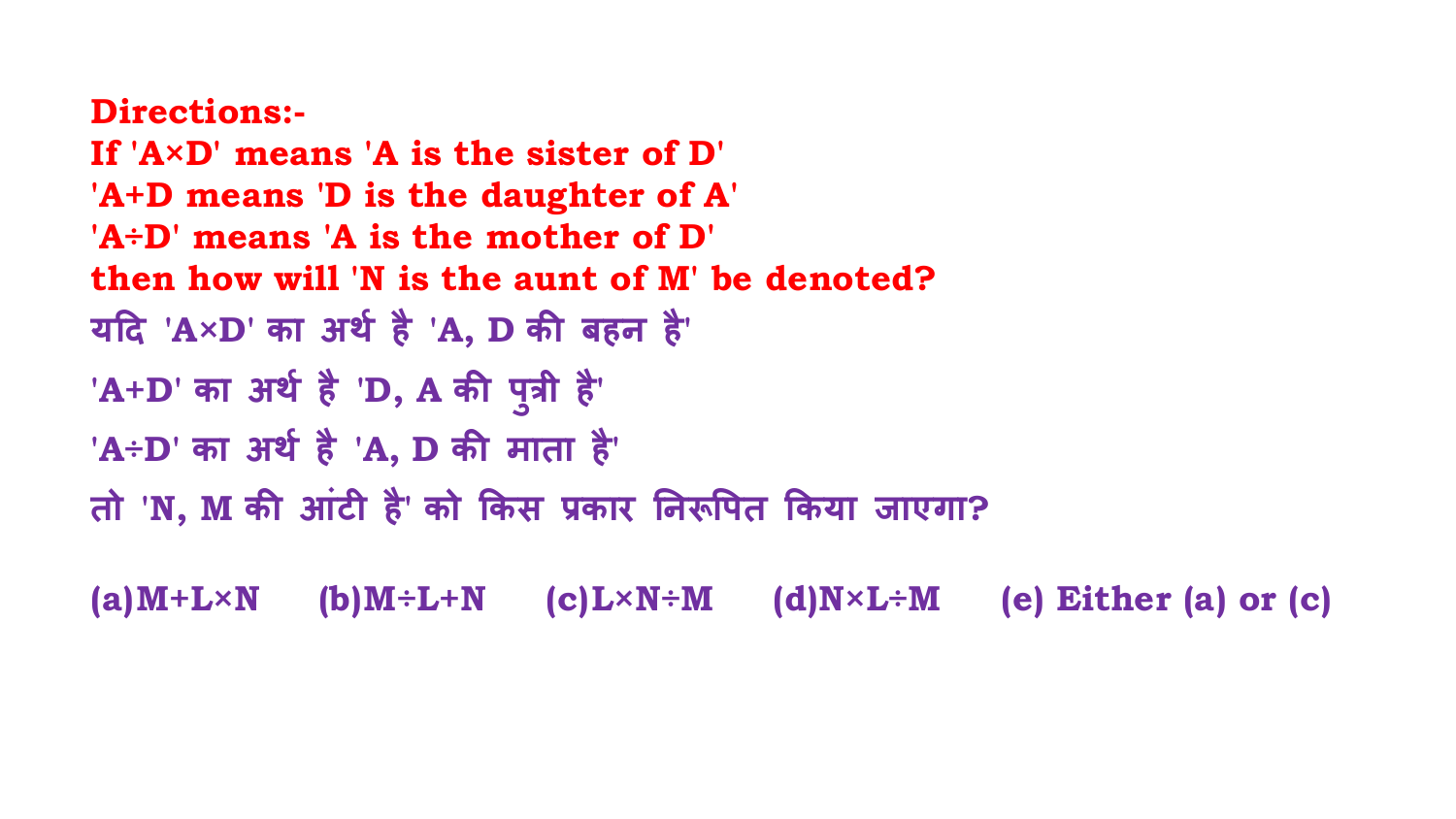**Directions:- A, B, C, D, E, F and G are 7 members of a family and related to three generation, There are two couple in family. C is brother of D while D is daughter of G. G is daughter in law of A, while A is mother of E. B is oldest in family while F related to second generation but he has no children. F is brother of E. A, B, C, D, E, F और G एक प�रवार के 7 सदस्य ह� और तीन पीढ़� से संबं�धत ह� , प�रवार म� दो जोड़े ह�। C, D का भाई है जब�क D, G क� प त्री है। G, A क� प त्रवध है, ु जब�क A, E क� माता है। B प�रवार म� सबसे बड़ा है जब�क F दसर� पीढ़� से संबं�धत है ू ले�कन उसक� कोई संतान नह�ं है। F, E का भाई है।**

- 
- **ु ू**
- 

**1. How is C related to A?/ C, A से �कस प्रकार संबं�धत है? (a)Uncle (b) Aunt (c) Grandson (d) Grandfather (e) Father (a) चाचा (b) चाची (c) पोता (d) दादा (e) �पता**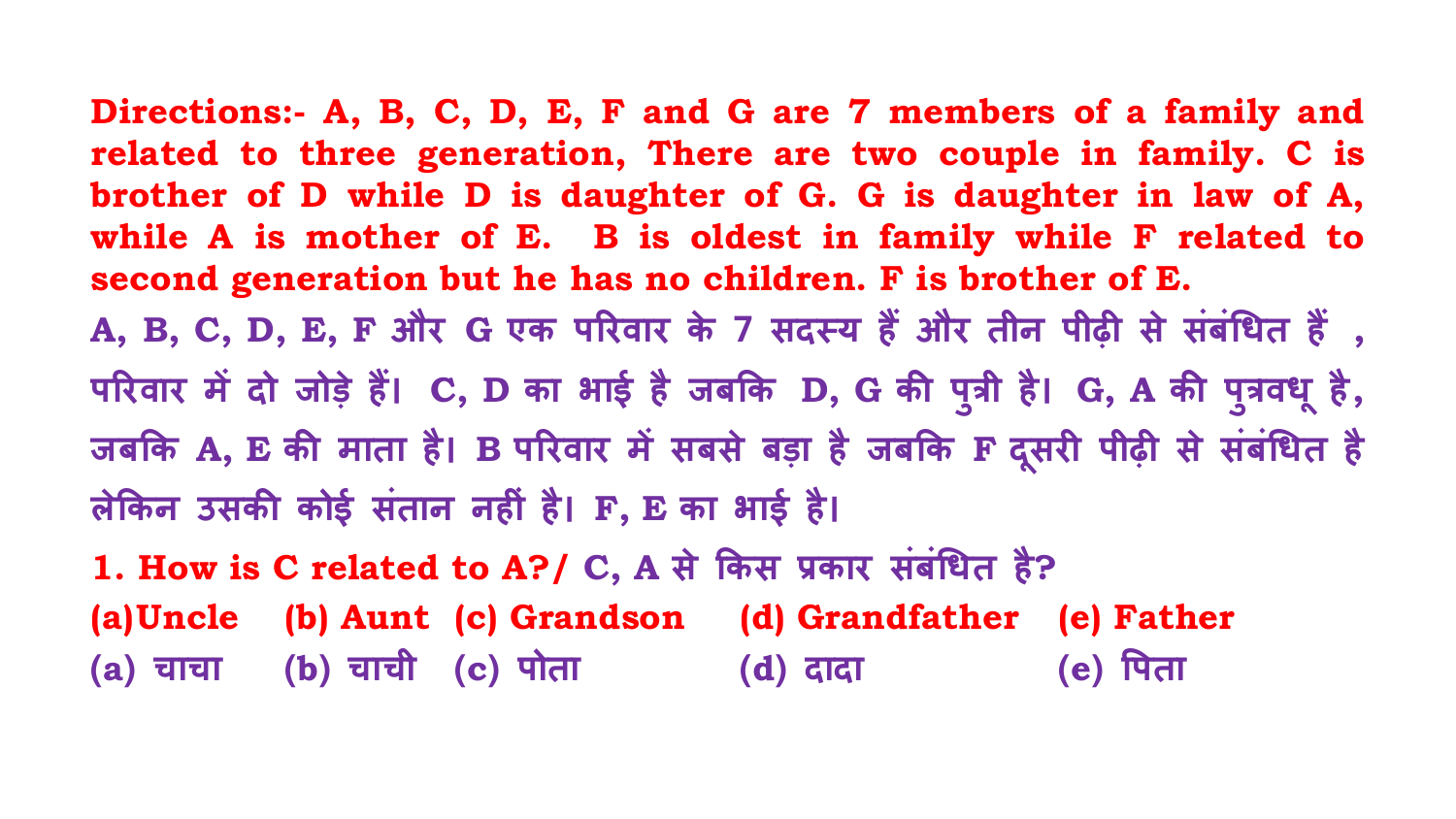**2. How is F related to D?/ F, D से �कस प्रकार संबं�धत है? (a) mother (b) Grandmother (c)Father (d) Uncle (e) Aunt (a) मां (b) दाद� (c) �पता (d) चाचा (e) चाची**

**3. How many male members in the family?/ प�रवार म� �कतने पु रुष सदस्य ह?� (a) 2 (b) 6 (c) 3 (d) 5 (e) 4**

**4. Who is the couple in the family?/ प�रवार म� जोड़े कौन ह?� (a) AD,DG (b) FE,EC (c) AB,EG (d) AC,BD (e) AD,DB**

**5. Who is last generation?/ अं�तम पीढ़� कौन है? (a) A,B (b)G,C (c) C,E (d)D,C (e) A,F**





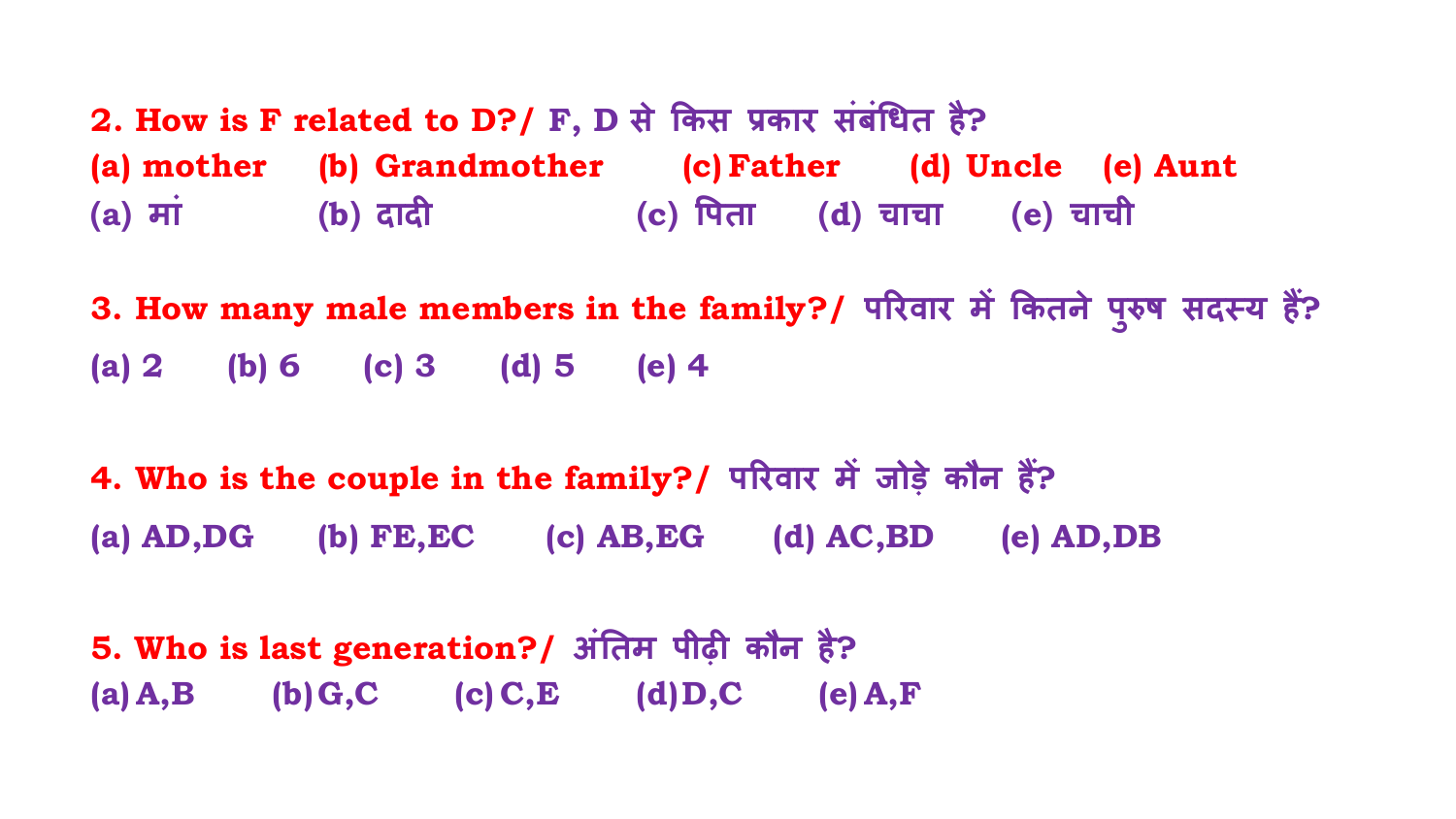**Directions : Read the following information carefully to answer the question given below it:**

निर्देश : निम्नलिखित जानकारी को ध्यानपूर्वक पढ़कर नीचे दिए गए प्रश्न का उत्तर दे:

- **'A×B' means A is brother of B'.**
- **'A–B' means A is mother of B'.**
- **'A+B' means A is father of B'.**
- **'A÷B' means A is sister of B'.**

**'A×B' का अथर् है A, B का भाई है। 'A-B' का अथर् है A, B क� मां है'। 'A+B' का अथर् है A, B का �पता है'। 'A÷B' का अथर् है A, B क� बहन है'।**

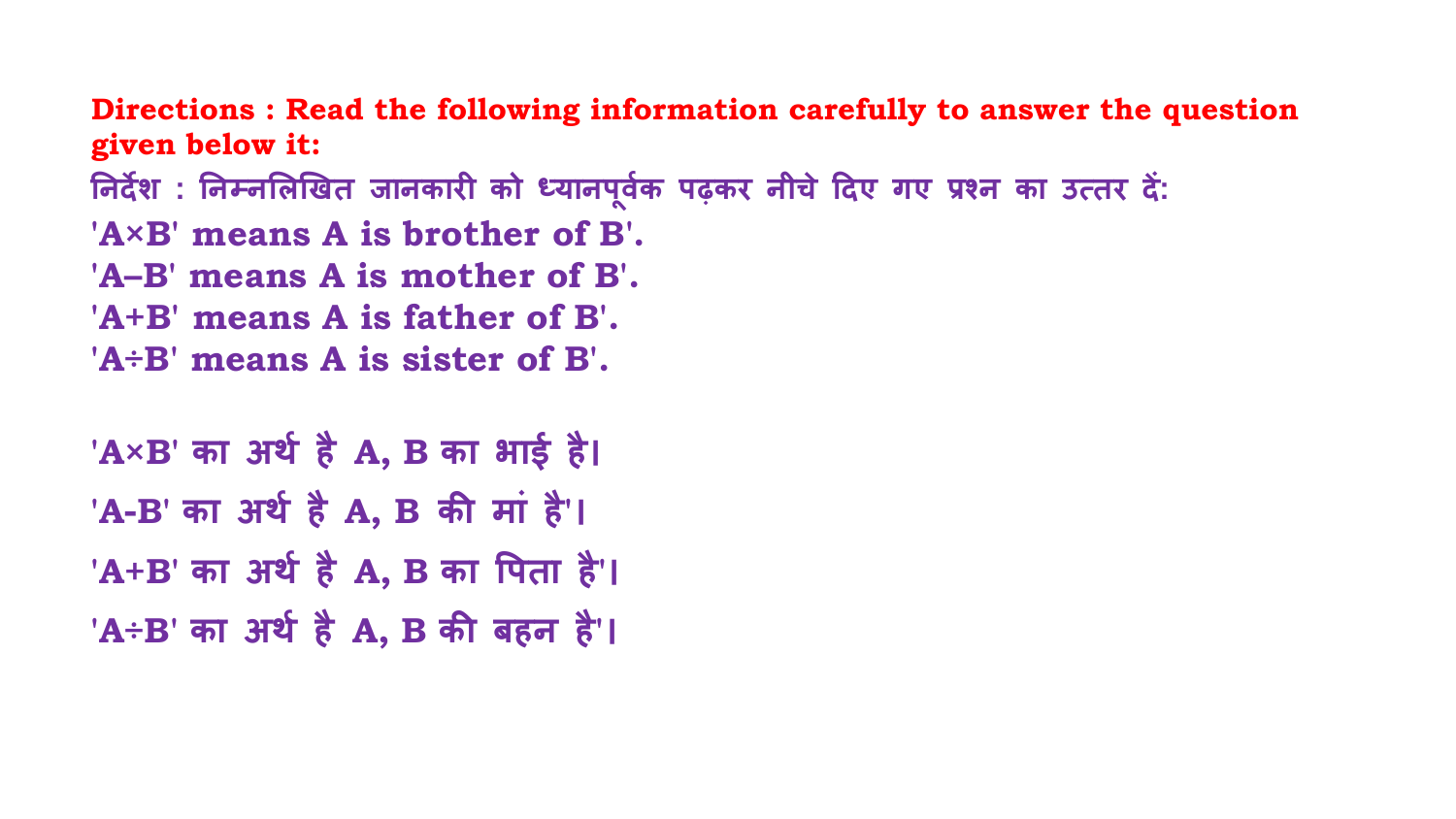1. 'M is maternal uncle of J' will be written as which of the following?

'M, J का मामा है' निम्नलिखित में से किसके रूप में लिखा जाएगा?  $(a) J \times P - M$  (b)  $M \times J - T$  (c)  $M \times T + J$  (d)  $M \times T - J$  (e)  $J + R \times M$ 

2. 'P is niece of J' will be written as which of the following?' 'P, J की भतीजी है' को निम्नलिखित में से किसके रूप में लिखा जाएगा? (a)  $J+R-P+T$  (b)  $J+R-P+T$  (c)  $J\times R-P$  (d)  $P+J+K$  (e) None

3. Which of the following represents 'K is nephew of R'? निम्नलिखित में से कौन 'K, R का भतीजा है' का प्रतिनिधित्व करता है? (a)  $R \times M + K$  (b)  $R \times M + K \times J$  (c)  $K \times M - R$ (d) Can't be determined (e) None of these

- 
-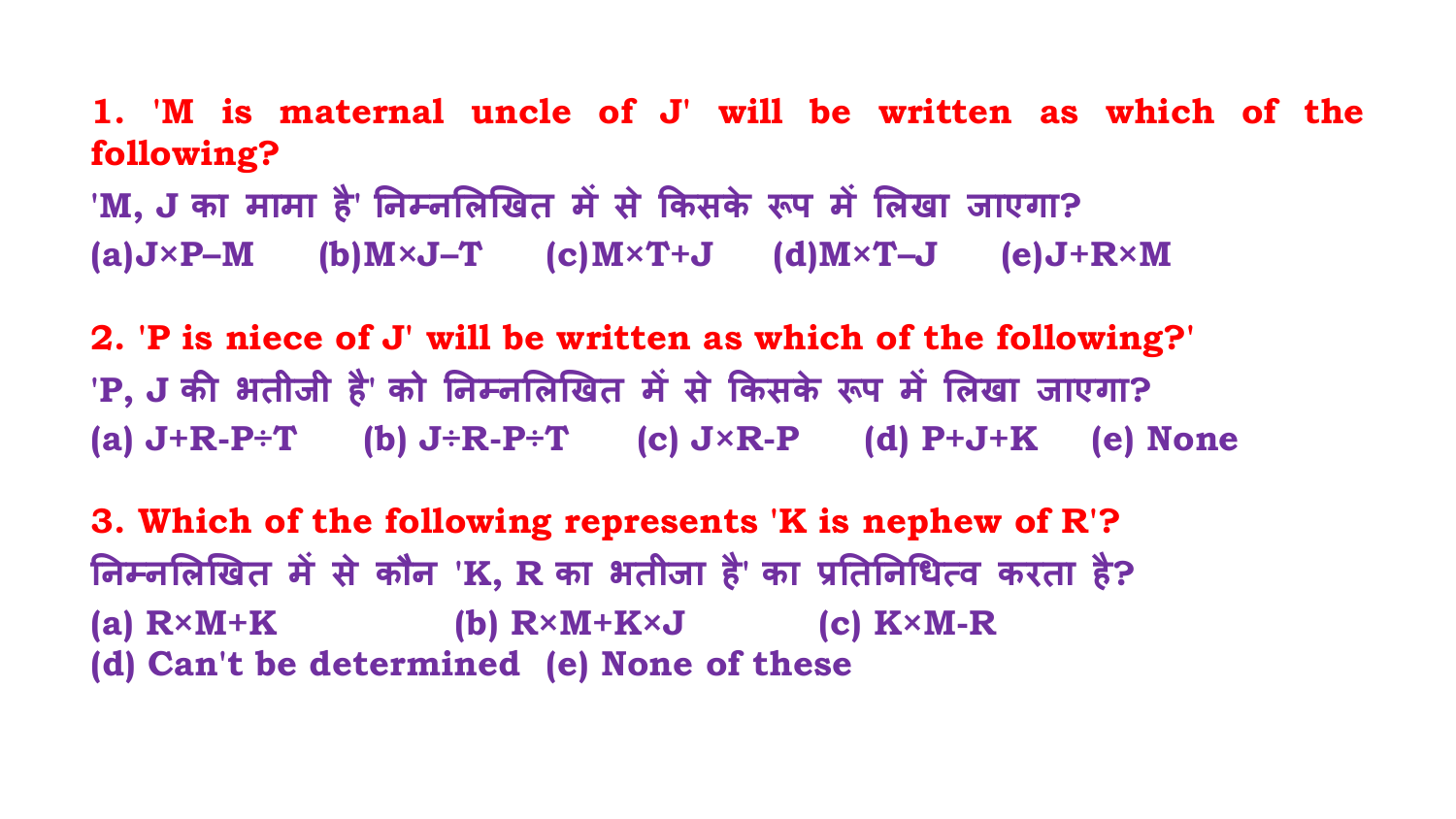**Directions : Read the following information carefully to answer the question given below it:**

निर्देश : निम्नलिखित जानकारी को ध्यानपूर्वक पढ़कर नीचे दिए गए प्रश्न का उत्तर दे:

**'A#B' means 'A is the daughter of B'/ 'A # B' का अथर् है 'A, B क� बेट� है' 'A©B' means 'B is the brother of A'/'A © B' का अथर् है 'B, A का भाई है'**

**'A=B' means 'B is the sister of A'/'A = B' का अथर् है 'B, A क� बहन है'**

**'A&B' means 'A is the son of B'/'A & B' का अथर् है 'A, B का बेटा है'**

**'A\*B' means 'A is the father of B'/'A\*B' का अथर् है 'A, B का �पता है'**

**'A@B' means 'A is the mother of B'/'A @ B' का अथर् है 'A, B क� मां है'**

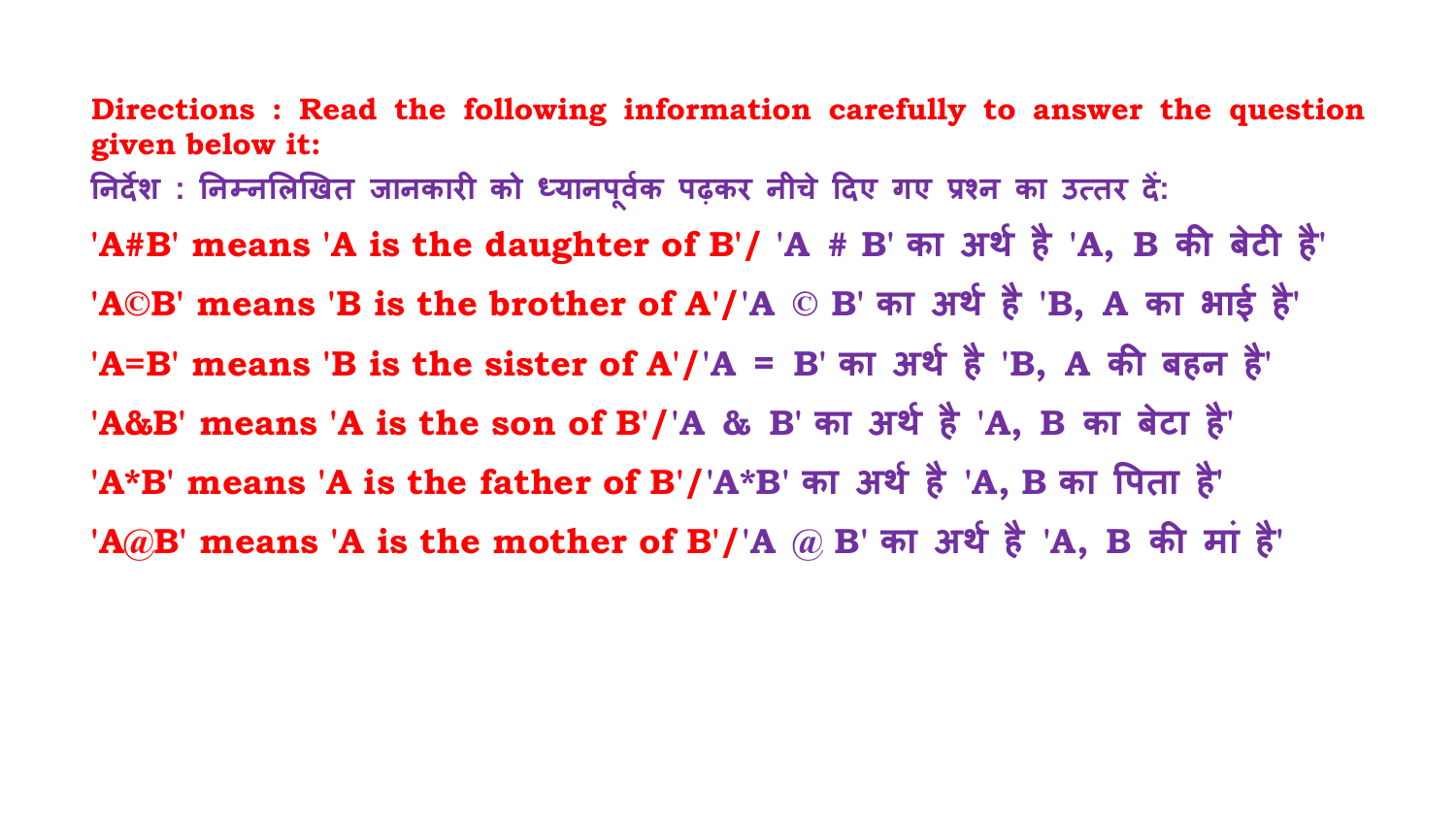**1. What does the expression 'P@ R=Q©S&T'?/ 'P@ R=Q©S&T' का क्या अथर् है?**

**(a)T is the husband of P/T, P का प�त है (b)R is the son of T/R, T का बेटा है (c)R is the daughter of T/R, T क� बेट� है (d)T is the wife of P/T, P क� पत्नी है (e)R is the mother of T/R, T क� मां है** 

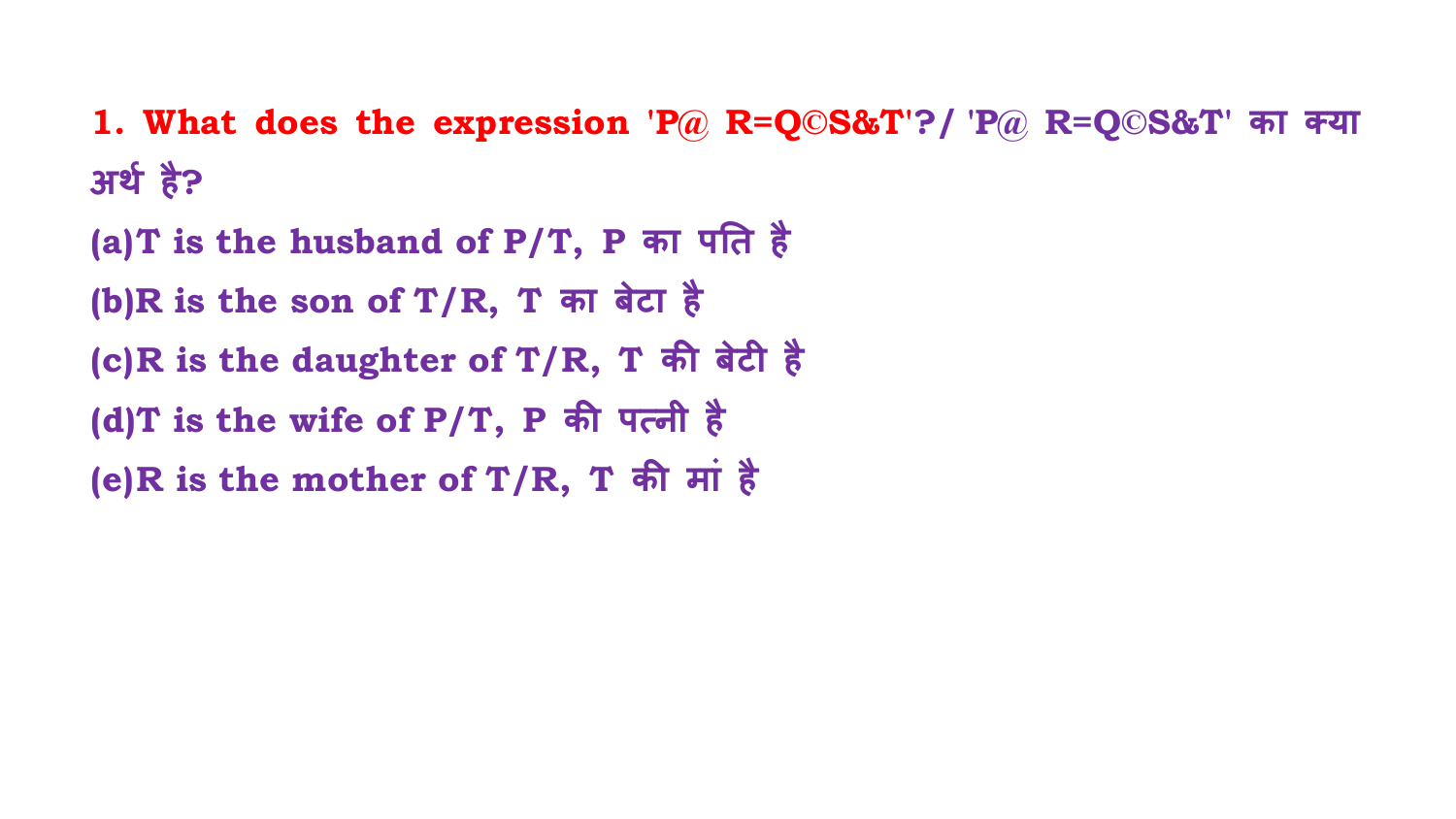**2. Which of the following indicates that 'A is the paternal uncle of B'?/ �नम्न�ल�खत म� से कौन इं�गत करता है �क 'A, B का चाचा है'? (a)A&U#Q@R©B (b)A&U&R@Q©B (c)B&R&Q@U©A (d)None of these (e)Either (a) or (b)**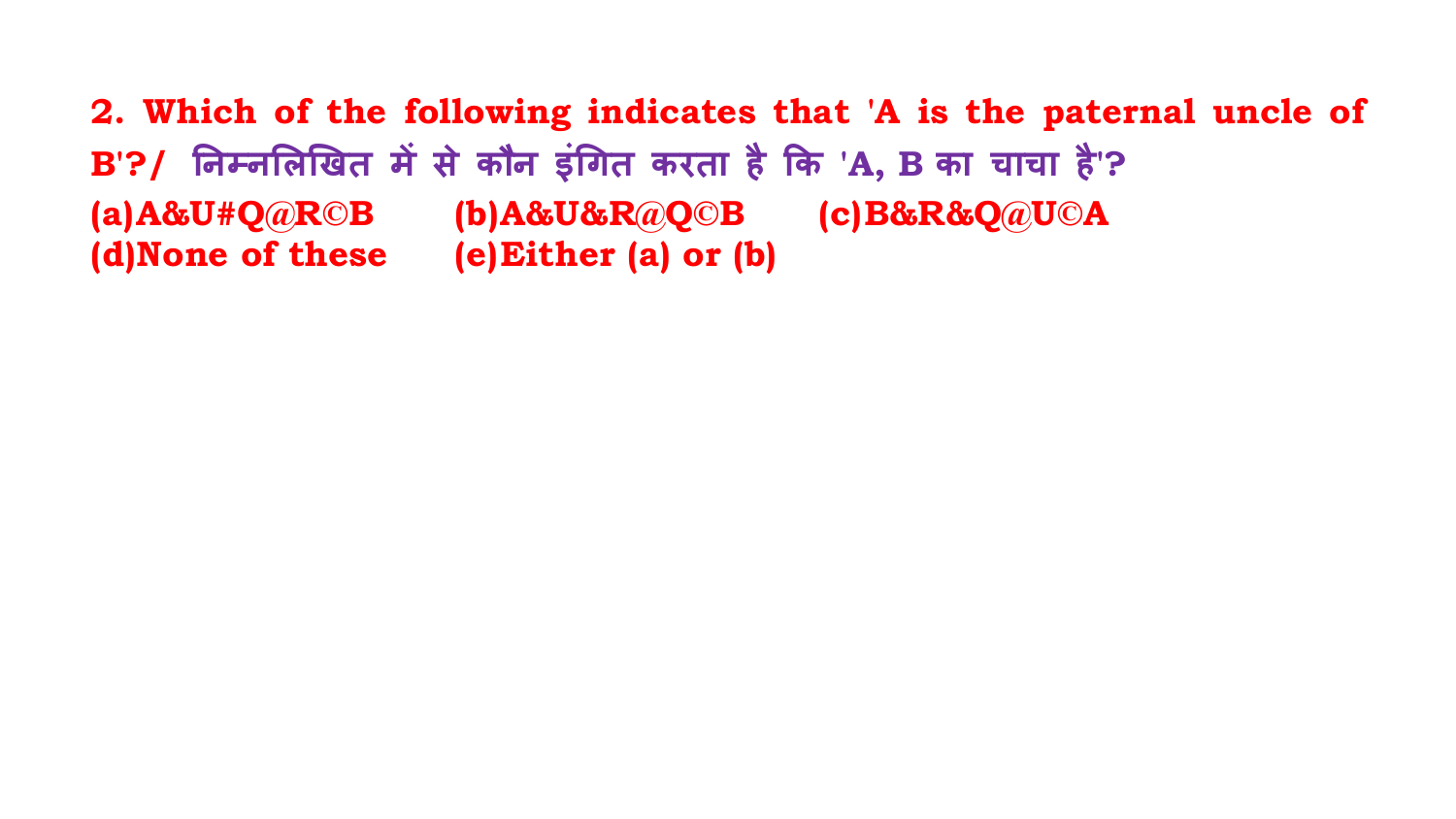- **3. Which of the following can be the correct conclusion drawn from**  the expression/ निम्नलिखित में से कौन सा व्यंजक से लिया गया सही निष्कर्ष हो **सकता है**
- **A=P#Q©V\*R'?**
- **(a) R is the grandson of P/R, P का पोता है**
- **(b) A is the uncle of Q/A, Q का चाचा है**
- **(c) Q is the uncle of R/Q, R का चाचा है**
- **(d) Q is the brother of V/Q, V का भाई है**
- **(e) None of these/ इनम� से कोई नह�ं**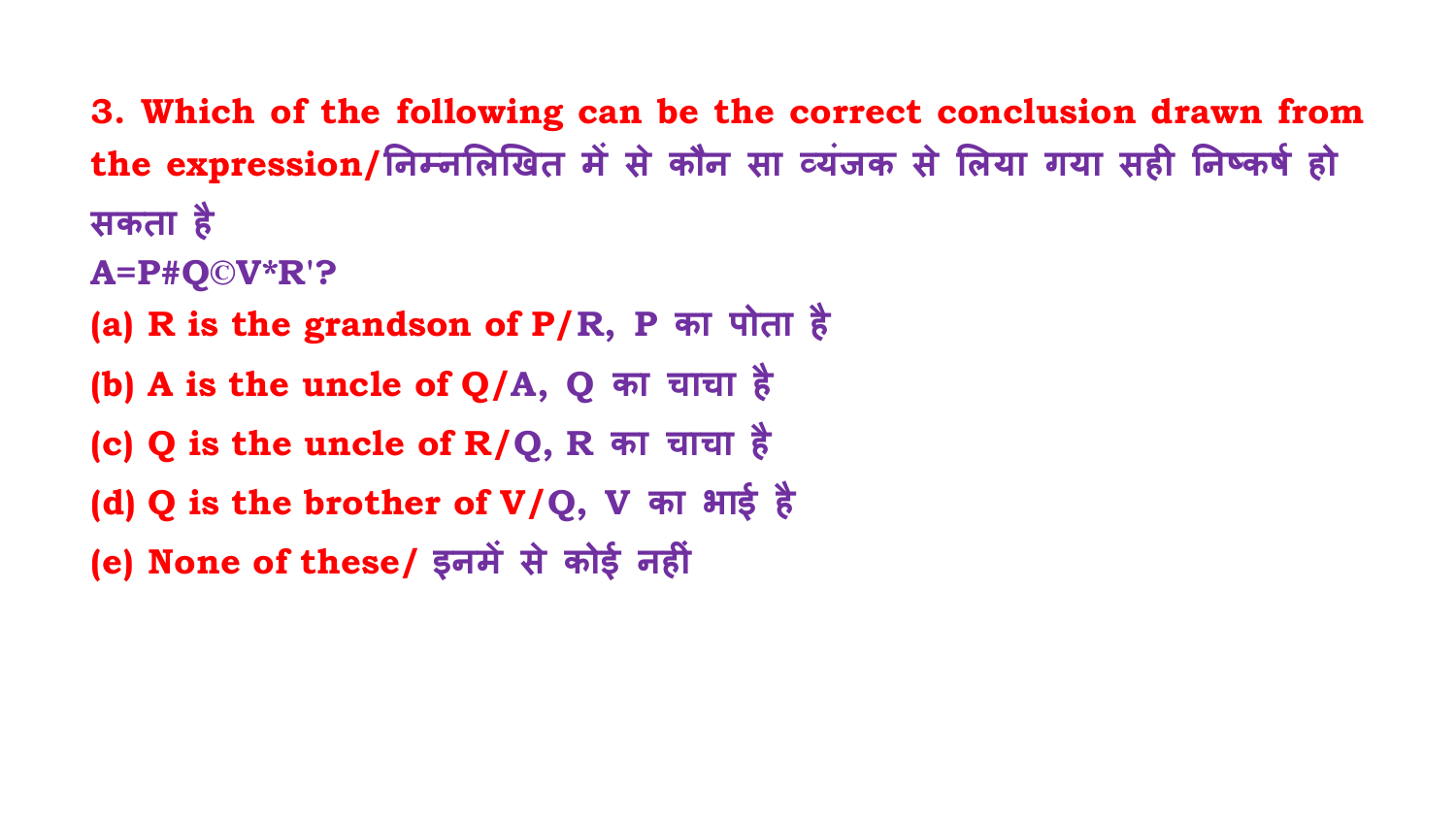**1. Pointing to Kapil, Shilpa said, "His mother's brother is the father of my son Ashish." How is Kapil related to Shilpa? क�पल क� ओर इशारा करते हु ए �शल्पा ने कहा , "उसक� मां का भाई मेरे बेटे आशीष का �पता है।" क�पल का �शल्पा से क्या संबंध है? (a) Sister-in-law (b) Nephew (c) Son (d) Aunt (e) Niece (a) भाभी (b) भतीजे (c) बेटा (d) चाची (e) भतीजी**

**2. Pointing to a man in the photograph, Ashmita said, "His mother's only daughter is my mother." How is Ashmita related to that man? तस्वीर म� एक आदमी क� ओर इशारा करते हु ए , अिश्मता ने कहा, "उसक� माँ क� इकलौती बेट� मेर� माँ है।" अिश्मता उस व्यिक्त से �कस प्रकार संबं�धत है? (a) Sister-in-law (b) Nephew (c) Son (d) Aunt (e) Niece (a) भाभी (b) भतीजे (c) बेटा (d) चाची (e) भतीजी**

- 
- 
-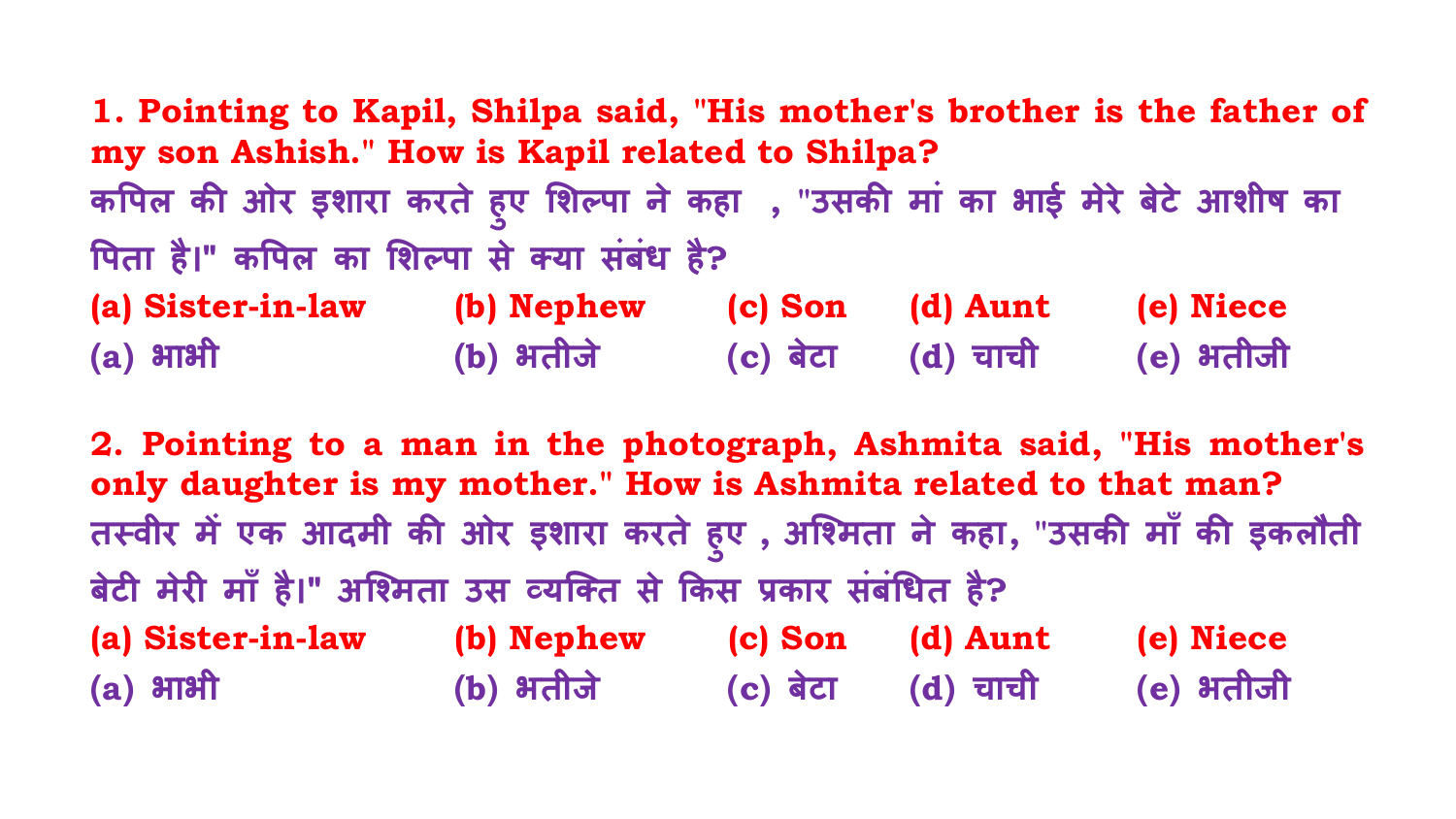**3. Pointing to a photograph, Anil said, "She is the daughter of my grandfather's only son." How is Anil related to the girl in the photograph? एक तस्वीर क� ओर इशारा करते हु ए , अ�नल ने कहा , "वह मेरे दादा के इकलौते बेटे क� बेट� है।" तस्वीर म� �दख रह� लड़क� से अ�नल �कस प्रकार संबं�धत है? (a) Father (b) Brother (c) Cousin (d) Can't be determined (e) Grandfather (a) �पता (b) भाई (c) चचेरे भाई (d) �नधार्�रत नह�ं �कया जा सकता (e) दादाजी**

**4. Pointing to a man, a woman said: "His mother is the only daughter of my mother." How is the woman related to the man? एक प रुष क� ओर इशारा करते हु ए , एक म�हला ने कहा: "उसक� माँ मेर� माँ क� इकलौती बेट� है।" ु म�हला का पु रुष से क्या संबंध है? (a) Mother (b) Aunt (c) Cousin (d) Mother-in-law (e) Sister (a) मां (b) चाची (c) चचेरे भाई (d) सास (e) बहन**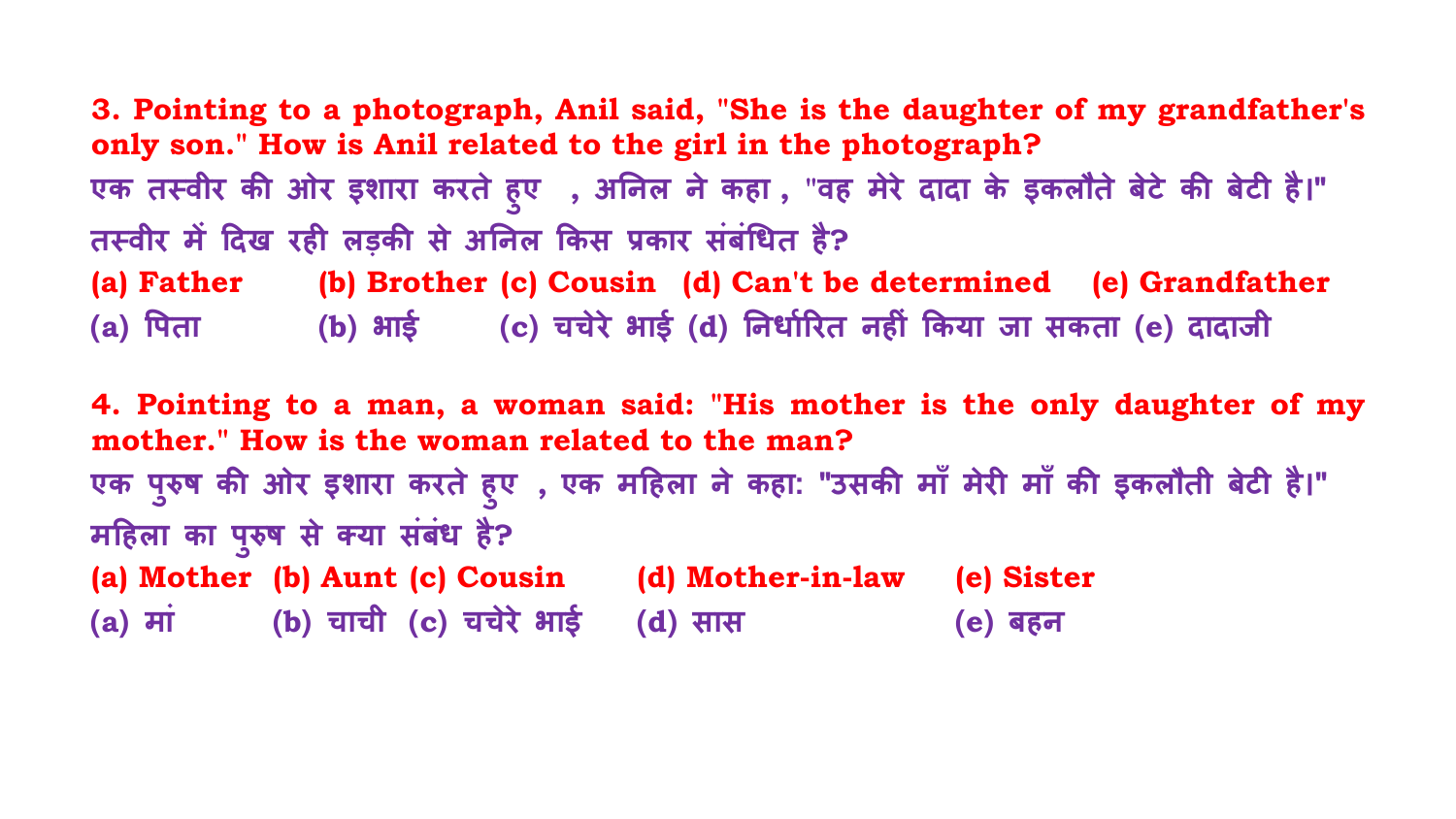**5. C is A's father's nephew. D is A's cousin but not the brother of C. How is D related to C? C, A के �पता का भतीजा है। D, A का चचेरा भाई है ले�कन C का भाई नह�ं है। D, C से कै से संबं�धत है? (a) Mother (b) Aunt (c) Cousin (d) Mother-in-law (e) Sister (a) मां (b) चाची (c) चचेरे भाई (d) सास (e) बहन**

**6. Rajan is the brother of Sachin and Manik is the father of Rajan. Jagat is the brother of Priya and Priya is the daughter of Sachin. Who is the uncle of Jagat? राजन, स�चन का भाई है और मा�णक , राजन का �पता है। जगत �प्रया का भाई है और �प्रया स�चन क� पु त्री है। जगत का चाचा कौन है? (a) Rajan (b) Sachin (c) Manik (d) Can't determined (e) None**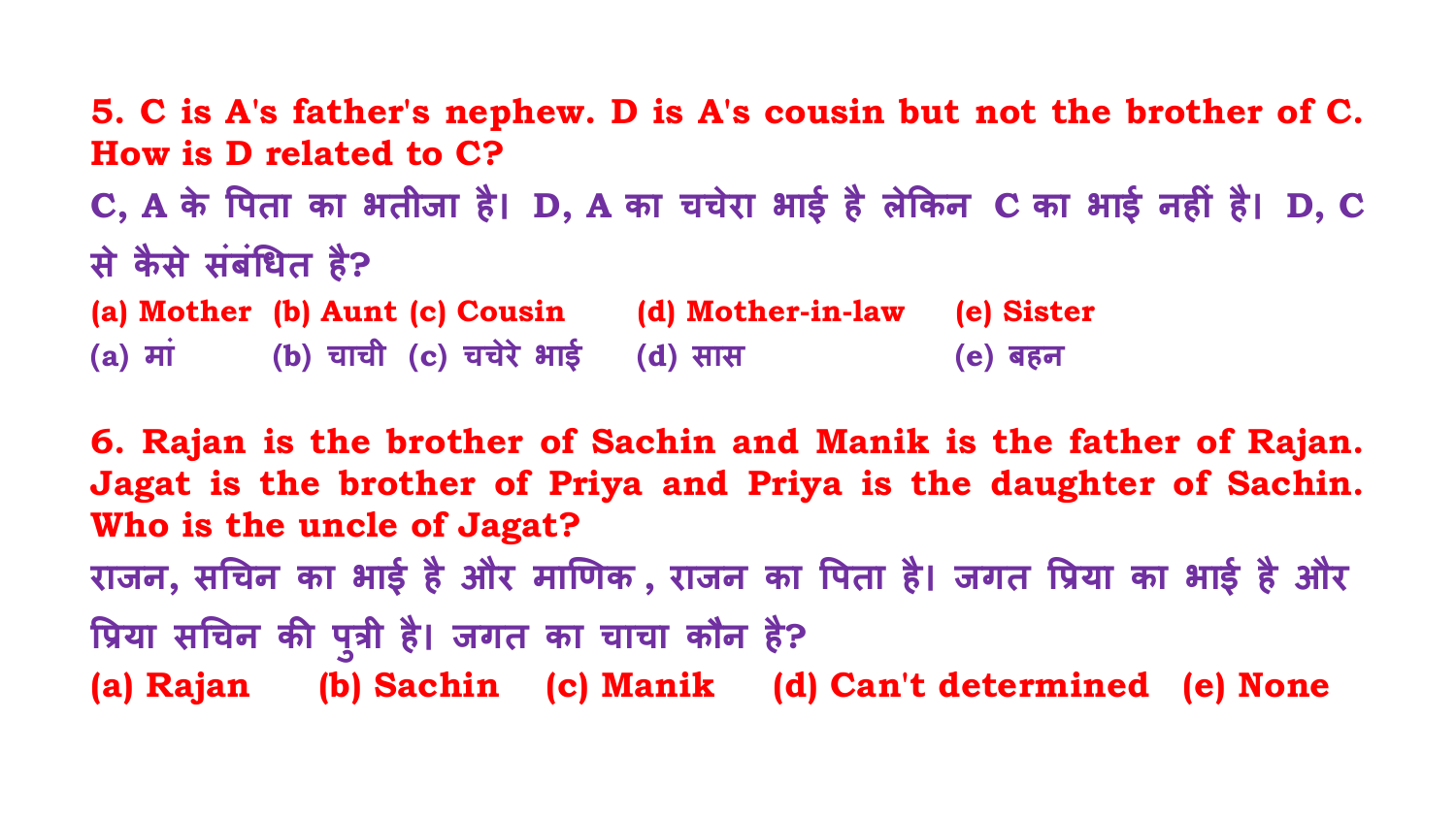**7. Pointing to a man in a photograph, a woman said, "His brother's father is the only son of my grandfather." How is the woman related to the man in the photograph? एक तस्वीर म� एक आदमी क� ओर इशारा करते हु ए, एक म�हला ने कहा, "उसके भाई के �पता मेरे दादा के इकलौते बेटे ह�।" म�हला कै से संबं�धत हैतस्वीर वाले आदमी से? (a) Mother (b) Aunt (c) Cousin (d) Mother-in-law (e) Sister (a) मां (b) चाची (c) चचेरे भाई (d) सास (e) बहन**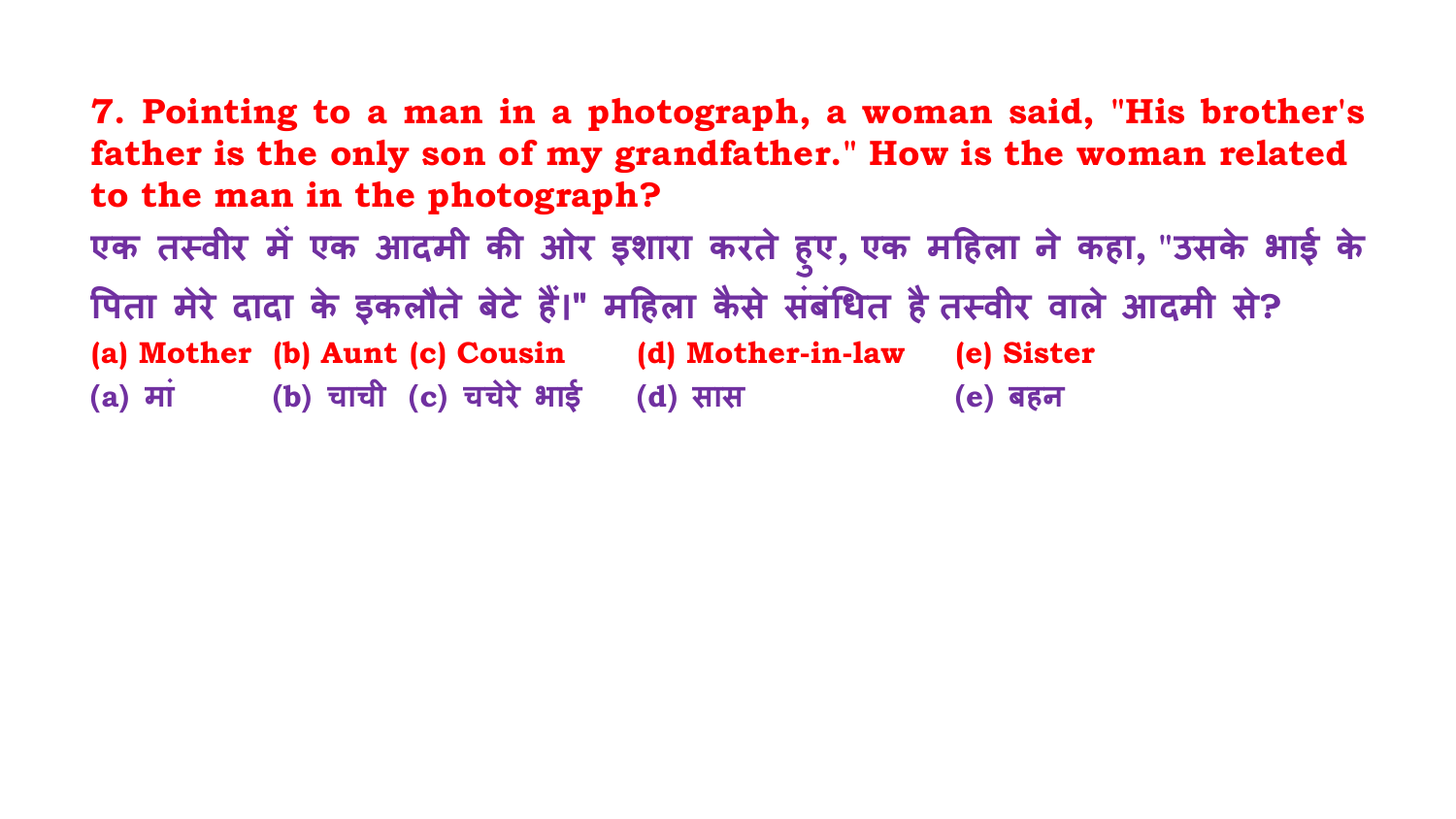**Directions:- Read the following information to answer these questions. (i) There is a family of six persons A,B,C,D,E and F. Their professions are lawyer, doctor, Teacher, Salesman, Engineer and Accountant./ छह व्यिक्तय� A,B,C,D,E और F का एक प�रवार है। उनके पेशे वक�ल, डॉक्टर, �श�क, �वक्रे ता, इंजी�नयर और लेखाकार ह�। (ii) There are two married couples in the family./ प�रवार म� दो �ववा�हत जोड़े ह�। (iii) D, the salesman, is married to the Lady Teacher./ D, सेल्समैन, का �ववाह म�हला �श�क से ह आ है। ु (iv) The Doctor is married to the Lawyer./ डॉक्टर क� शाद� वक�ल से ह ई है। (v) F, the Accountant, is the son of B and brother of E./ F, लेखाकार, B का प त्र और E का भाई है।**

**ु**

**(vi) C, the lawyer, is the daughter-in-law of A./ C, वक�ल, A क� बहू है। (vii) E is the unmarried engineer./ E अ�ववा�हत इंजी�नयर है। (viii) A is the grandmother of F./ A, F क� दाद� है।**